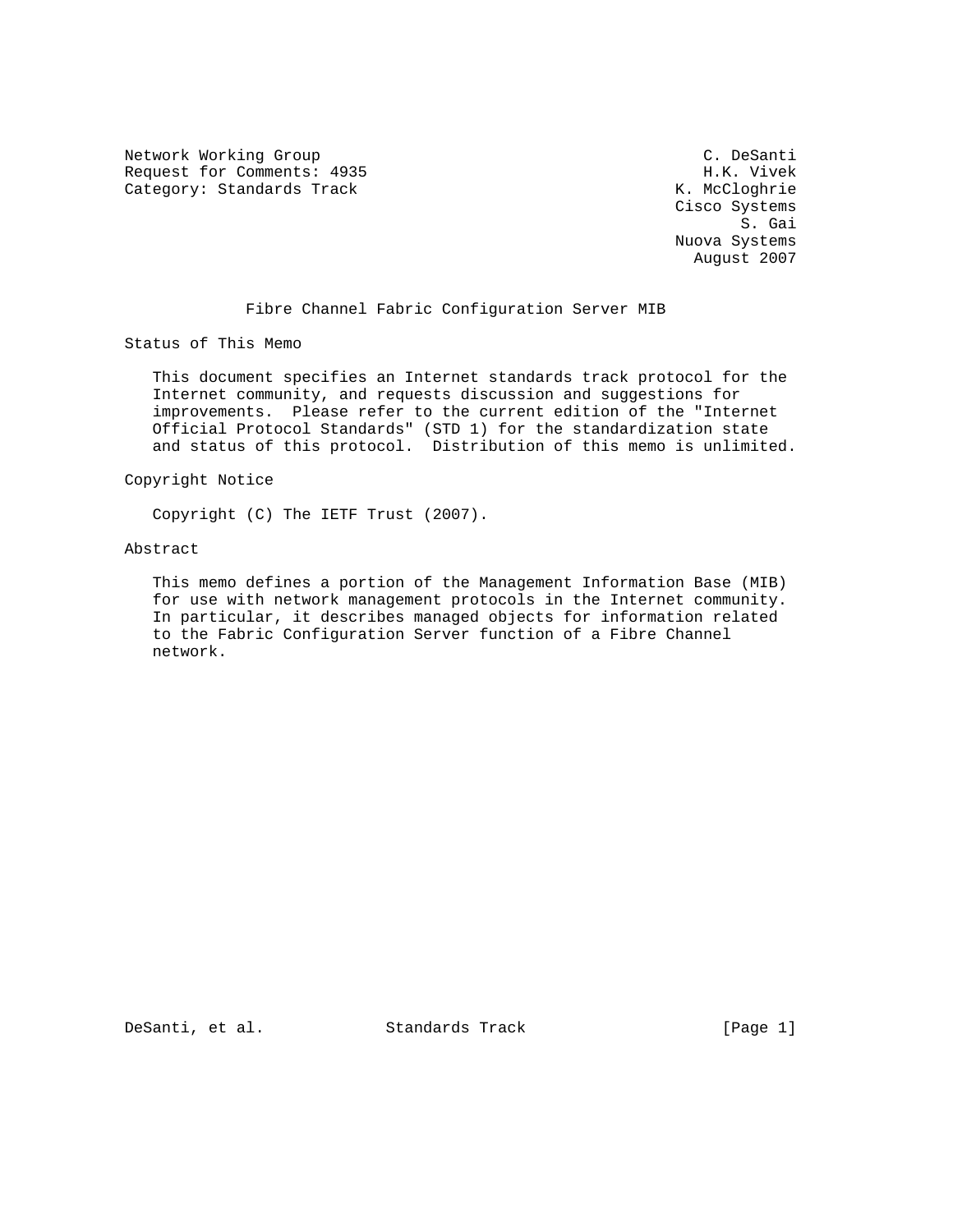Table of Contents

| 2. The Internet-Standard Management Framework 3<br>6. The T11-FC-FABRIC-CONFIG-SERVER-MIB Module |  |                                                  |
|--------------------------------------------------------------------------------------------------|--|--------------------------------------------------|
|                                                                                                  |  |                                                  |
|                                                                                                  |  |                                                  |
|                                                                                                  |  |                                                  |
|                                                                                                  |  |                                                  |
|                                                                                                  |  |                                                  |
|                                                                                                  |  |                                                  |
|                                                                                                  |  |                                                  |
|                                                                                                  |  |                                                  |
|                                                                                                  |  | 5.5. OS Logical Unit Number (LUN) Map Entries  8 |
|                                                                                                  |  |                                                  |
|                                                                                                  |  |                                                  |
|                                                                                                  |  |                                                  |
|                                                                                                  |  |                                                  |
|                                                                                                  |  |                                                  |
|                                                                                                  |  |                                                  |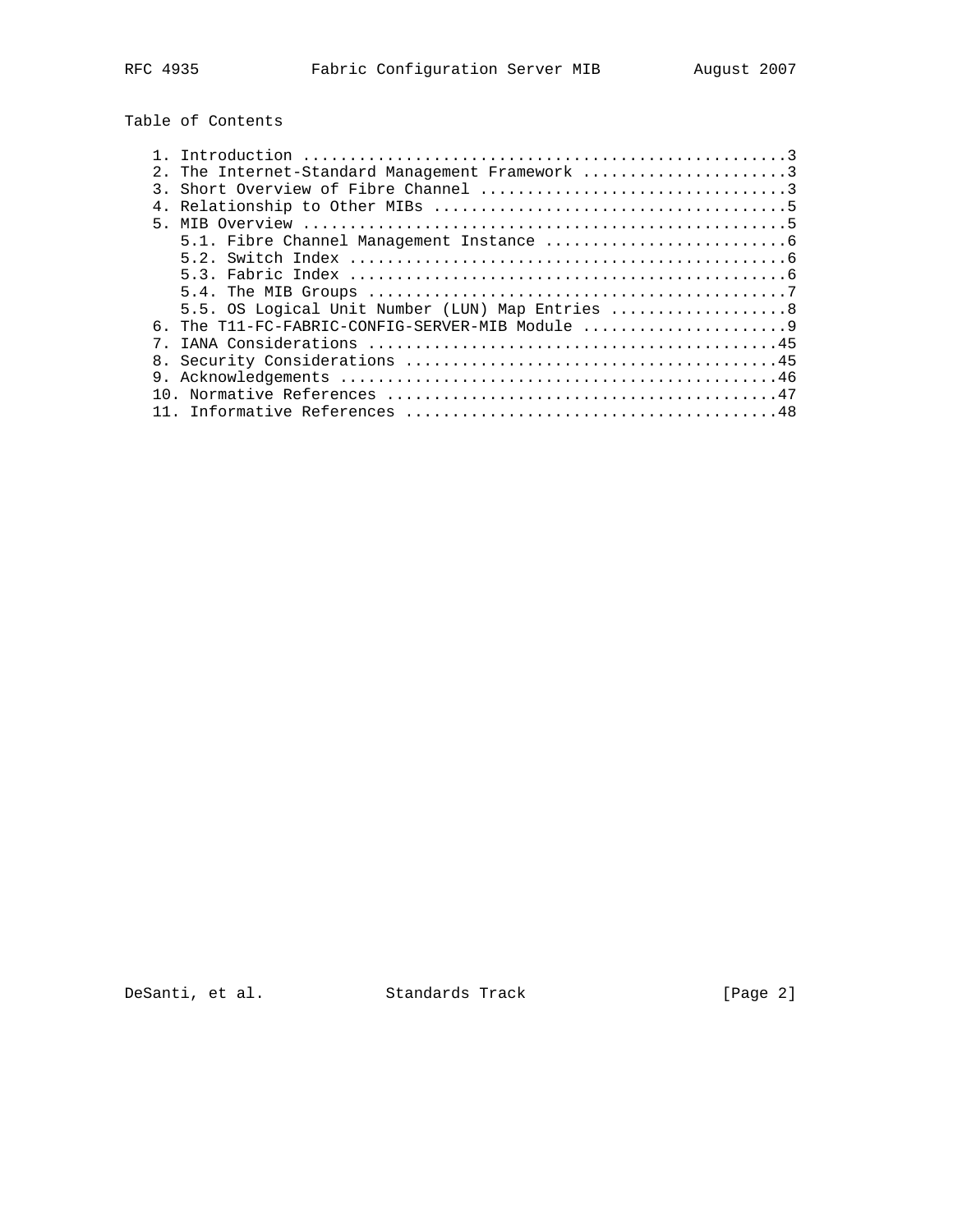# 1. Introduction

 This memo defines a portion of the Management Information Base (MIB) for use with network management protocols in the Internet community. In particular, it describes managed objects for information related to a Fibre Channel network's Fabric Configuration Server function, which provides a means by which a management application can discover Fibre Channel fabric topology and attributes. Discovered topology includes Interconnect Elements (i.e., switches, hubs, bridges, etc.) and their ports, as well as "platforms" that consist of one or more Fibre Channel nodes.

 This memo was previously approved by INternational Committee for Information Technology Standards (INCITS) Task Group T11.5 (http://www.t11.org); this document is a product of the IETF's IMSS working group.

 The key words "MUST", "MUST NOT", "REQUIRED", "SHALL", "SHALL NOT", "SHOULD", "SHOULD NOT", "RECOMMENDED", "MAY", and "OPTIONAL" in this document are to be interpreted as described in BCP 14, RFC 2119 [RFC2119].

2. The Internet-Standard Management Framework

 For a detailed overview of the documents that describe the current Internet-Standard Management Framework, please refer to section 7 of RFC 3410 [RFC3410].

 Managed objects are accessed via a virtual information store, termed the Management Information Base or MIB. MIB objects are generally accessed through the Simple Network Management Protocol (SNMP). Objects in the MIB are defined using the mechanisms defined in the Structure of Management Information (SMI). This memo specifies a MIB module that is compliant to the SMIv2, which is described in STD 58, RFC 2578 [RFC2578], STD 58, RFC 2579 [RFC2579] and STD 58, RFC 2580 [RFC2580].

3. Short Overview of Fibre Channel

 The Fibre Channel (FC) is logically a bidirectional point-to-point serial data channel, structured for high performance. Fibre Channel provides a general transport vehicle for higher-level protocols such as Small Computer System Interface (SCSI) command sets, the High- Performance Parallel Interface (HIPPI) data framing, IP (Internet Protocol), IEEE 802.2, and others.

 Physically, Fibre Channel is an interconnection of multiple communication points, called N\_Ports, interconnected either by a

DeSanti, et al. Standards Track [Page 3]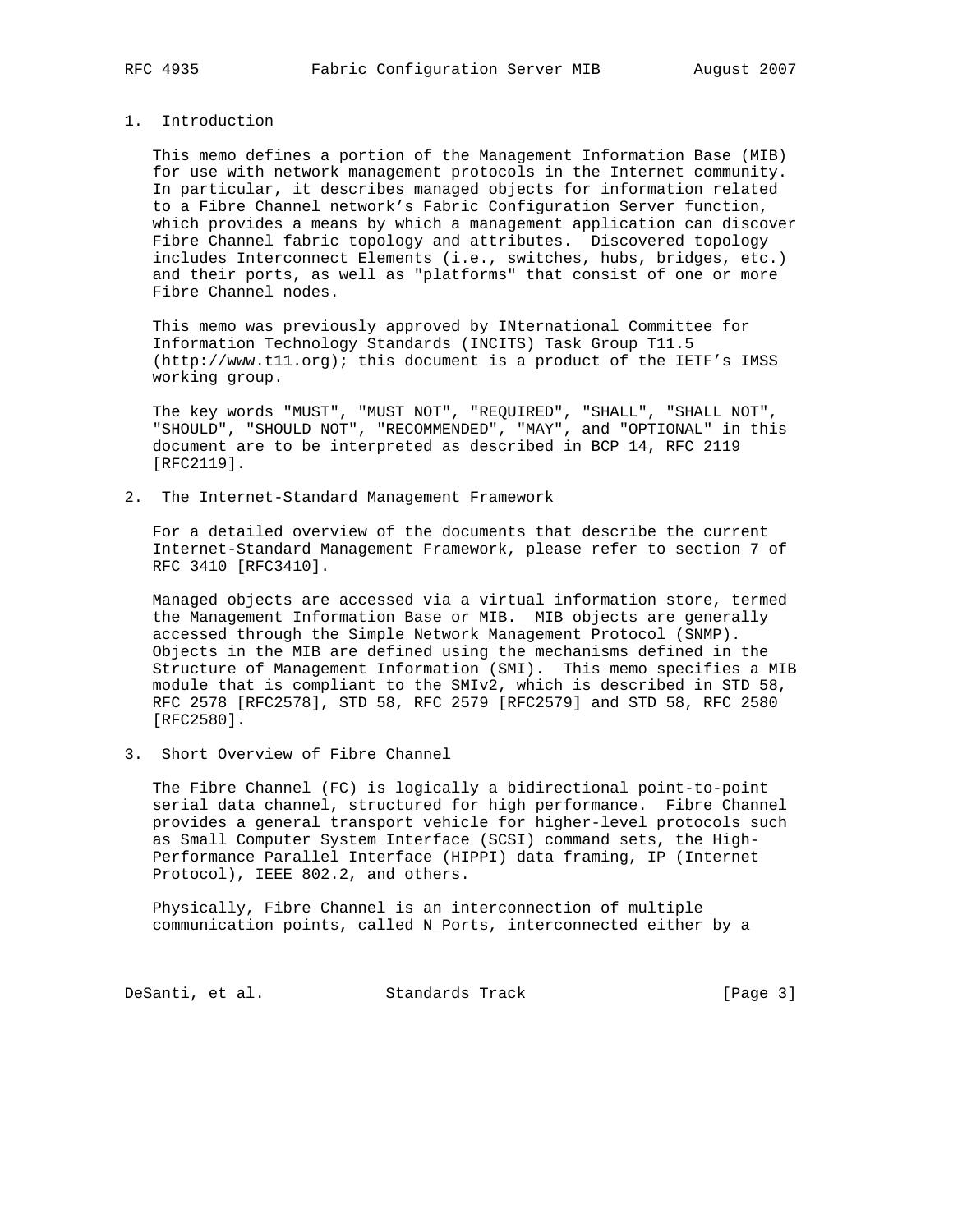switching network, called a Fabric, or by a point-to-point link. A Fibre Channel "node" consists of one or more N\_Ports. A Fabric may consist of multiple Interconnect Elements, some of which are switches. An N\_Port connects to the Fabric via a port on a switch called an F\_Port. When multiple FC nodes are connected to a single port on a switch via an "Arbitrated Loop" topology, the switch port is called an FL\_Port, and the nodes' ports are called NL\_Ports. The term Nx\_Port is used to refer to either an N\_Port or an NL\_Port. The term Fx\_Port is used to refer to either an F\_Port or an FL\_Port. A switch port, which is interconnected to another switch port via an Inter-Switch Link (ISL), is called an E\_Port. A B\_Port connects a bridge device with an E\_Port on a switch; a B\_Port provides a subset of E\_Port functionality.

 Many Fibre Channel components, including the Fabric, each node, and most ports, have globally unique names. These globally unique names are typically formatted as World Wide Names (WWNs). More information on WWNs can be found in [FC-FS]. WWNs are expected to be persistent across agent and unit resets.

 Fibre Channel frames contain 24-bit address identifiers that identify the frame's source and destination ports. Each FC port has both an address identifier and a WWN. When a Fabric is in use, the FC address identifiers are dynamic and are assigned by a switch. Each octet of a 24-bit address represents a level in an address hierarchy, with a Domain\_ID being the highest level of the hierarchy.

 The Fibre Channel Fabric Configuration Server provides a way for a management application to discover Fibre Channel fabric topology and attributes. The Fabric Configuration Server is designed so that it can be distributed among switches and accessed from any Nx\_Port. However, the Fabric Configuration Server is not restricted or required to be part of/within a Fabric.

 The information registered with and available from each Fabric Configuration Server is modeled as a Fabric consisting of one or more Interconnect Elements that each have some number of physical Ports, and one or more Fibre Channel nodes grouped together into Platforms to facilitate discovery and management. The Ports are connected either to other Ports on other Interconnect Elements, or to Nx\_Ports. Each Interconnect Element may have attributes including its name, type, Domain Identifier, Management Identifier, Logical Name, Management Address(es), Information List, Zoning Enforcement Status, etc. Each Port may have attributes including its name, type, TX type, Module type, physical port number, attached port name(s), port state, speed, etc. Each platform may have attributes including its name, type, description, label, location, management address, etc.

DeSanti, et al. Standards Track [Page 4]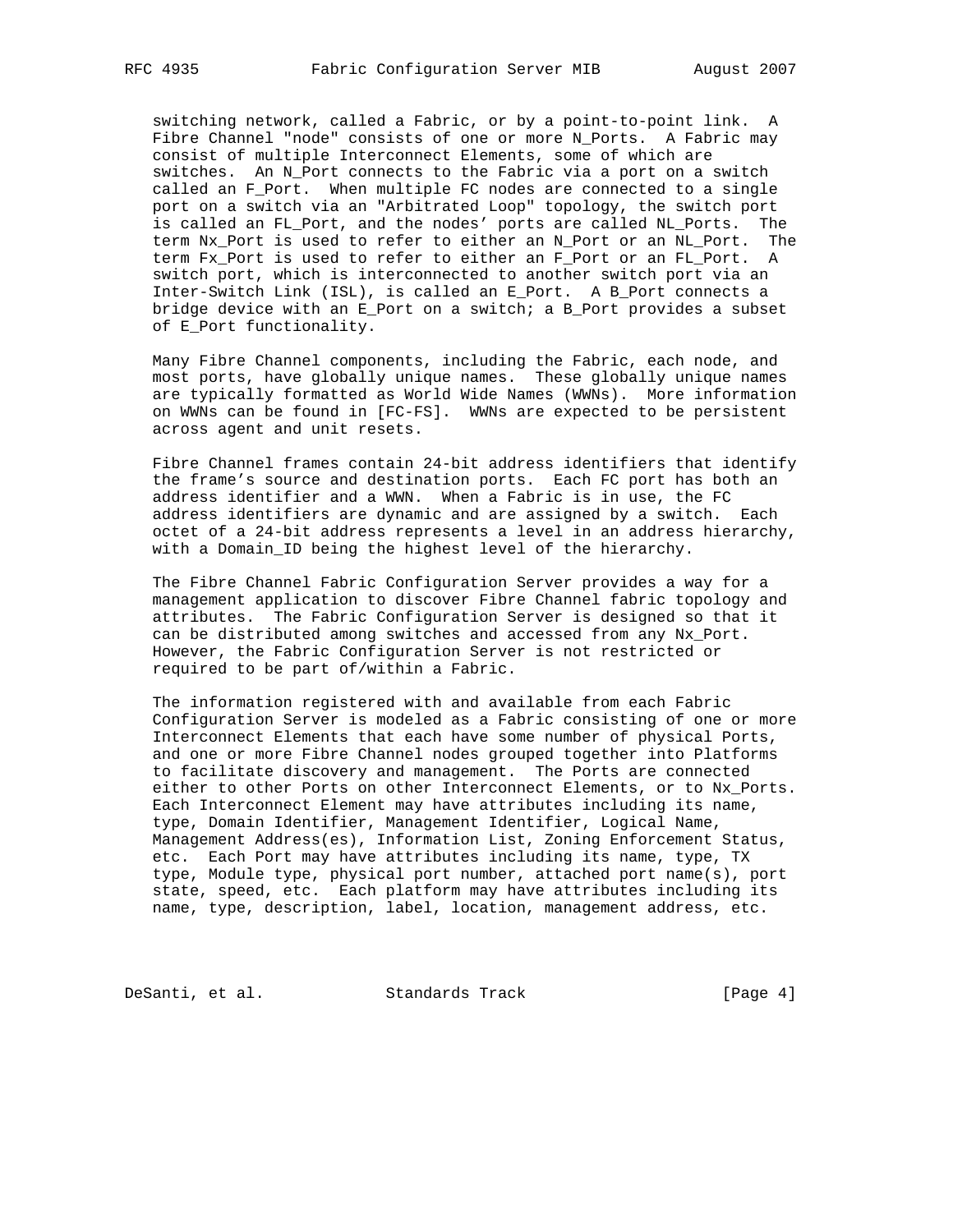The Fibre Channel Fabric Configuration Server is defined in the FC-GS specification. The Fabric Configuration Server is one of a set of functions that are collectively known as the Management Service. The latest version of the specification is [FC-GS-5].

 The latest standard for an interconnecting Fabric containing multiple Fabric Switch elements is [FC-SW-4]. [FC-SW-4] carries forward the earlier specification for the operation of a single Fabric in a physical infrastructure, and augments it with the definition of Virtual Fabrics and with the specification of how multiple Virtual Fabrics can operate within one (or more) physical infrastructures. The use of Virtual Fabrics provides for each frame to be tagged in its header to indicate which one of several Virtual Fabrics that frame is being transmitted on. All frames entering a particular "Core Switch" [FC-SW-4] (i.e., a physical switch) on the same Virtual Fabric are processed by the same "Virtual Switch" within that Core Switch.

4. Relationship to Other MIBs

 The first standardized MIB for Fibre Channel [RFC2837] was focused on Fibre Channel switches. It has been replaced by the more generic Fibre Channel Management MIB [RFC4044], which defines basic information for Fibre Channel hosts and switches, including extensions to the standard IF-MIB for Fibre Channel interfaces.

 This MIB extends beyond [RFC4044] to cover the functionality, in Fibre Channel switches, of providing Fibre Channel's Fabric Configuration Server function.

 This MIB imports some common Textual Conventions from T11-TC-MIB [RFC4439] and from T11-FC-NAME-SERVER-MIB [RFC4438]. It also imports URLString from NETWORK-SERVICES-MIB [RFC2788].

5. MIB Overview

 This MIB module provides the means for monitoring the operation of, and configuring some parameters of, one or more Fabric Configuration Servers (FCS) in a Fibre Channel (FC) network. The capabilities provided include triggering a discovery of the configuration of one or more Fabrics, retrieving the results of such a discovery, as well as controlling and monitoring the operation of an FCS. The discovered configuration contains information about:

- Interconnect Elements (IEs), i.e., switches, hubs, bridges, etc.,

- Ports on IEs, and

- Platforms that consist of one or more FC nodes.

DeSanti, et al. Standards Track [Page 5]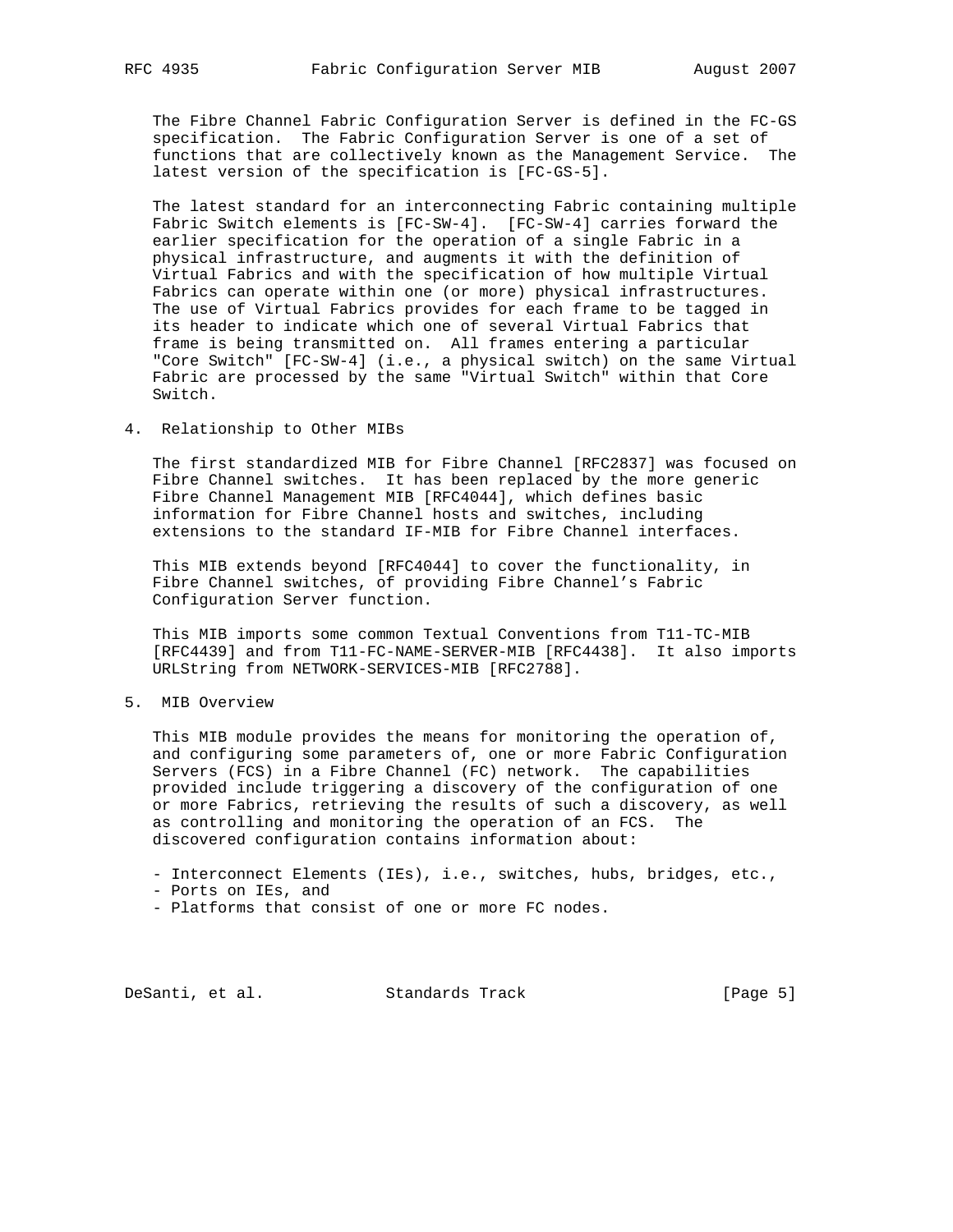### 5.1. Fibre Channel Management Instance

 A Fibre Channel management instance is defined in [RFC4044] as a separable managed instance of Fibre Channel functionality. Fibre Channel functionality may be grouped into Fibre Channel management instances in whatever way is most convenient for the implementation(s). For example, one such grouping accommodates a single SNMP agent having multiple AgentX [RFC2741] sub-agents, with each sub-agent implementing a different Fibre Channel management instance.

 The object, fcmInstanceIndex, is IMPORTed from the FC-MGMT-MIB [RFC4044] as the index value to uniquely identify each Fibre Channel management instance, for example, within the same SNMP context ([RFC3411], section 3.3.1).

### 5.2. Switch Index

 The FC-MGMT-MIB [RFC4044] defines the fcmSwitchTable as a table of information about Fibre Channel switches that are managed by Fibre Channel management instances. Each Fibre Channel management instance can manage one or more Fibre Channel switches. The Switch Index, fcmSwitchIndex, is IMPORTed from the FC-MGMT-MIB as the index value to uniquely identify a Fibre Channel switch amongst those (one or more) managed by the same Fibre Channel management instance.

# 5.3. Fabric Index

 With multiple Fabrics, each Fabric has its own instances of the Fabric-related management instrumentation. Thus, this MIB defines all Fabric-related information in tables that are INDEXed by an arbitrary integer, named a "Fabric Index". The syntax of a Fabric Index is T11FabricIndex, imported from T11-TC-MIB [RFC4439]. When a device is connected to a single physical Fabric, without use of any virtual Fabrics, the value of this Fabric Index will always be 1. In an environment of multiple virtual and/or physical Fabrics, this index provides a means to distinguish one Fabric from another.

 It is quite possible, and may even be likely, that a Fibre Channel switch will have ports connected to multiple virtual and/or physical Fabrics. Thus, in order to simplify a management protocol query concerning all the Fabrics to which a single switch is connected, fcmSwitchIndex will be listed before t11FcsFabricIndex when they both appear in the same INDEX clause.

DeSanti, et al. Standards Track [Page 6]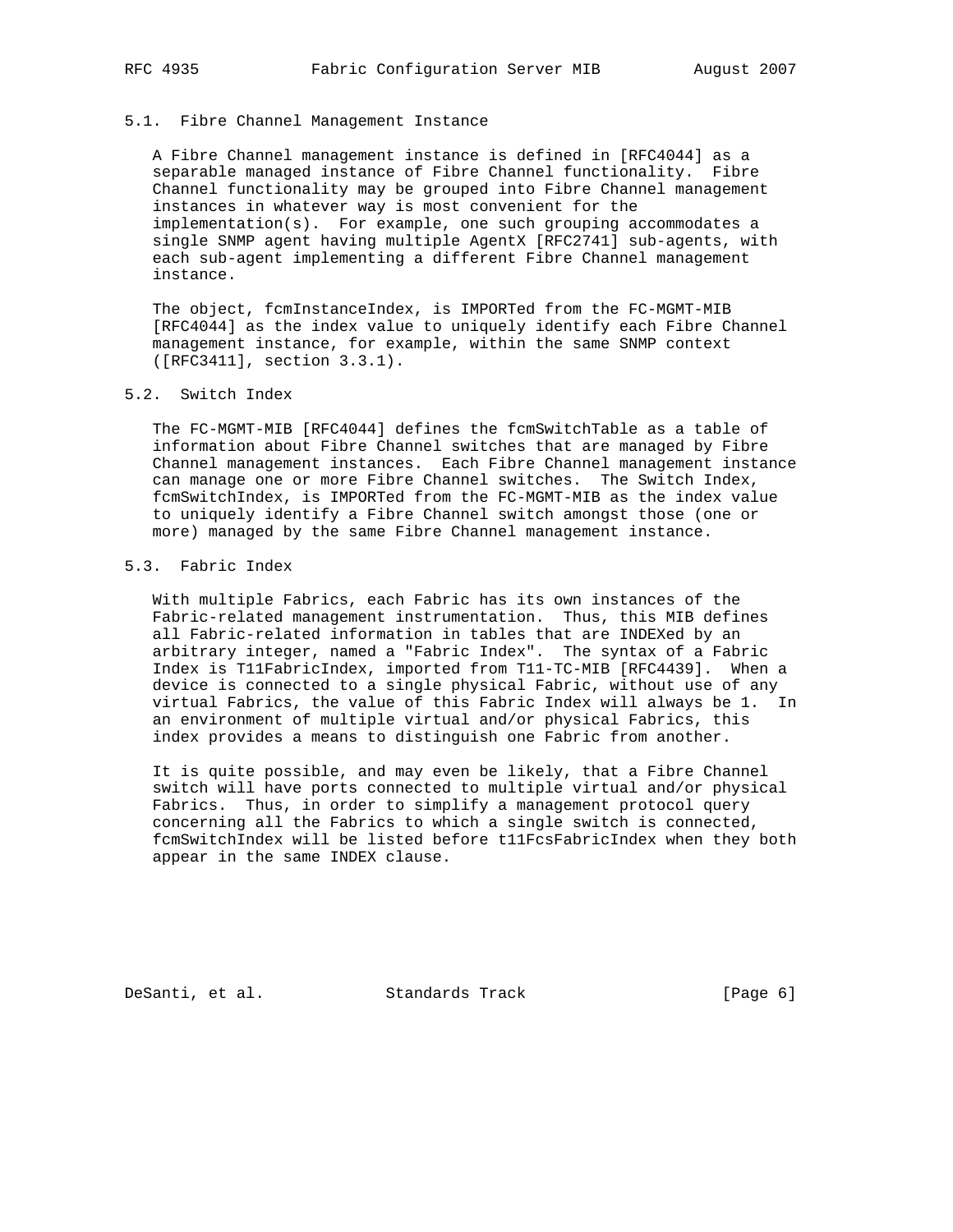5.4. The MIB Groups

 This section describes the six MIB groups contained in the MIB module.

5.4.1. The t11FcsDiscoveredConfigGroup Group

 This group contains the Fabric configuration information discovered by Fabric Configuration Servers.

5.4.2. The t11FcsDiscoveryStatusGroup Group

 This group contains objects by which to monitor the status of discovery of Fabric configurations by Fabric Configuration Servers.

5.4.3. The t11FcsDiscoveryControlGroup Group

 This group contains objects for requesting a Fabric Configuration Server to discover the configuration of one or more Fabrics.

5.4.4. The t11FcsStatisticsGroup Group

 This group contains objects for Fabric Configuration Server statistics information.

5.4.5. The t11FcsNotificationGroup Group

This group contains three notifications, generated when an FCS:

- rejects a registration, deregistration, or query request;
- completes discovery on a range of Fabrics;
- learns that a management address of an Interconnect Element has changed.
- 5.4.5.1. Flow Control for Notifications

 When defining SNMP notifications for events that occur in the data plane, the maximum frequency of their generation needs to be considered. Unless there is some limiting factor, such notifications need to be flow-controlled in some way, e.g., defined such that after some maximum number within a specified time interval have occurred, further notifications are suppressed for some subsequent time interval. However, as and when such a suppression occurs, the Network Management System (NMS) that didn't receive the notifications (because they were suppressed) needs to be able to obtain an indication of how many were suppressed. Therefore, an additional Counter32 object needs to be defined, and/or a new type of notification needs to be defined for use at the end of the interval.

DeSanti, et al. Standards Track [Page 7]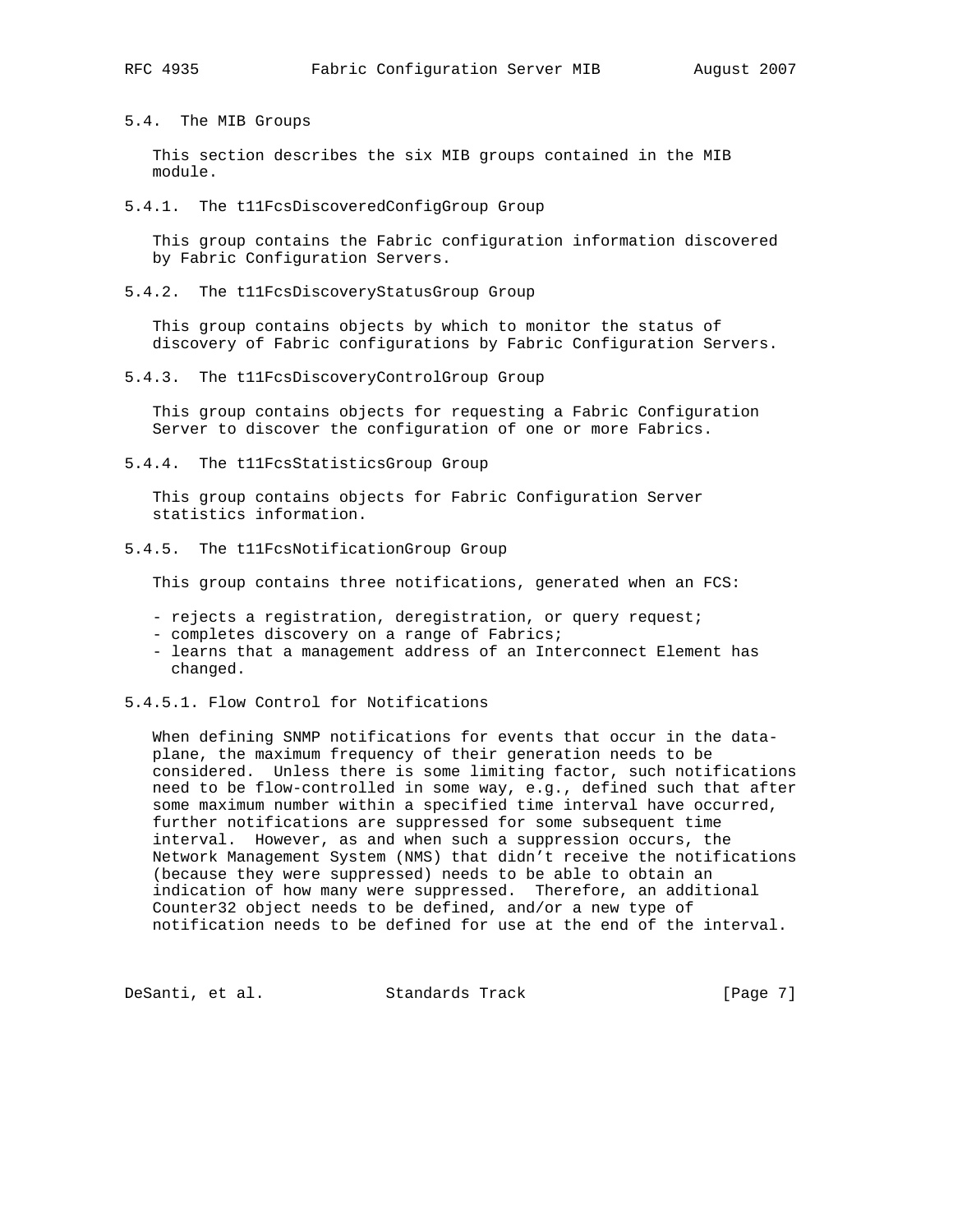While this is extra complexity, it is necessary for notifications that need to be flow-controlled.

 In contrast, for notifications such as all the ones defined in this MIB module, which are generated due to control-plane events (and are not able to start a chain reaction):

- estimating the maximum number that could possibly be generated per unit time for each type of notification is too simplistic. For example, it's unreasonable to ask how many of the t11FcsDiscoveryCompleteNotify notifications can be generated in a time interval, because it depends on several factors: how big is the network? how many Virtual Fabrics need to be discovered? how quickly can the operator ask for another discovery after the last one completes?
- the extra complexity of flow-controlling these types of notifications is not warranted.
- 5.4.6. The t11FcsNotificationInfoGroup Group

 This group contains notification control and notification information objects for monitoring Fabric Configuration Server request rejection and discovery of topology information.

5.5. OS Logical Unit Number (LUN) Map Entries

 A "Platform" is defined in FC-GS-5 to be not only a set of zero or more FC nodes, but also a set of zero or more "OS LUN Map Entries" (see Figure 8 in [FC-GS-5]). Information on "OS LUN Map Entries" is not included in this T11-FC-FABRIC-CONFIG-SERVER-MIB. Instead, information on LUN Maps can be obtained via the scsiLunMapGroup object group defined in the SCSI-MIB [RFC4455].

DeSanti, et al. Standards Track [Page 8]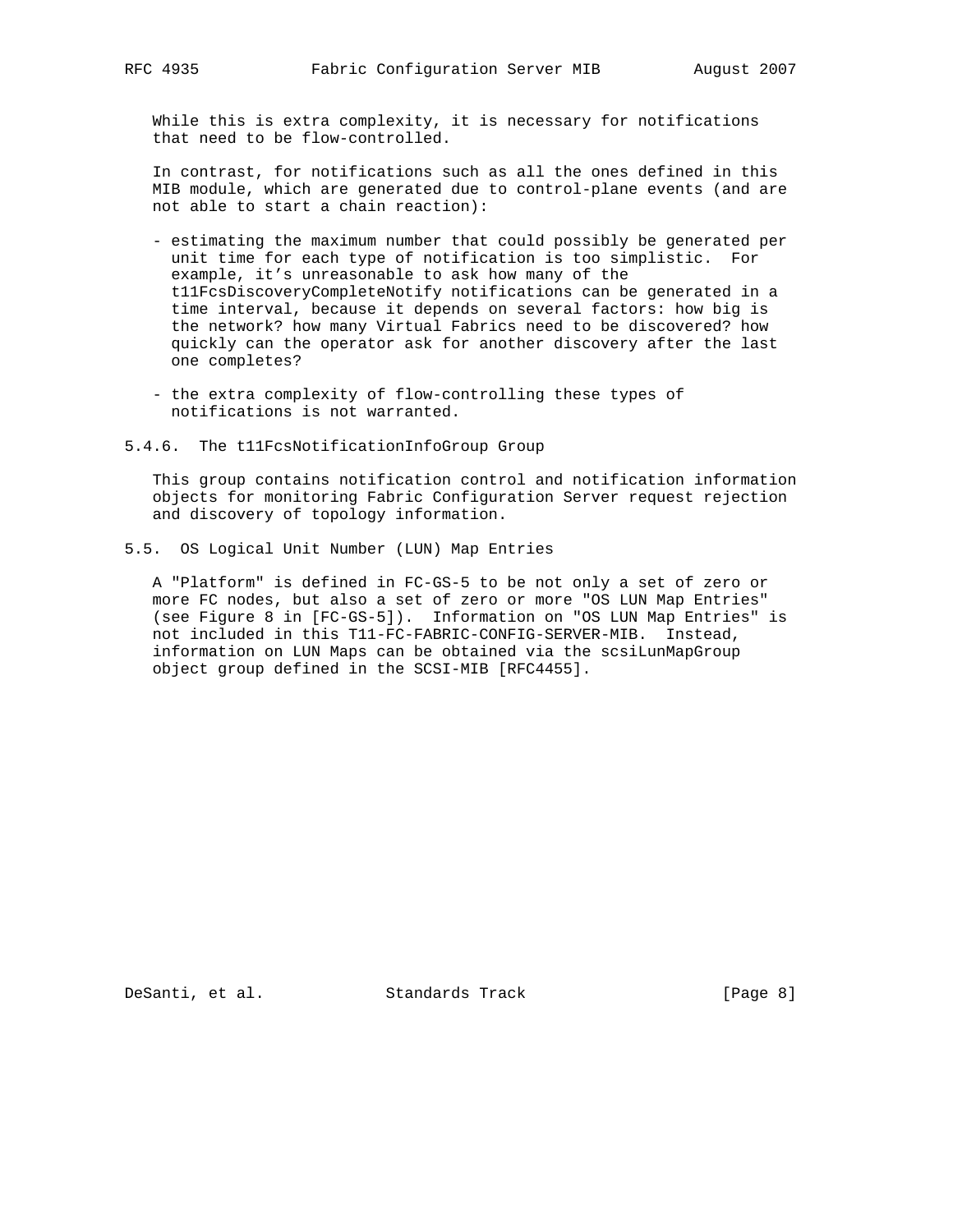6. The T11-FC-FABRIC-CONFIG-SERVER-MIB Module T11-FC-FABRIC-CONFIG-SERVER-MIB DEFINITIONS ::= BEGIN IMPORTS MODULE-IDENTITY, OBJECT-TYPE, NOTIFICATION-TYPE, mib-2, Counter32, Unsigned32 FROM SNMPv2-SMI -- [RFC2578] MODULE-COMPLIANCE, OBJECT-GROUP, NOTIFICATION-GROUP FROM SNMPv2-CONF -- [RFC2580] TEXTUAL-CONVENTION, TruthValue, TimeStamp  $FROM$   $SNNPv2-TC$   $[RFC2579]$  SnmpAdminString FROM SNMP-FRAMEWORK-MIB -- [RFC3411] URLString FROM NETWORK-SERVICES-MIB -- [RFC2788] FcPortType, FcNameIdOrZero, FcDomainIdOrZero, fcmInstanceIndex, fcmSwitchIndex, FcAddressIdOrZero FROM FC-MGMT-MIB  $---$  [RFC4044] T11NsGs4RejectReasonCode FROM T11-FC-NAME-SERVER-MIB -- [RFC4438] T11FabricIndex FROM T11-TC-MIB -- [RFC4439] t11FamLocalSwitchWwn FROM T11-FC-FABRIC-ADDR-MGR-MIB; -- [RFC4439] t11FcFabricConfigServerMIB MODULE-IDENTITY LAST-UPDATED "200706270000Z" ORGANIZATION "For the initial versions, T11. For later versions, the IETF's IMSS Working Group." CONTACT-INFO " Claudio DeSanti Cisco Systems, Inc. 170 West Tasman Drive San Jose, CA 95134 USA EMail: cds@cisco.com Keith McCloghrie Cisco Systems, Inc. 170 West Tasman Drive San Jose, CA 95134 USA EMail: kzm@cisco.com" DESCRIPTION "The MIB module for the management of a Fabric Configuration Server (FCS) in a Fibre Channel (FC) network. An FCS is defined by the FC-GS-5 standard. This

DeSanti, et al. Standards Track [Page 9]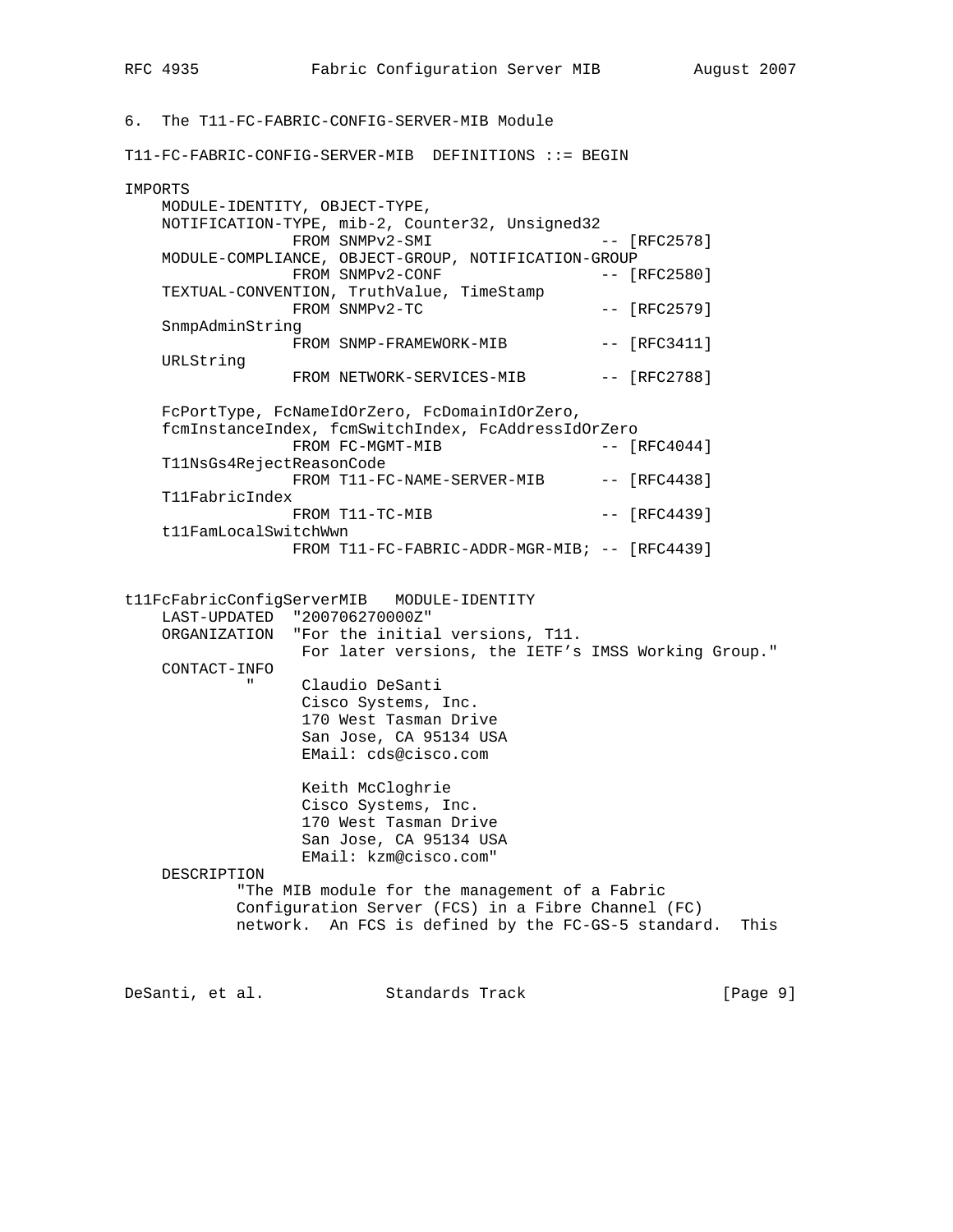MIB provides the capabilities to trigger a discovery of the configuration of one or more Fabrics, to retrieve the results of such a discovery, as well as to control and monitor the operation of an FCS. The discovered configuration contains information about: - Interconnect Elements (IEs), i.e., switches, hubs, bridges, etc., - Ports on IEs, and - Platforms that consist of one or more FC nodes. Copyright (C) The IETF Trust (2007). This version of this MIB module is part of RFC 4935; see the RFC itself for full legal notices." REVISION "200706270000Z" DESCRIPTION "Initial version of this MIB module, published as RFC 4935."  $::=$  { mib-2 162 } t11FcsMIBObjects OBJECT IDENTIFIER ::= { t11FcFabricConfigServerMIB 1 } t11FcsMIBConformance OBJECT IDENTIFIER ::= { t11FcFabricConfigServerMIB 2 } t11FcsNotifications OBJECT IDENTIFIER ::= { t11FcFabricConfigServerMIB 0 } t11FcsDiscovery 0BJECT IDENTIFIER ::= { t11FcsMIBObjects 1 } t11FcsDiscoveredConfig OBJECT IDENTIFIER ::= { t11FcsMIBObjects 2 } t11FcsStats OBJECT IDENTIFIER ::= { t11FcsMIBObjects 3 } t11FcsNotificationInfo OBJECT IDENTIFIER ::= { t11FcsMIBObjects 4 } -- -- Textual Conventions -- T11FcListIndex ::= TEXTUAL-CONVENTION DISPLAY-HINT "d" STATUS current DESCRIPTION "An index that identifies a list of elements. All elements that belong to the same list have the same index value. This syntax is used for objects which identify a list in the INDEX clause of a table of elements of that type of list." SYNTAX Unsigned32 (1..4294967295) T11FcListIndexPointerOrZero ::= TEXTUAL-CONVENTION DISPLAY-HINT "d" DeSanti, et al. Standards Track [Page 10]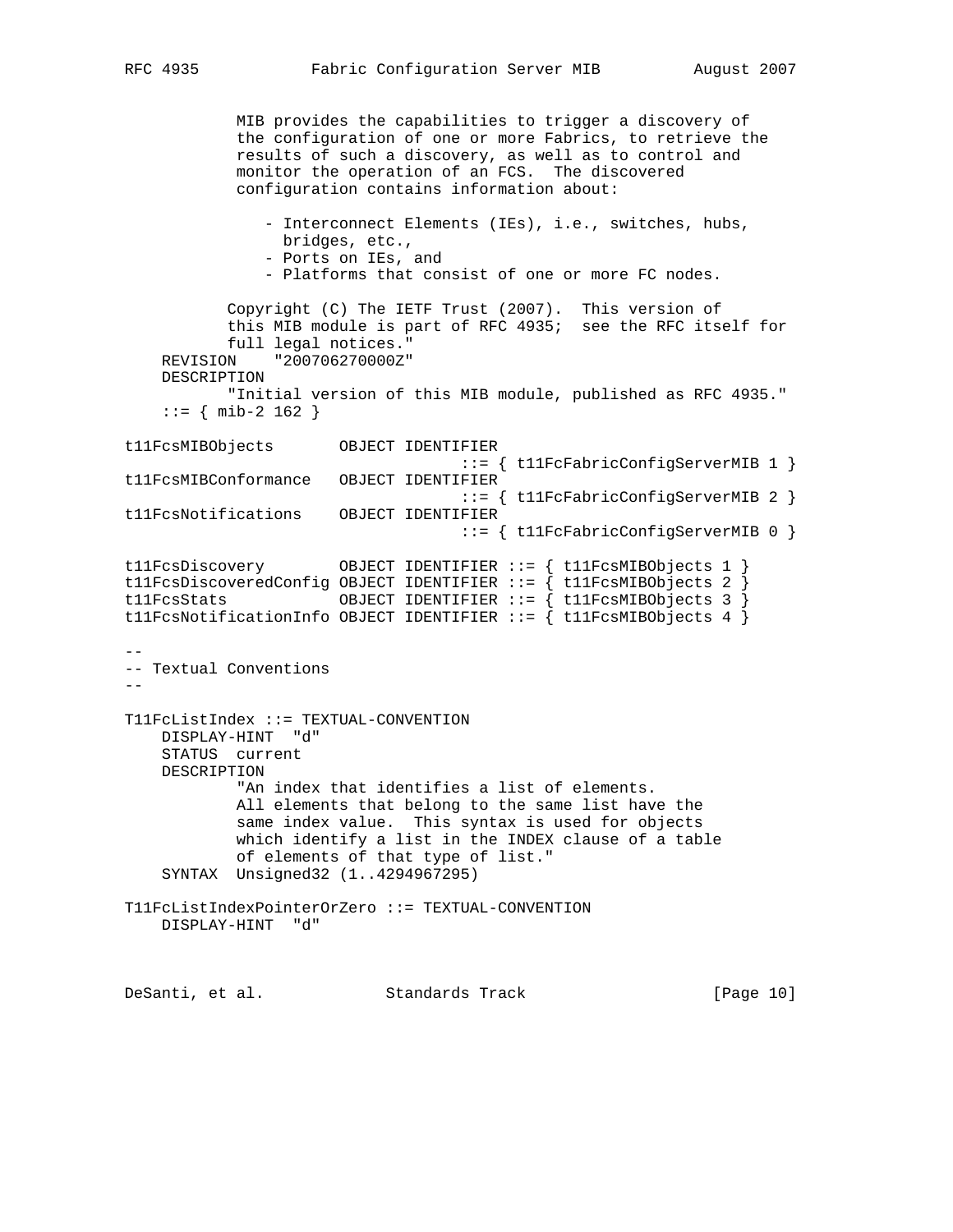```
 STATUS current
    DESCRIPTION
            "Objects with this syntax point to a list of elements
            contained in a table, by holding the same value as the
            object with syntax T11FcListIndex defined in the table's
            INDEX clause, or, zero to indicate an empty list.
            Note that such a table could have one row per list, or
            it could have one row per element of a list.
            The definition of an object with this syntax must
            identify the table(s) into which it points."
    SYNTAX Unsigned32 -- the default range of (0..4294967295)
T11FcIeType ::= TEXTUAL-CONVENTION
    STATUS current
    DESCRIPTION
            "The type of Interconnect Element (IE):
                    unknown(1) - an unknown IE.
                    other(2) - some other type of IE.
                    switch(3) - the IE is a switch.
                   hub(4) - the IE is a hub.
                   bridge(5) - the IE is a bridge."
    REFERENCE
           "ANSI INCITS 427-2007, Fibre Channel - Generic Services 5,
            FC-GS-5, Table 96."
    SYNTAX INTEGER {
                unknown(1),
                other(2),
               switch(3),
              hub(4),
           bridge(5)<br>}
 }
T11FcPortState ::= TEXTUAL-CONVENTION
    STATUS current
    DESCRIPTION
            "The state of a port:
                    unknown(1) - unknown state.
other(2) - some other state.
online(3) - port is in online state.
                    offline(4) - port is in offline state.
                    testing(5) - port is in testing state.
                    fault(6) - port is faulty."
    REFERENCE
           "ANSI INCITS 427-2007, Fibre Channel - Generic Services 5,
            FC-GS-5, Table 106."
DeSanti, et al. Standards Track [Page 11]
```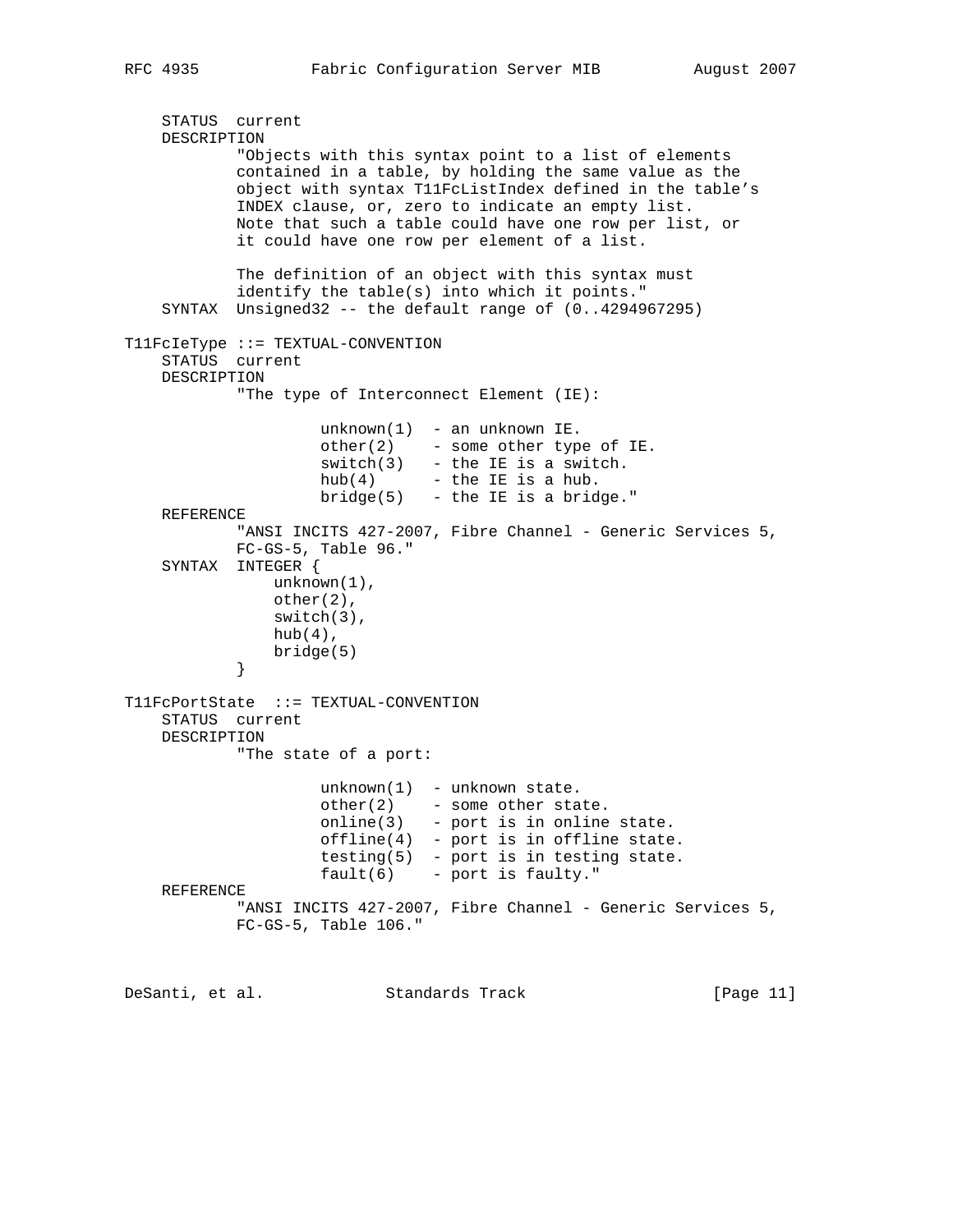```
 SYNTAX INTEGER {
                  unknown(1),
                  other(2),
                  online(3),
                  offline(4),
                  testing(5),
             fault(6)<br>}
 }
T11FcPortTxType ::= TEXTUAL-CONVENTION
     STATUS current
     DESCRIPTION
              "The technology of the port transceiver:
unknown(1) - unknown (includes the 'null' type)
other(2) - some other technology
 shortwave850nm(3) - Short wave laser - SN (850 nm)
 longwave1550nm(4) - Long wave laser - LL (1550 nm)
                 longwave1310nm(5) - Long wave laser cost
                                      reduced - LC (1310 nm)
                electrical(6) - Electrical - EL.
                 tenGbaseSr850(7) - 10GBASE-SR 850nm laser
                 tenGbaseLr1310(8) - 10GBASE-LR 1310nm laser
                 tenGbaseEr1550(9) - 10GBASE-ER 1550nm laser
                 tenGbaseLx1300(10) - 10GBASE-LX4 WWDM 1300nm laser
 tenGbaseSw850(11) - 10GBASE-SW 850nm laser
 tenGbaseLw1310(12) - 10GBASE-LW 1310nm laser
                 tenGbaseEw1550(13) - 10GBASE-EW 1550nm laser
" "The Contract of the Contract of the Contract of the Contract of the Contract of the Contract of the Contract of the Contract of the Contract of the Contract of the Contract of the Contract of the Contract of the Contrac
     REFERENCE
             "ANSI INCITS 427-2007, Fibre Channel - Generic Services 5,
             FC-GS-5, Table 101."
     SYNTAX INTEGER {
                  unknown(1),
                  other(2),
                  shortwave850nm(3),
                  longwave1550nm(4),
                  longwave1310nm(5),
                  electrical(6),
                  tenGbaseSr850(7),
                  tenGbaseLr1310(8),
                  tenGbaseEr1550(9),
                  tenGbaseLx1300(10),
                  tenGbaseSw850(11),
                  tenGbaseLw1310(12),
             tenGbaseEw1550(13)
 }
```
DeSanti, et al. Standards Track [Page 12]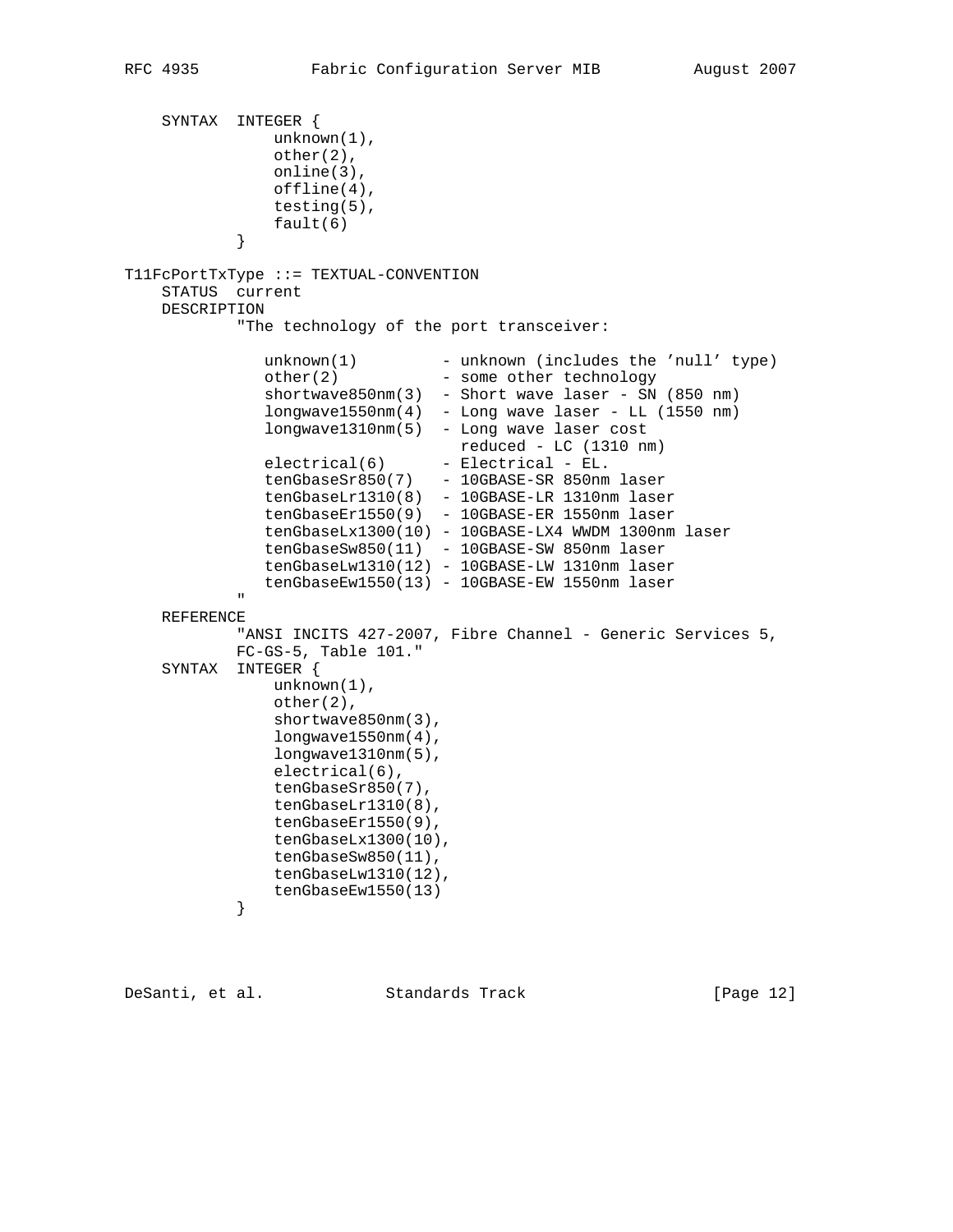```
T11FcsRejectReasonExplanation ::= TEXTUAL-CONVENTION
     STATUS current
     DESCRIPTION
             "The reject reason code explanation:
                   noAdditionalExplanation(1)
                        - no additional explanation.
                   invNameIdForIEOrPort(2)
                        - the format of IE or port name is invalid.
                   ieListNotAvailable(3)
                        - IE list is not available.
                   ieTypeNotAvailable(4)
                        - IE type is not available.
                   domainIdNotAvailable(5)
                         - Domain ID is not available.
                   mgmtIdNotAvailable(6)
                        - mgmt ID is not available.
                   fabNameNotAvailable(7)
                        - Fabric_Name is not available.
                   ielogNameNotAvailable(8)
                        - IE logical name is not available.
                   mgmtAddrListNotAvailable(9)
                        - mgmt address list is not available.
                   ieInfoListNotAvailable(10)
                        - IE info list is not available.
                   portListNotAvailable(11)
                         - port list is not available.
                   portTypeNotAvailable(12)
                         - port type is not available.
                   phyPortNumNotAvailable(13)
                         - physical port number is not available.
                   attPortNameListNotAvailable(14)
                         - attached port name list is not available.
                   portStateNotAvailable(15)
                         - port state is not available.
                   unableToRegIELogName(16)
                         - not able to register IE logical name.
                   platformNameNoExist(17)
                         - platform name does not exist.
                   platformNameAlreadyExists(18)
                         - platform name already exists.
                   platformNodeNameNoExists(19)
                         - platform node name does not exist.
                   platformNodeNameAlreadyExists(20)
                         - platform node name already exists.
                   resourceUnavailable(21)
                        - resource unavailable.
                   noEntriesInLunMap(22)
```
DeSanti, et al. Standards Track [Page 13]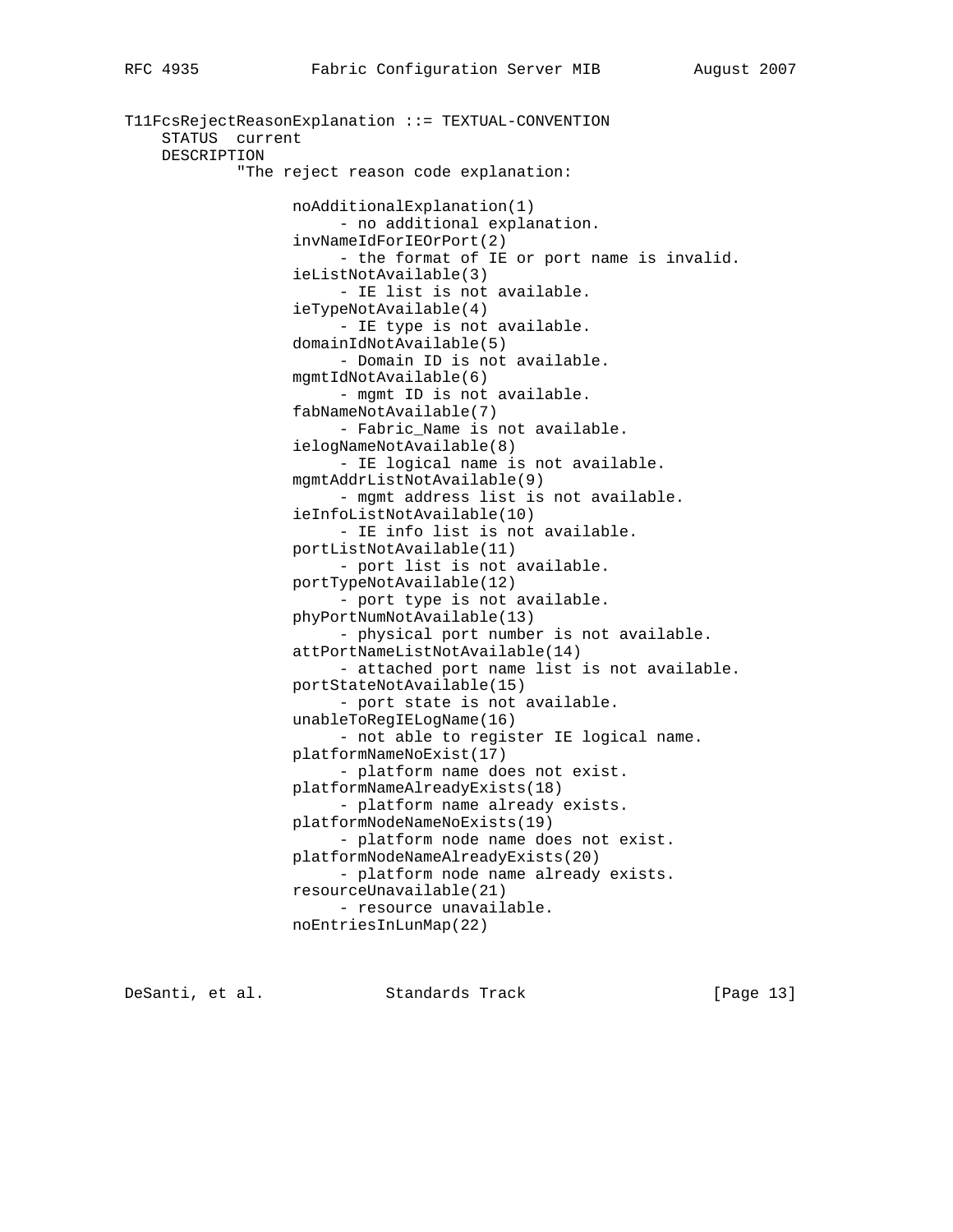- zero entries in OS LUN Map. invalidDeviceNameLength(23) - invalid OS device name length. multipleAttributes(24) - multiple attributes of same type in platform attribute block. invalidAttribBlockLength(25) - invalid platform attribute block length. attributesMissing(26) - required platform attributes not present." REFERENCE "ANSI INCITS 427-2007, Fibre Channel - Generic Services 5, FC-GS-5, Table 124." SYNTAX INTEGER { noAdditionalExplanation(1), invNameIdForIEOrPort(2), ieListNotAvailable(3), ieTypeNotAvailable(4), domainIdNotAvailable(5), mgmtIdNotAvailable(6), fabNameNotAvailable(7), ielogNameNotAvailable(8), mgmtAddrListNotAvailable(9), ieInfoListNotAvailable(10), portListNotAvailable(11), portTypeNotAvailable(12), phyPortNumNotAvailable(13), attPortNameListNotAvailable(14), portStateNotAvailable(15), unableToRegIELogName(16), platformNameNoExist(17), platformNameAlreadyExists(18), platformNodeNameNoExists(19), platformNodeNameAlreadyExists(20), resourceUnavailable(21), noEntriesInLunMap(22), invalidDeviceNameLength(23), multipleAttributes(24), invalidAttribBlockLength(25), attributesMissing(26) } -- -- Objects for Fabric Discovery - t11FcsFabricDiscoveryTable OBJECT-TYPE SYNTAX SEQUENCE OF T11FcsFabricDiscoveryEntry DeSanti, et al. Standards Track [Page 14]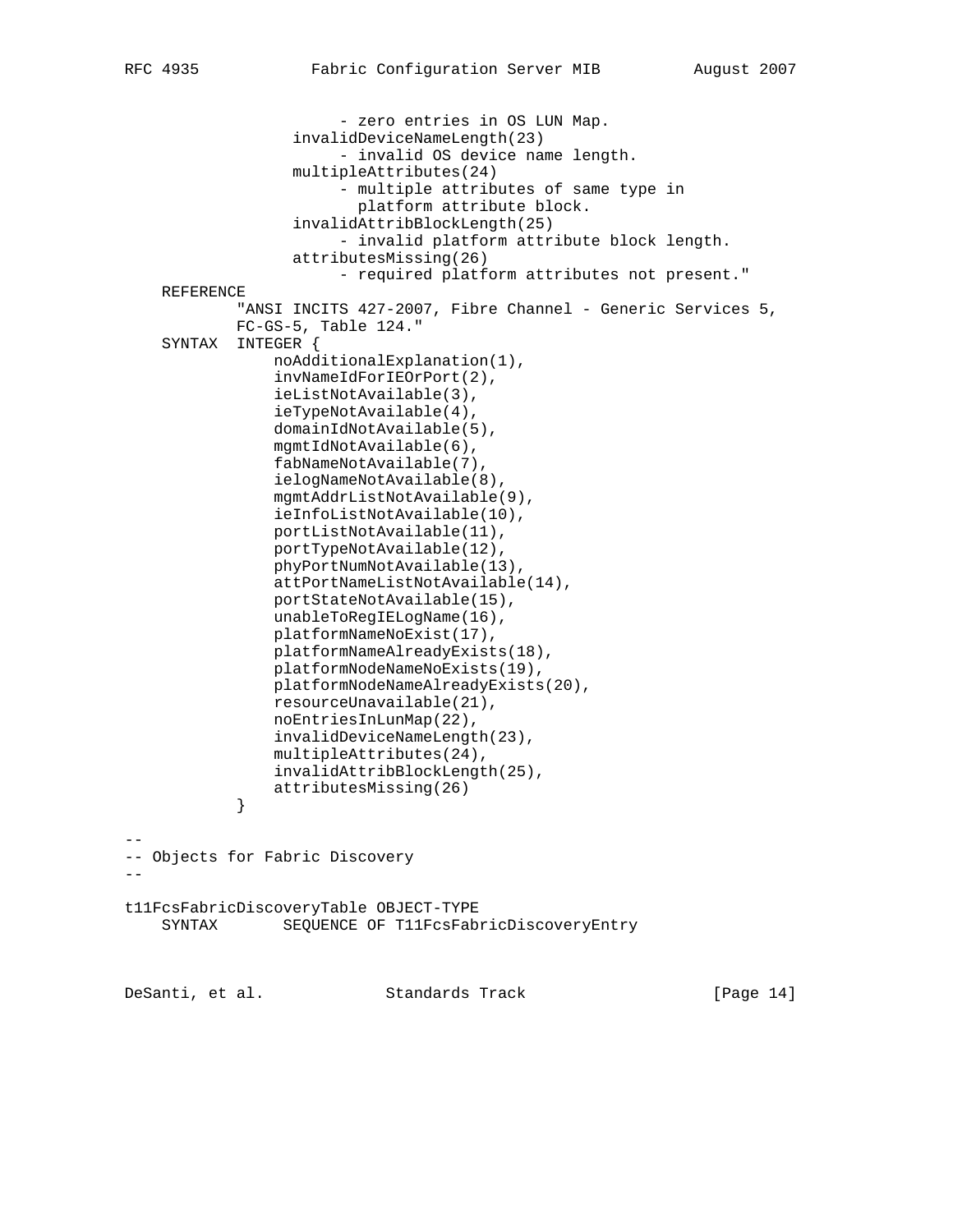```
MAX-ACCESS not-accessible<br>STATUS current
   STATUS
    DESCRIPTION
            "This table contains control information for discovery
            of Fabric configuration by switches.
            Values written to objects in this table are not
            retained over agent reboots."
    ::= { tllFcsDiscovery 1 }
t11FcsFabricDiscoveryEntry OBJECT-TYPE
    SYNTAX T11FcsFabricDiscoveryEntry
    MAX-ACCESS not-accessible
    STATUS current
    DESCRIPTION
            "Control information for discovery by the switch
            identified by fcmInstanceIndex and fcmSwitchIndex."
    INDEX { fcmInstanceIndex, fcmSwitchIndex }
     ::= { t11FcsFabricDiscoveryTable 1 }
T11FcsFabricDiscoveryEntry ::= SEQUENCE {
    t11FcsFabricDiscoveryRangeLow T11FabricIndex,
    t11FcsFabricDiscoveryRangeHigh T11FabricIndex,
 t11FcsFabricDiscoveryStart INTEGER,
 t11FcsFabricDiscoveryTimeOut Unsigned32
}
t11FcsFabricDiscoveryRangeLow OBJECT-TYPE
   SYNTAX T11FabricIndex
    MAX-ACCESS read-write
    STATUS current
    DESCRIPTION
            "The discovery by a particular switch operates
            within all existing Fabrics that have a Fabric
            Index within a specific inclusive range. This
            object specifies the minimum Fabric Index value
            within that range. This value just represents
            the lower end of the range and does not necessarily
            represent any existing Fabric."
     ::= { t11FcsFabricDiscoveryEntry 1 }
t11FcsFabricDiscoveryRangeHigh OBJECT-TYPE
    SYNTAX T11FabricIndex
    MAX-ACCESS read-write
    STATUS current
    DESCRIPTION
            "The discovery by a particular switch operates
            within all existing Fabrics that have a Fabric
DeSanti, et al. Standards Track [Page 15]
```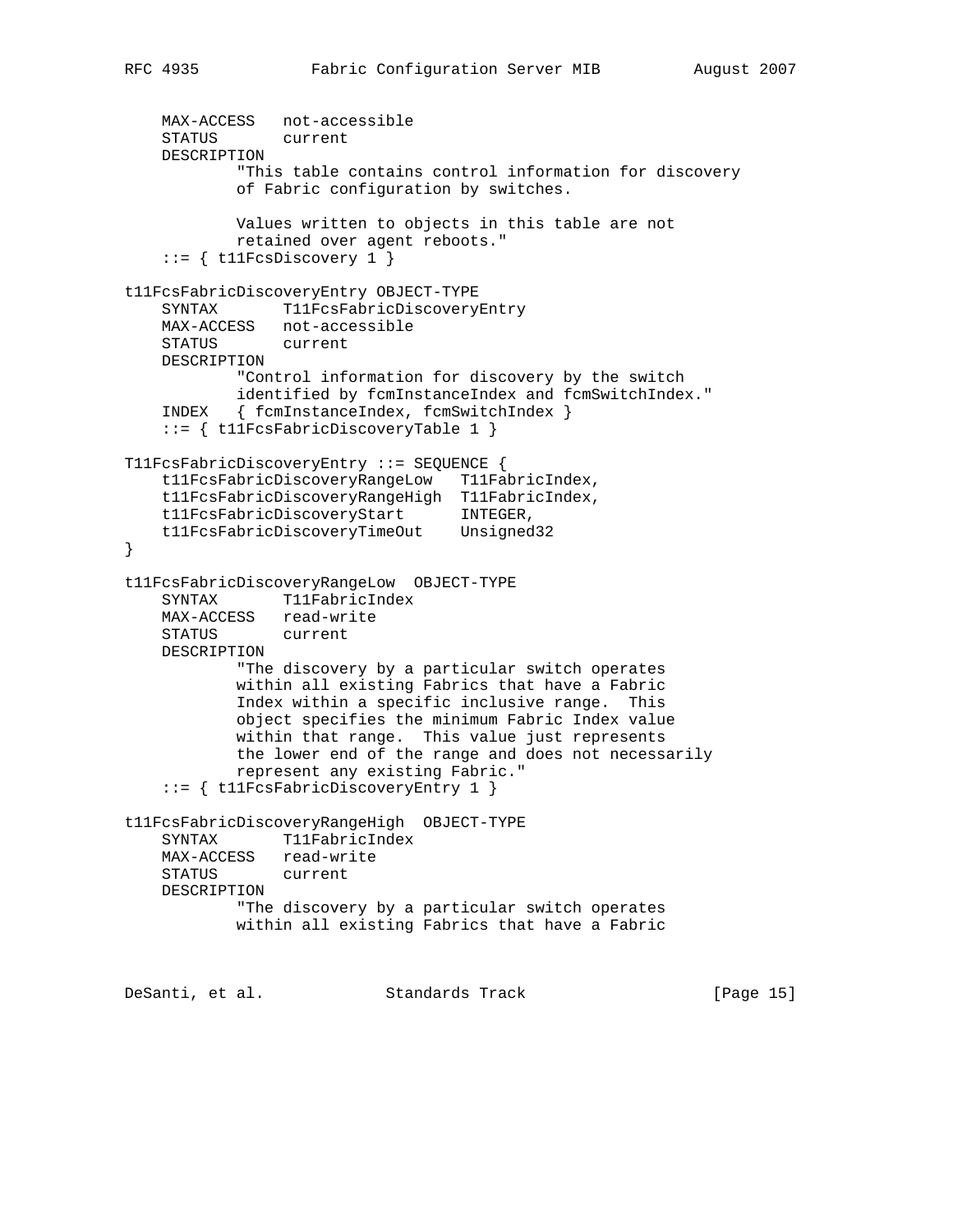```
 Index within a specific inclusive range. This
            object specifies the maximum Fabric Index value
            within that range. This value just represents the
            higher end of the range and does not necessarily
            represent any existing Fabric."
     ::= { t11FcsFabricDiscoveryEntry 2 }
t11FcsFabricDiscoveryStart OBJECT-TYPE
    SYNTAX INTEGER {
                    start(1),
                \text{noOp}(2) }
    MAX-ACCESS read-write
    STATUS current
    DESCRIPTION
            "This object provides the capability to trigger the start
            of a discovery by a Fabric Configuration Server. If this
            object is set to 'start', then the discovery is started on
            those Fabrics that have their Fabric Index value in the
            range specified by t11FcsFabricDiscoveryRangeLow and
            t11FcsFabricDiscoveryRangeHigh. It is recommended that
            whenever an instance of this object is set to 'start',
            that the desired range be specified at the same time by
            setting the corresponding instances of
            t11FcsFabricDiscoveryRangeLow and
            t11FcsFabricDiscoveryRangeHigh.
            Setting this object to 'start' will be rejected if a
            discovery is already/still in progress on any Fabrics in
            the specified range.
            No action is taken if this object is set to 'noOp'.
            The value of this object when read is always 'noOp'."
     ::= { t11FcsFabricDiscoveryEntry 3 }
t11FcsFabricDiscoveryTimeOut OBJECT-TYPE
 SYNTAX Unsigned32 (300..86400)
 UNITS "Seconds"
    MAX-ACCESS read-write
    STATUS current
    DESCRIPTION
            "The minimum interval of time for which the discovered
            Fabric information is cached by a Fabric Configuration
            Server."
    DEFVAL { 900 }
    ::= { t11FcsFabricDiscoveryEntry 4 }
- -
```
DeSanti, et al. Standards Track [Page 16]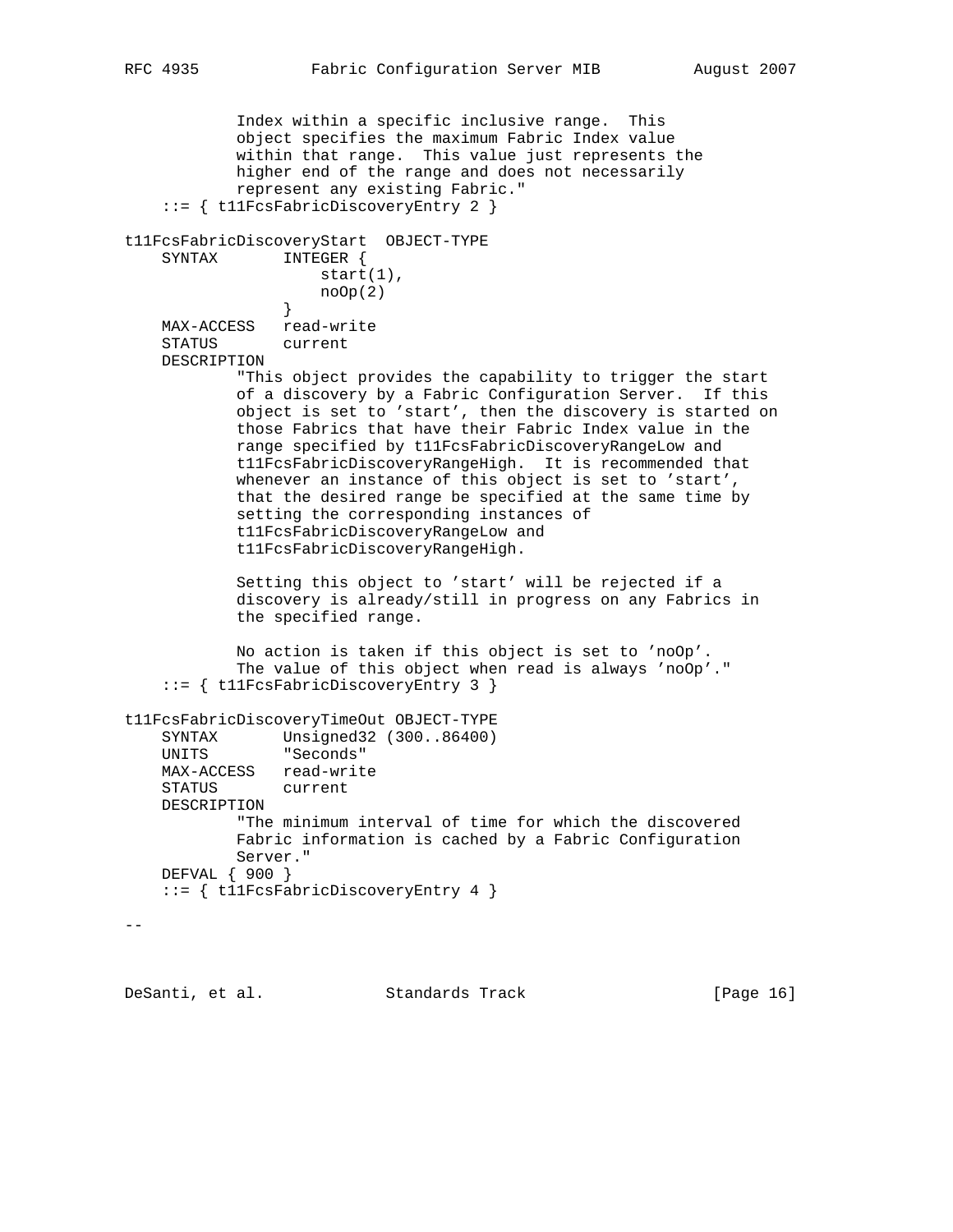```
-- Discovery State table
- -t11FcsDiscoveryStateTable OBJECT-TYPE
    SYNTAX SEQUENCE OF T11FcsDiscoveryStateEntry
    MAX-ACCESS not-accessible
    STATUS current
    DESCRIPTION
            "This table contains the status of discovery of
            locally known Fabrics."
   ::= { t11FcsDiscovery 2 }
t11FcsDiscoveryStateEntry OBJECT-TYPE
    SYNTAX T11FcsDiscoveryStateEntry
    MAX-ACCESS not-accessible
    STATUS current
    DESCRIPTION
            "The discovery status for a particular Fabric on the
           switch identified by fcmInstanceIndex and fcmSwitchIndex."
    INDEX { fcmInstanceIndex, fcmSwitchIndex, t11FcsFabricIndex }
     ::= { t11FcsDiscoveryStateTable 1 }
T11FcsDiscoveryStateEntry ::= SEQUENCE {
t11FcsFabricIndex T11FabricIndex,
 t11FcsDiscoveryStatus INTEGER,
    t11FcsDiscoveryCompleteTime TimeStamp
}
t11FcsFabricIndex OBJECT-TYPE
    SYNTAX T11FabricIndex
    MAX-ACCESS not-accessible
    STATUS current
    DESCRIPTION
            "A unique index value that uniquely identifies a
            particular Fabric.
            In a Fabric conformant to FC-SW-4, multiple Virtual Fabrics
            can operate within one (or more) physical infrastructures,
            and this index value is used to uniquely identify a
            particular (physical or virtual) Fabric within a physical
            infrastructure.
            In a Fabric conformant to versions earlier than FC-SW-4,
            only a single Fabric could operate within a physical
            infrastructure, and thus, the value of this Fabric Index
            was defined to always be 1."
     ::= { t11FcsDiscoveryStateEntry 1 }
```
DeSanti, et al. Standards Track [Page 17]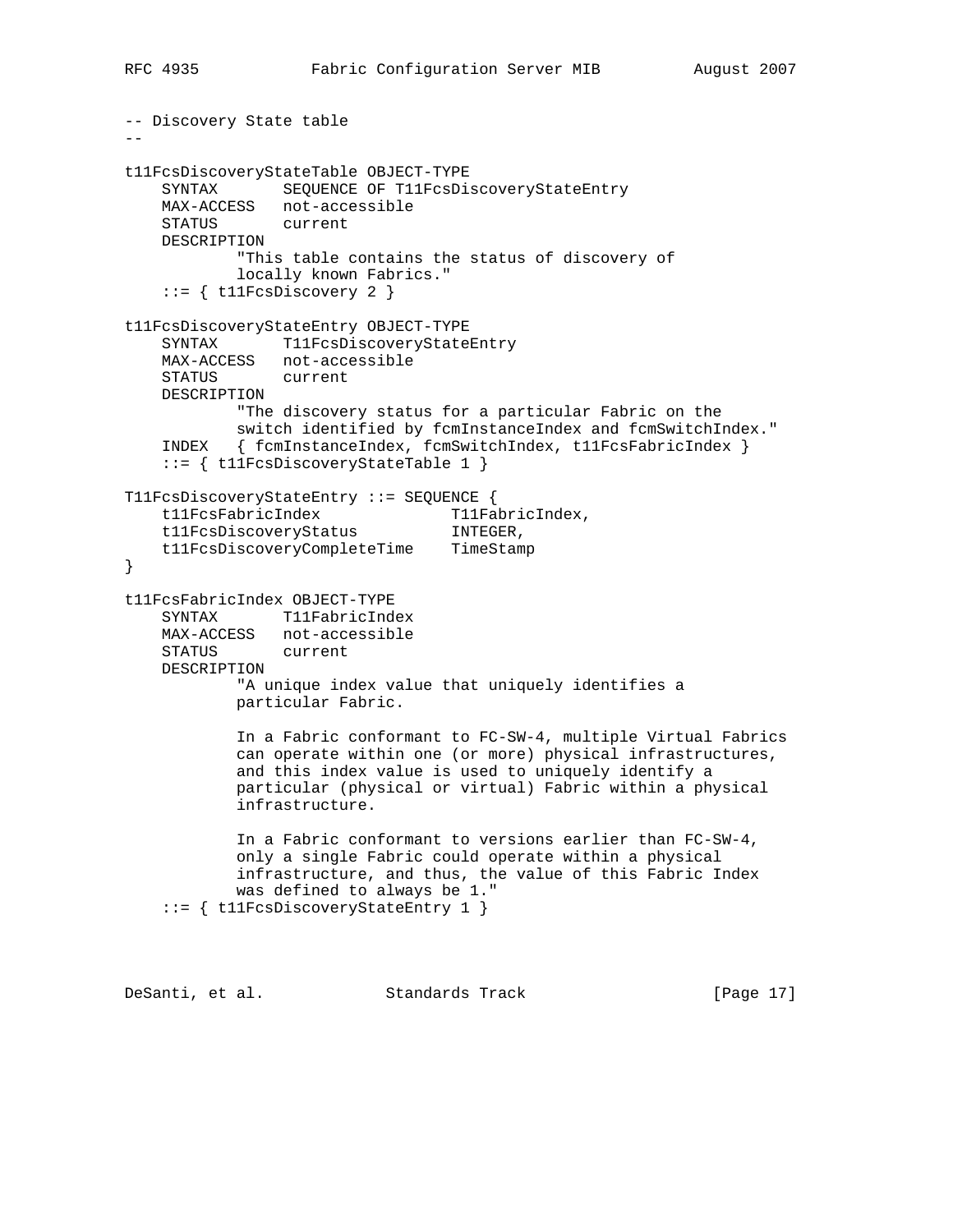t11FcsDiscoveryStatus OBJECT-TYPE SYNTAX INTEGER { inProgress(1), completed(2), localOnly(3) } MAX-ACCESS read-write STATUS current DESCRIPTION "The status of the discovery for the particular Fabric. Initially when the switch comes up, all instances of this object have the value: 'localOnly', and the database contains only local information, i.e., no information discovered via the Fabric Configuration Server protocol specified in FC-GS-5. If t11FcsFabricDiscoveryStart is set to 'start' for a range of Fabrics that includes this Fabric, then the value of this object transitions to 'inProgress'. When the discovery completes, this object transitions to 'completed', and the data is cached for the minimum interval of time specified by t11FcsFabricDiscoveryTimeOut. After this interval has been exceeded, the data may be lost, in which case, the value of this object changes to 'localOnly'. This object cannot be set via SNMP to any value other than 'localOnly'. If this object is set (via SNMP) to 'localOnly', the cached data for the Fabric is discarded immediately, and if a discovery initiated from this switch was in progress for this Fabric, then that discovery is aborted." ::= { t11FcsDiscoveryStateEntry 2 } t11FcsDiscoveryCompleteTime OBJECT-TYPE SYNTAX TimeStamp MAX-ACCESS read-only STATUS current DESCRIPTION "This object contains the value of sysUpTime at which discovery was most recently completed or aborted on this Fabric. This object contains the value of zero before the first discovery on this Fabric." ::= { t11FcsDiscoveryStateEntry 3 }

DeSanti, et al. Standards Track [Page 18]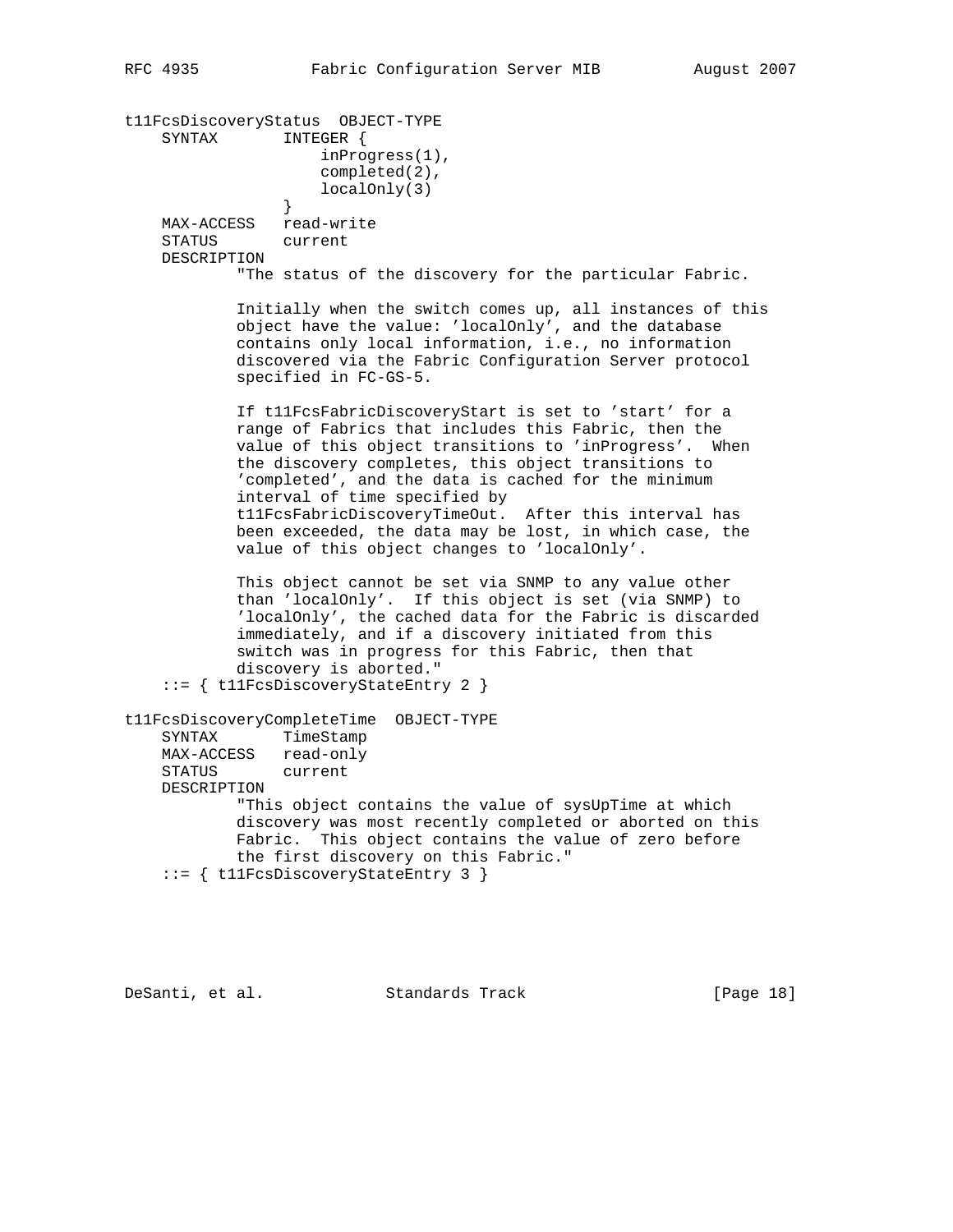$- -$ -- The Database of Fabric Configuration Information -- -- Interconnect Element table - t11FcsIeTable OBJECT-TYPE SYNTAX SEQUENCE OF T11FcsIeEntry MAX-ACCESS not-accessible STATUS current DESCRIPTION "A table of Interconnect Elements. Interconnect Elements (IEs) are switches, hubs, bridges etc. By default, the Fabric Configuration Server will maintain detailed information pertaining only to local resources. As far as discovered topology is concerned, only the IE name, type, and Domain ID information will be maintained. If a discovery cycle is triggered on a set of Fabrics, this table along with the Port and Platform tables will be populated with the discovered information. The discovered data will be retained in this table for at least t11FcsFabricDiscoveryTimeOut seconds after the completion of its discovery or until the discovered data is invalidated." ::= { t11FcsDiscoveredConfig 1 } t11FcsIeEntry OBJECT-TYPE SYNTAX T11FcsIeEntry MAX-ACCESS not-accessible STATUS current DESCRIPTION "Information about an Interconnect Element that was discovered on a Fabric (identified by t11FcsFabricIndex), by a switch (identified by fcmInstanceIndex and fcmSwitchIndex)." REFERENCE "ANSI INCITS 427-2007, Fibre Channel - Generic Services 5, FC-GS-5, section 6.2.3.2." INDEX { fcmInstanceIndex, fcmSwitchIndex, t11FcsFabricIndex, t11FcsIeName }  $::=$  { t11FcsIeTable 1 } T11FcsIeEntry ::= SEQUENCE { t11FcsIeName FcNameIdOrZero, tl1FcsIeType T11FcIeType,

DeSanti, et al. Standards Track [Page 19]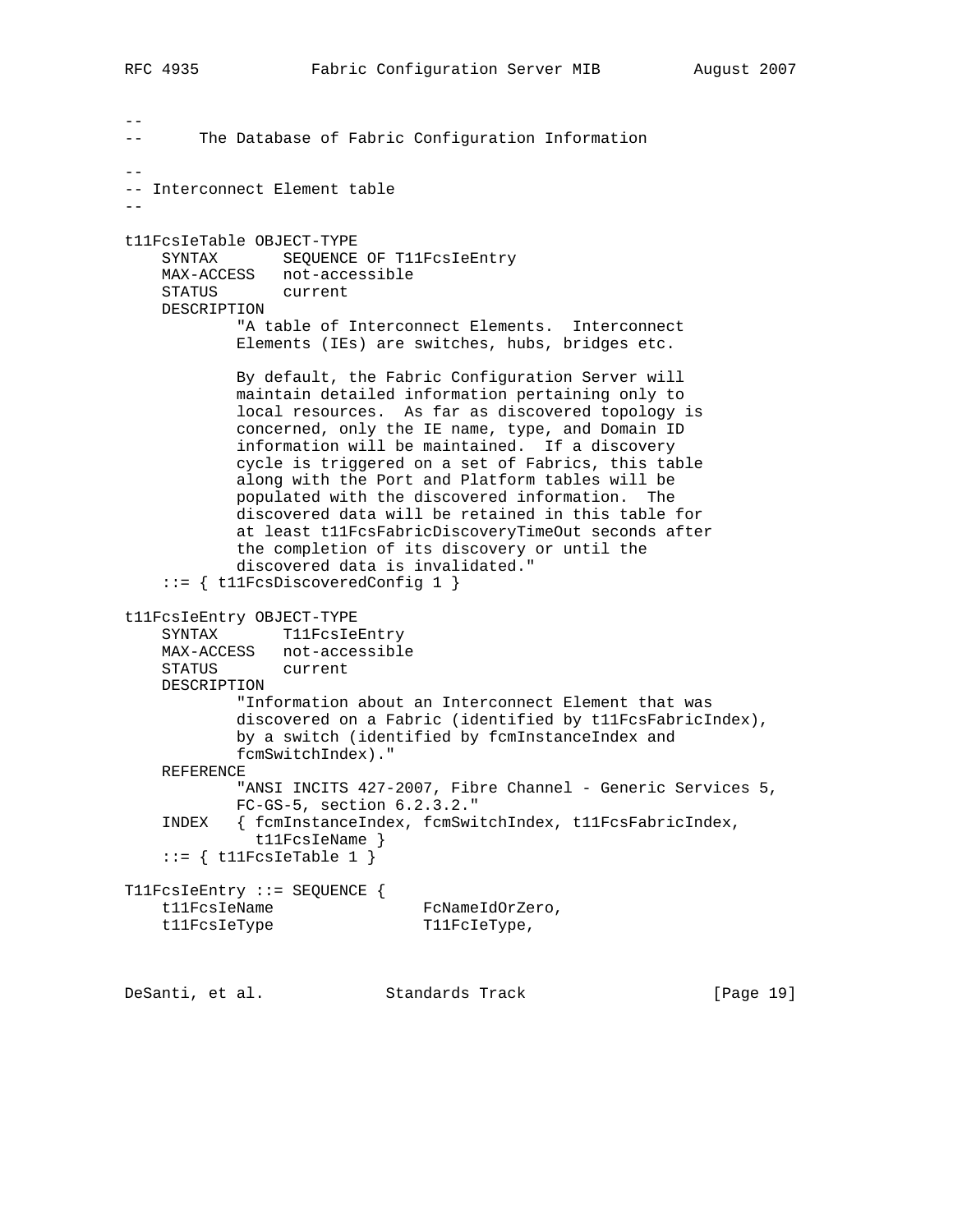```
 t11FcsIeDomainId FcDomainIdOrZero,
t11FcsIeMgmtId FcAddressIdOrZero,
t11FcsIeFabricName FcNameIdOrZero,
 t11FcsIeLogicalName OCTET STRING,
 t11FcsIeMgmtAddrListIndex T11FcListIndexPointerOrZero,
    t11FcsIeInfoList OCTET STRING
}
t11FcsIeName OBJECT-TYPE
   SYNTAX FcNameIdOrZero (SIZE(8 | 16))
    MAX-ACCESS not-accessible
    STATUS current
    DESCRIPTION
           "The WWN of an Interconnect Element. This object
           uniquely identifies an Interconnect Element on a
           Fabric. If the IE is a switch, then this object
           is the Switch_Name (WWN) of the switch."
    REFERENCE
          "ANSI INCITS 427-2007, Fibre Channel - Generic Services 5,
           FC-GS-5, section 6.2.3.2.1."
   ::= { t11FcsIeEntry 1 }
t11FcsIeType OBJECT-TYPE
    SYNTAX T11FcIeType
   MAX-ACCESS read-only
 STATUS current
 DESCRIPTION
           "The type of this Interconnect Element."
    REFERENCE
          "ANSI INCITS 427-2007, Fibre Channel - Generic Services 5,
           FC-GS-5, section 6.2.3.2.2"
   ::= { t11FcsIeEntry 2 }
t11FcsIeDomainId OBJECT-TYPE
    SYNTAX FcDomainIdOrZero
 MAX-ACCESS read-only
 STATUS current
    DESCRIPTION
           "The Domain ID of this Interconnect Element."
    REFERENCE
          "ANSI INCITS 427-2007, Fibre Channel - Generic Services 5,
           FC-GS-5, section 6.2.3.2.3."
   ::= { t11FcsIeEntry 3 }
t11FcsIeMgmtId OBJECT-TYPE
    SYNTAX FcAddressIdOrZero
    MAX-ACCESS read-only
    STATUS current
DeSanti, et al. Standards Track [Page 20]
```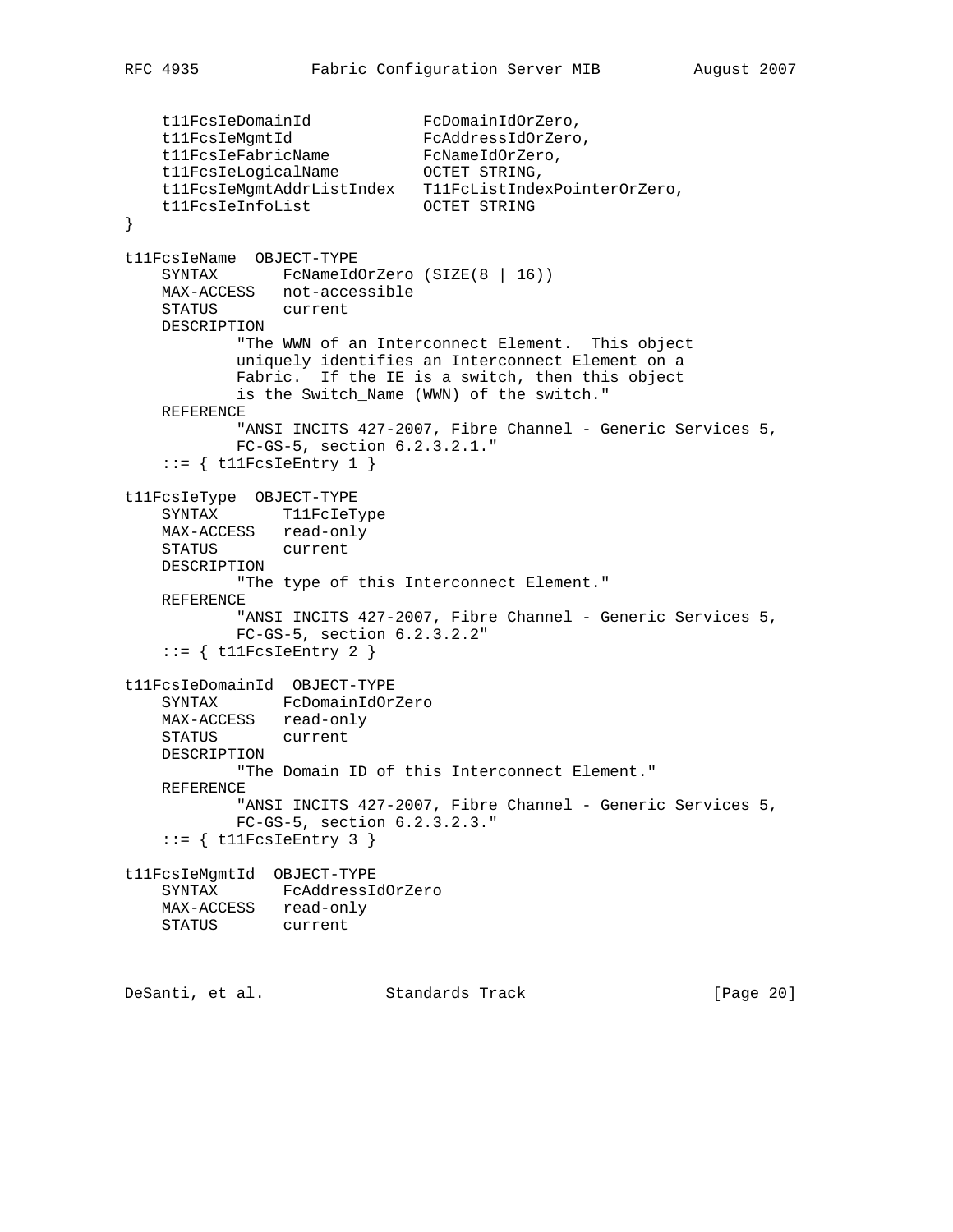DESCRIPTION "The management identifier of this Interconnect Element. If the Interconnect Element is a switch, this object will be the Domain Controller identifier of the switch. When the value of the identifier is unknown, this object contains the all-zeros value: x'00 00 00'." REFERENCE "ANSI INCITS 427-2007, Fibre Channel - Generic Services 5, FC-GS-5, section 6.2.3.2.4." DEFVAL { '000000'h }  $::=$  { t11FcsIeEntry 4 } t11FcsIeFabricName OBJECT-TYPE SYNTAX FcNameIdOrZero (SIZE(8 | 16)) MAX-ACCESS read-only STATUS current DESCRIPTION "The Fabric\_Name (WWN) of this Interconnect Element. When the Fabric\_Name is unknown, this object contains the all-zeros value: x'00 00 00 00 00 00 00 00'." REFERENCE "ANSI INCITS 427-2007, Fibre Channel - Generic Services 5, FC-GS-5, section 6.2.3.2.5." DEFVAL { '0000000000000000'h }  $::=$  { tllFcsIeEntry 5 } t11FcsIeLogicalName OBJECT-TYPE SYNTAX OCTET STRING (SIZE (0..255)) MAX-ACCESS read-only STATUS current DESCRIPTION "The logical name of this Interconnect Element. When the logical name is unknown, this object contains the zero-length string." REFERENCE "ANSI INCITS 427-2007, Fibre Channel - Generic Services 5, FC-GS-5, section 6.2.3.2.6."  $::=$  { t11FcsIeEntry 6 } t11FcsIeMgmtAddrListIndex OBJECT-TYPE SYNTAX T11FcListIndexPointerOrZero MAX-ACCESS read-only STATUS current DESCRIPTION "The management address list for this Interconnect Element. This object points to an entry in the t11FcsMgmtAddrListTable." REFERENCE

DeSanti, et al. Standards Track [Page 21]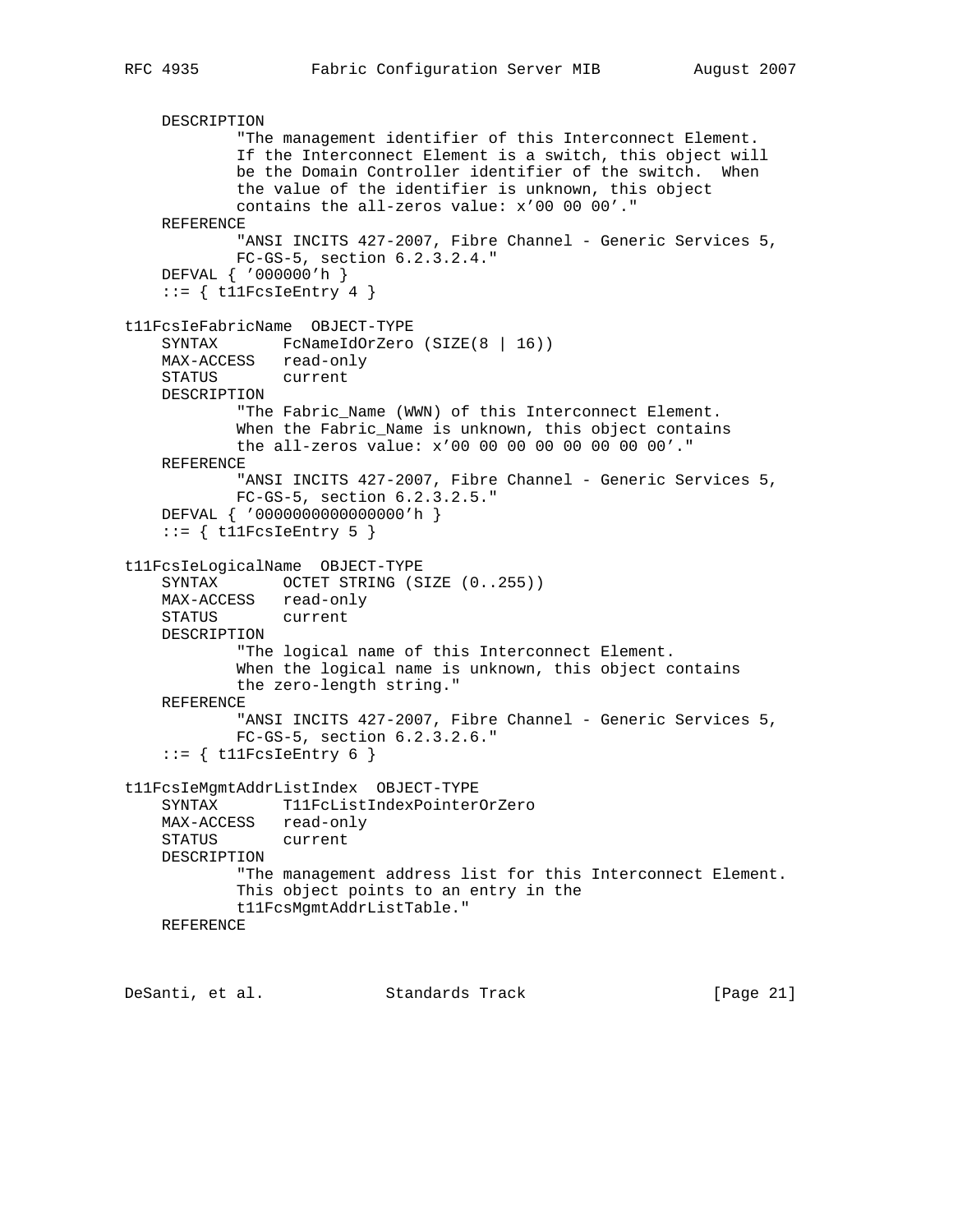```
"ANSI INCITS 427-2007, Fibre Channel - Generic Services 5,
            FC-GS-5, section 6.2.3.2.7."
    ::= { tllFcsIeEntry 7 }
t11FcsIeInfoList OBJECT-TYPE
    SYNTAX OCTET STRING (SIZE (0..252))
    MAX-ACCESS read-only
    STATUS current
    DESCRIPTION
            "The information list for this Interconnect Element.
            The value of this object is formatted as specified in
            FC-GS-5, i.e., it has the following substrings in order:
            vendor name, model name/number, and release code/level,
            followed by zero or more substrings of vendor-specific
            information. Each substring is terminated with a byte
            containing a null value (x'00')."
    REFERENCE
           "ANSI INCITS 427-2007, Fibre Channel - Generic Services 5,
            FC-GS-5, section 6.2.3.2.8"
    ::= { t11FcsIeEntry 8 }
--
-- Management Address List table
-t11FcsMgmtAddrListTable OBJECT-TYPE
     SYNTAX SEQUENCE OF T11FcsMgmtAddrListEntry
    MAX-ACCESS not-accessible
    STATUS current
    DESCRIPTION
            "This table contains the set of management address lists
            that are currently referenced by any instance of the
            t11FcsIeMgmtAddrListIndex or
            t11FcsPlatformMgmtAddrListIndex objects."
     ::= { t11FcsDiscoveredConfig 2 }
t11FcsMgmtAddrListEntry OBJECT-TYPE
    SYNTAX T11FcsMgmtAddrListEntry
    MAX-ACCESS not-accessible
    STATUS current
    DESCRIPTION
            "Information about one management address in a
            management address list, which is known to a
            switch (identified by fcmInstanceIndex and
            fcmSwitchIndex)."
     INDEX { fcmInstanceIndex, fcmSwitchIndex,
              t11FcsMgmtAddrListIndex, t11FcsMgmtAddrIndex }
```
DeSanti, et al. Standards Track [Page 22]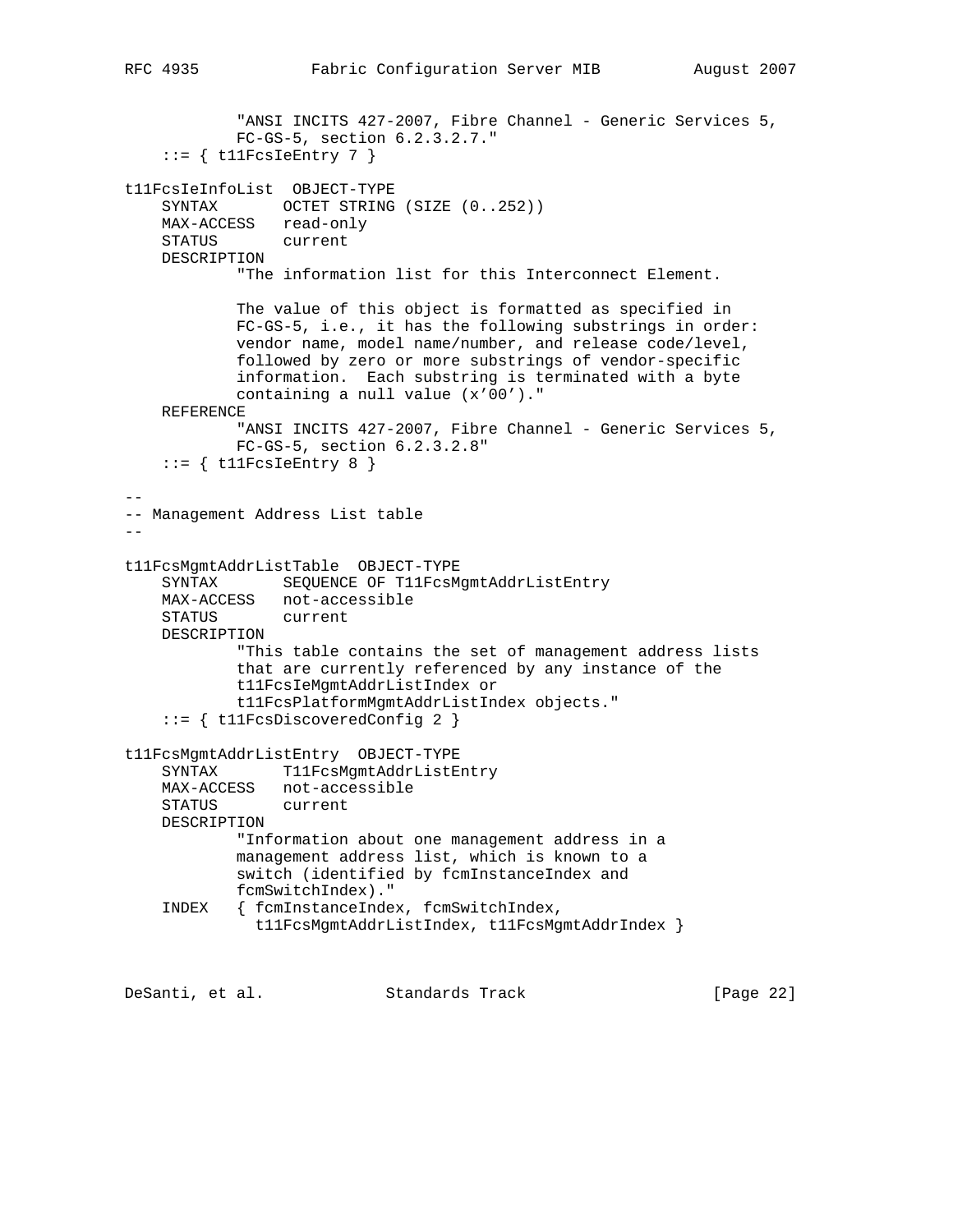```
 ::= { t11FcsMgmtAddrListTable 1 }
T11FcsMgmtAddrListEntry ::= SEQUENCE {
   t11FcsMgmtAddrListIndex T11FcListIndex,
   t11FcsMgmtAddrIndex Unsigned32,
    t11FcsMgmtAddr URLString
}
t11FcsMgmtAddrListIndex OBJECT-TYPE
    SYNTAX T11FcListIndex
   MAX-ACCESS not-accessible<br>STATUS current
   STATUS
    DESCRIPTION
         "The index value of the management address list."
    ::= { t11FcsMgmtAddrListEntry 1 }
t11FcsMgmtAddrIndex OBJECT-TYPE
    SYNTAX Unsigned32 (1..4294967295)
    MAX-ACCESS not-accessible
    STATUS current
    DESCRIPTION
           "An integer value to distinguish different
            management addresses in the same list."
     ::= { t11FcsMgmtAddrListEntry 2 }
t11FcsMgmtAddr OBJECT-TYPE
 SYNTAX URLString
 MAX-ACCESS read-only
    STATUS current
    DESCRIPTION
            "The management address of this entry.
            The format of this object is a Uniform Resource
            Locator (URL), e.g., for SNMP, see RFC 4088."
    REFERENCE
           "ANSI INCITS 427-2007, Fibre Channel - Generic Services 5,
            FC-GS-5, section 6.2.3.2.7"
    ::= { t11FcsMgmtAddrListEntry 3 }
--
-- Ports
- -t11FcsPortTable OBJECT-TYPE
   SYNTAX SEQUENCE OF T11FcsPortEntry
    MAX-ACCESS not-accessible
    STATUS current
    DESCRIPTION
DeSanti, et al. Standards Track [Page 23]
```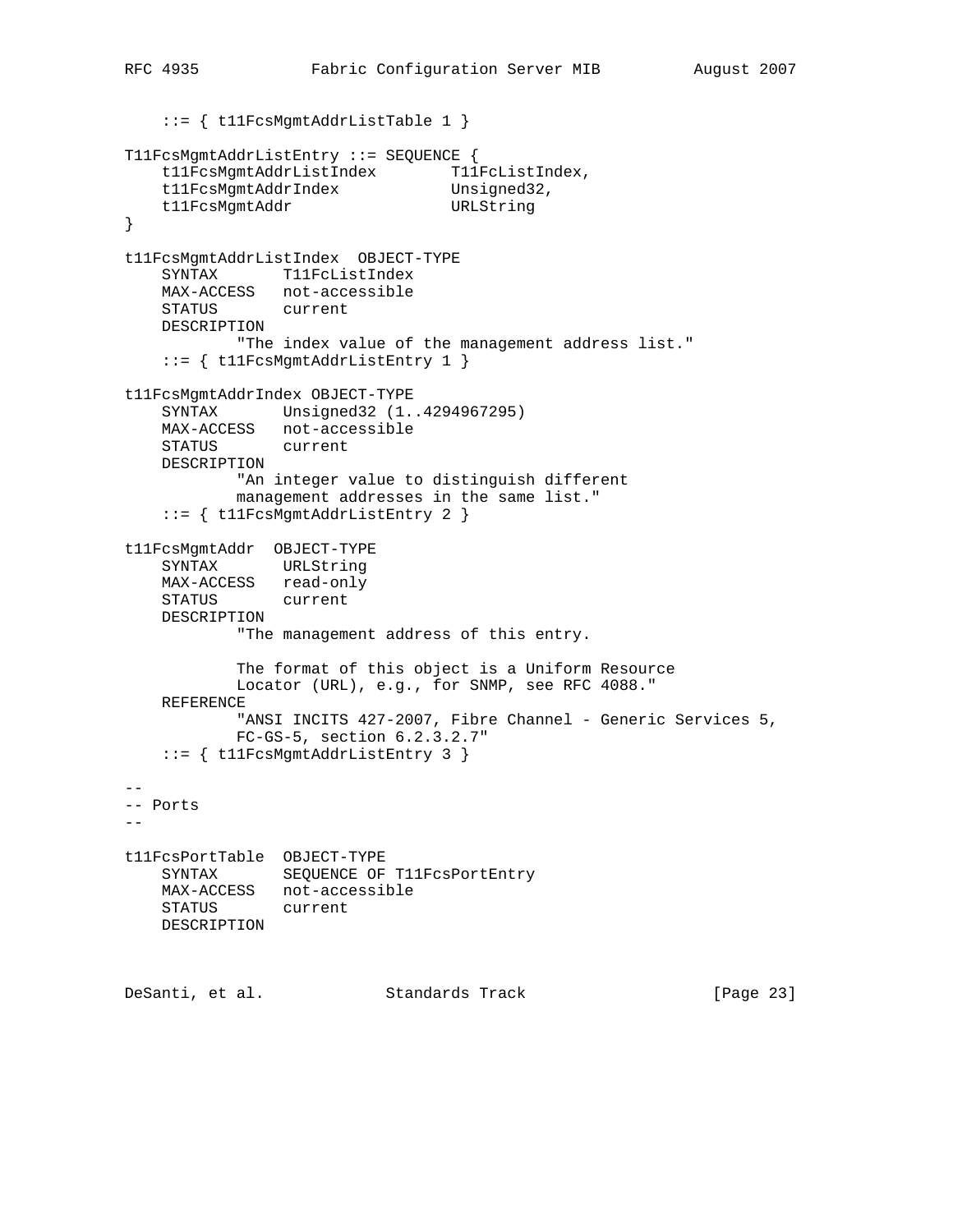```
 "This table contains information about the ports of IEs."
    ::= { t11FcsDiscoveredConfig 4 }
t11FcsPortEntry OBJECT-TYPE
   SYNTAX T11FcsPortEntry
    MAX-ACCESS not-accessible
    STATUS current
    DESCRIPTION
           "Information about a particular port of an Interconnect
           Element (identified by t11FcsIeName). The port is
           connected to a Fabric (identified by t11FcsFabricIndex)
           and known to a switch (identified by fcmInstanceIndex
           and fcmSwitchIndex)."
    INDEX { fcmInstanceIndex, fcmSwitchIndex, t11FcsFabricIndex,
             t11FcsIeName, t11FcsPortName }
   ::= { t11FcsPortTable 1 }
T11FcsPortEntry ::= SEQUENCE {
   t11FcsPortName FcNameIdOrZero,
    t11FcsPortType FcPortType,
t11FcsPortTxType T11FcPortTxType,
t11FcsPortModuleType Unsigned32,
t11FcsPortPhyPortNum Unsigned32,
 t11FcsPortAttachPortNameIndex T11FcListIndexPointerOrZero,
t11FcsPortState T11FcPortState,
 t11FcsPortSpeedCapab OCTET STRING,
t11FcsPortOperSpeed OCTET STRING,
 t11FcsPortZoningEnfStatus OCTET STRING
}
t11FcsPortName OBJECT-TYPE
   SYNTAX FcNameIdOrZero (SIZE(8 | 16))
    MAX-ACCESS not-accessible
    STATUS current
    DESCRIPTION
           "The Port_Name (WWN) of the port for which this row
           contains information."
    REFERENCE
          "ANSI INCITS 427-2007, Fibre Channel - Generic Services 5,
           FC-GS-5, section 6.2.3.3.1."
   ::= { t11FcsPortEntry 1 }
t11FcsPortType OBJECT-TYPE
    SYNTAX FcPortType
    MAX-ACCESS read-only
    STATUS current
    DESCRIPTION
           "The Port Type of this port."
DeSanti, et al. Standards Track [Page 24]
```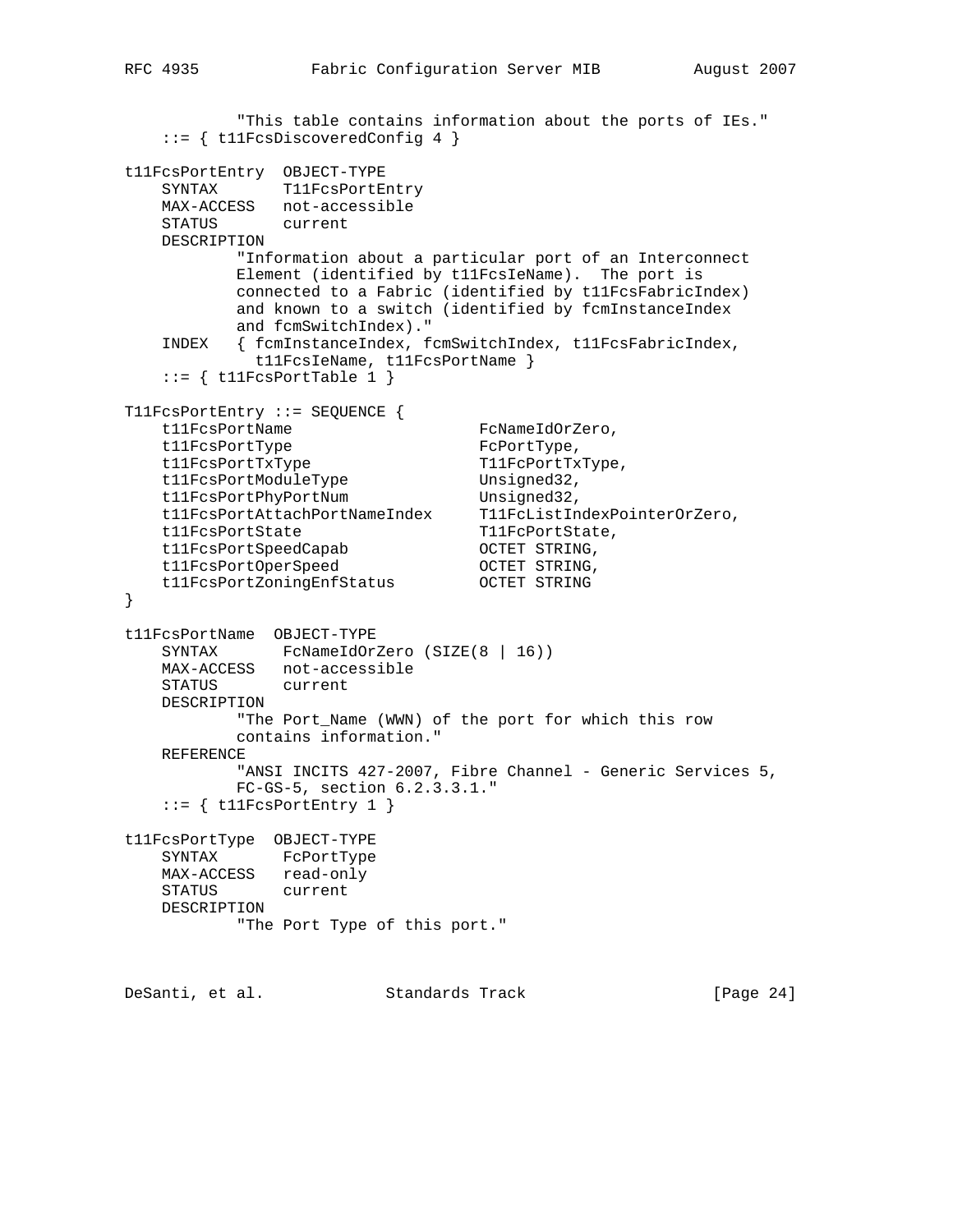```
 REFERENCE
           "ANSI INCITS 427-2007, Fibre Channel - Generic Services 5,
            FC-GS-5, section 6.2.3.3.2."
    ::= { t11FcsPortEntry 2 }
t11FcsPortTxType OBJECT-TYPE
    SYNTAX T11FcPortTxType
    MAX-ACCESS read-only
    STATUS current
    DESCRIPTION
            "The Port TX Type of this port."
    REFERENCE
           "ANSI INCITS 427-2007, Fibre Channel - Generic Services 5,
            FC-GS-5, section 6.2.3.3.3."
    ::= { t11FcsPortEntry 3 }
t11FcsPortModuleType OBJECT-TYPE
   SYNTAX Unsigned32 (0..255)
    MAX-ACCESS read-only
    STATUS current
    DESCRIPTION
            "The port module type of this port."
    REFERENCE
           "ANSI INCITS 427-2007, Fibre Channel - Generic Services 5,
            FC-GS-5, section 6.2.3.3.4."
    ::= { t11FcsPortEntry 4 }
t11FcsPortPhyPortNum OBJECT-TYPE
    SYNTAX Unsigned32 -- the default range of (0..4294967295)
    MAX-ACCESS read-only
    STATUS current
    DESCRIPTION
            "The physical number for this port. FC-GS-5 says that
            the contents of this field, which are carried in a field
            with a size of 4 bytes, are not to be restricted due to
            vendor-specific methods for numbering physical ports."
    REFERENCE
           "ANSI INCITS 427-2007, Fibre Channel - Generic Services 5,
            FC-GS-5, section 6.2.3.3.5."
    ::= { t11FcsPortEntry 5 }
t11FcsPortAttachPortNameIndex OBJECT-TYPE
    SYNTAX T11FcListIndexPointerOrZero
```
 MAX-ACCESS read-only STATUS current DESCRIPTION "The attached port name list for this port. This object points to an entry in the t11FcsAttachPortNameListTable."

DeSanti, et al. Standards Track [Page 25]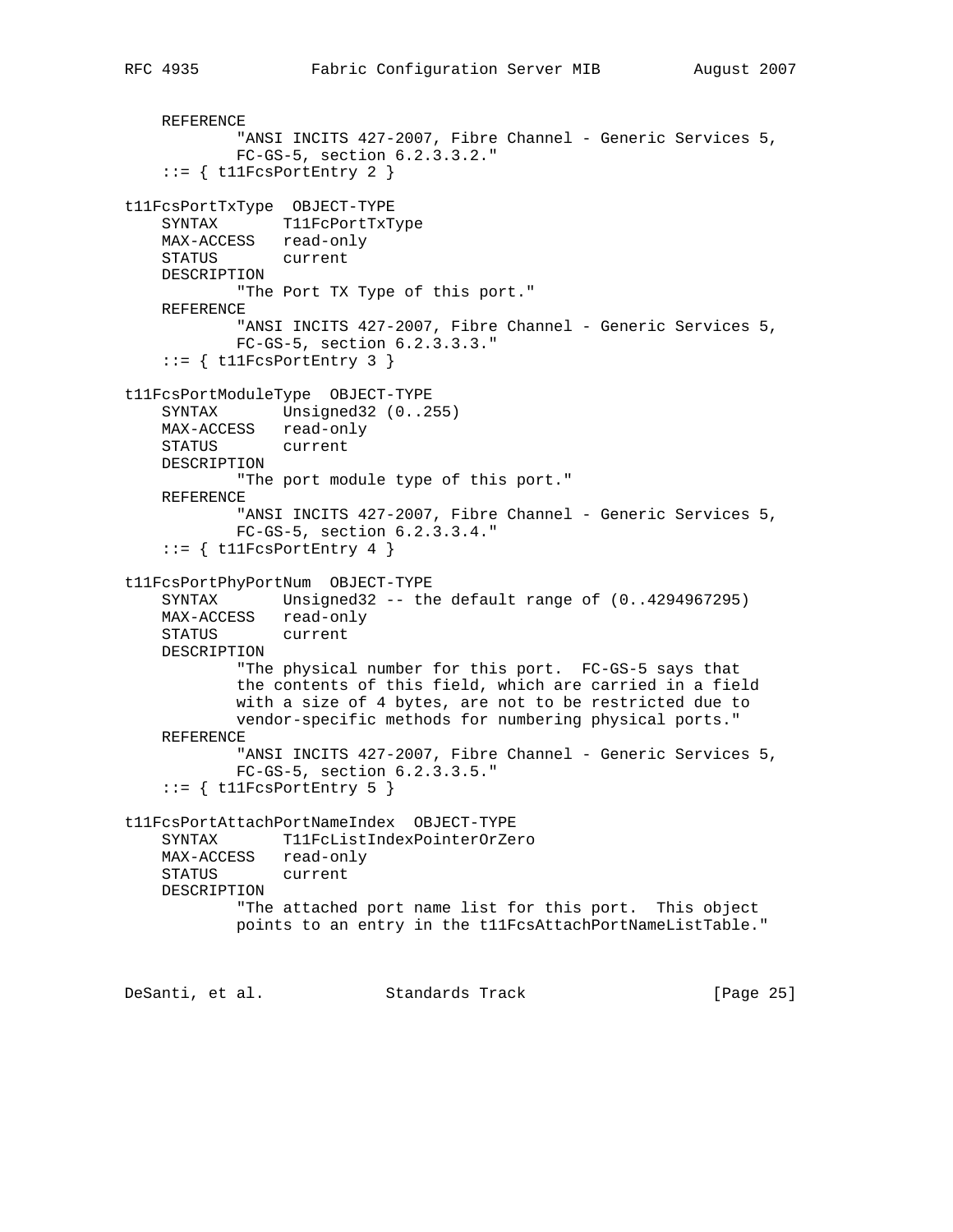```
"ANSI INCITS 427-2007, Fibre Channel - Generic Services 5,
            FC-GS-5, section 6.2.3.3.6."
    ::= { t11FcsPortEntry 6 }
t11FcsPortState OBJECT-TYPE
    SYNTAX T11FcPortState
    MAX-ACCESS read-only
    STATUS current
    DESCRIPTION
            "The state of this port."
    REFERENCE
           "ANSI INCITS 427-2007, Fibre Channel - Generic Services 5,
            FC-GS-5, section 6.2.3.3.7."
    ::= { tllFcsPortEntry 7 }
t11FcsPortSpeedCapab OBJECT-TYPE
   SYNTAX OCTET STRING (SIZE (2))
    MAX-ACCESS read-only
    STATUS current
    DESCRIPTION
            "The port speed capabilities of this port. The two octets
            of the value are formatted as described in FC-GS-5."
    REFERENCE
           "ANSI INCITS 427-2007, Fibre Channel - Generic Services 5,
            FC-GS-5, section 6.2.3.3.8."
    ::= { t11FcsPortEntry 8 }
t11FcsPortOperSpeed OBJECT-TYPE
     SYNTAX OCTET STRING (SIZE (2))
    MAX-ACCESS read-only
    STATUS current
    DESCRIPTION
            "The operating speed of this port. The two octets
            of the value are formatted as described in FC-GS-5."
    REFERENCE
            "ANSI INCITS 427-2007, Fibre Channel - Generic Services 5,
            FC-GS-5, section 6.2.3.3.9."
    ::= { tllFcsPortEntry 9 }
t11FcsPortZoningEnfStatus OBJECT-TYPE
   SYNTAX OCTET STRING (SIZE (12))
   MAX-ACCESS read-only<br>STATUS current
              current
    DESCRIPTION
             "The zoning enforcement status of this port. The 12
            octets of the value are formatted as described in FC-GS-5."
    REFERENCE
```
DeSanti, et al. Standards Track [Page 26]

REFERENCE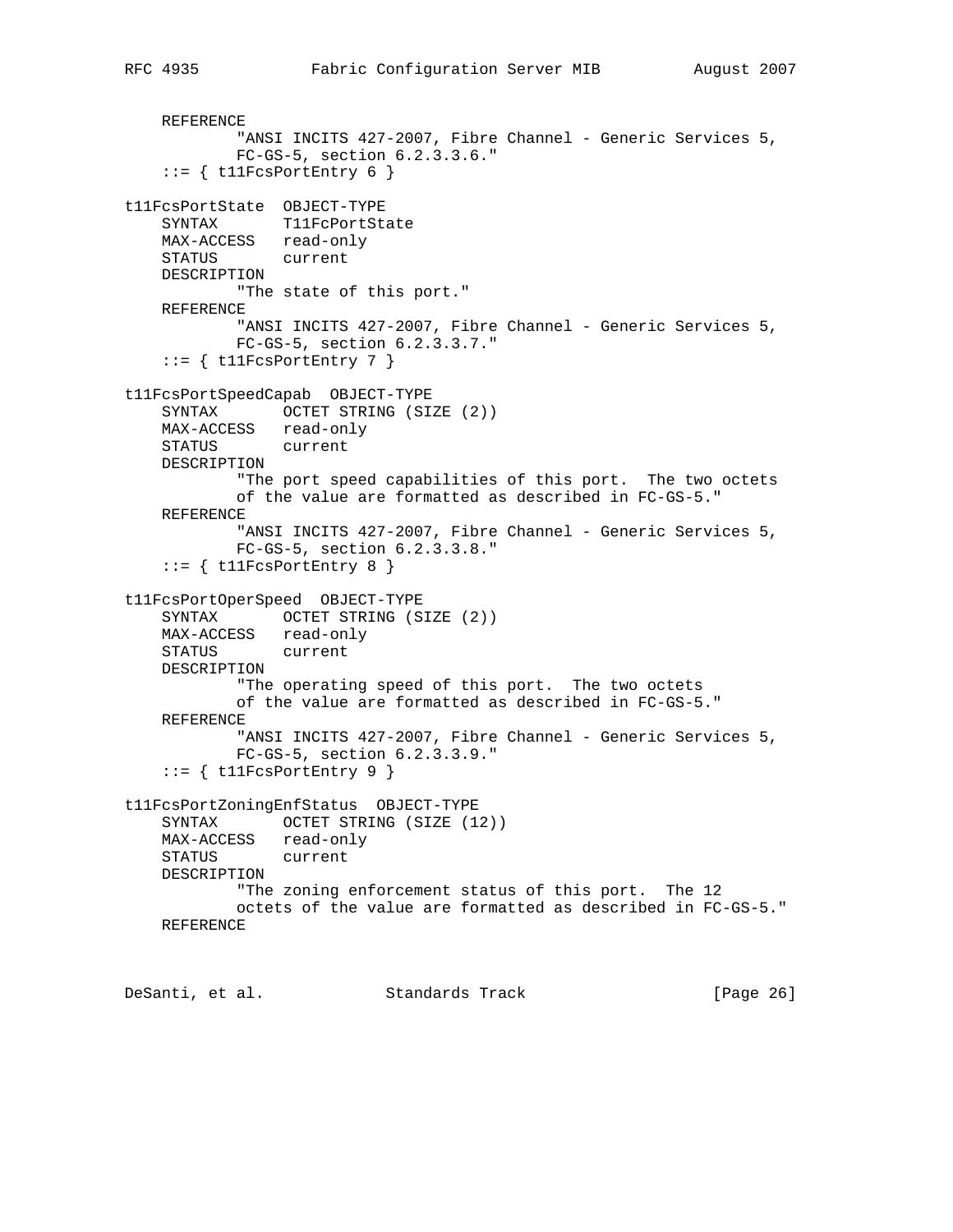```
"ANSI INCITS 427-2007, Fibre Channel - Generic Services 5,
            FC-GS-5, section 6.2.3.3.10."
    ::= { t11FcsPortEntry 10 }
--
-- Attached Port List table
--
t11FcsAttachPortNameListTable OBJECT-TYPE
    SYNTAX SEQUENCE OF T11FcsAttachPortNameListEntry
   MAX-ACCESS not-accessible<br>STATUS current
   STATUS
    DESCRIPTION
            "This table contains all the lists of attach port
            names."
    REFERENCE
           "ANSI INCITS 427-2007, Fibre Channel - Generic Services 5,
            FC-GS-5, section 6.2.3.3.6"
    ::= { t11FcsDiscoveredConfig 5 }
t11FcsAttachPortNameListEntry OBJECT-TYPE
    SYNTAX T11FcsAttachPortNameListEntry
    MAX-ACCESS not-accessible
    STATUS current
    DESCRIPTION
            "Information about the name of a particular attached port,
            which is known to a switch (identified by fcmInstanceIndex
            and fcmSwitchIndex)."
    INDEX { fcmInstanceIndex, fcmSwitchIndex,
              t11FcsAttachPortNameListIndex, t11FcsAttachPortName }
     ::= { t11FcsAttachPortNameListTable 1 }
T11FcsAttachPortNameListEntry ::= SEQUENCE {
   t11FcsAttachPortNameListIndex T11FcListIndex,
    t11FcsAttachPortName OCTET STRING
}
t11FcsAttachPortNameListIndex OBJECT-TYPE
    SYNTAX T11FcListIndex
    MAX-ACCESS not-accessible
    STATUS current
    DESCRIPTION
            "The index value of the attach port name list."
    ::= { t11FcsAttachPortNameListEntry 1 }
t11FcsAttachPortName OBJECT-TYPE
   SYNTAX OCTET STRING (SIZE (12))
    MAX-ACCESS read-only
```
DeSanti, et al. Standards Track [Page 27]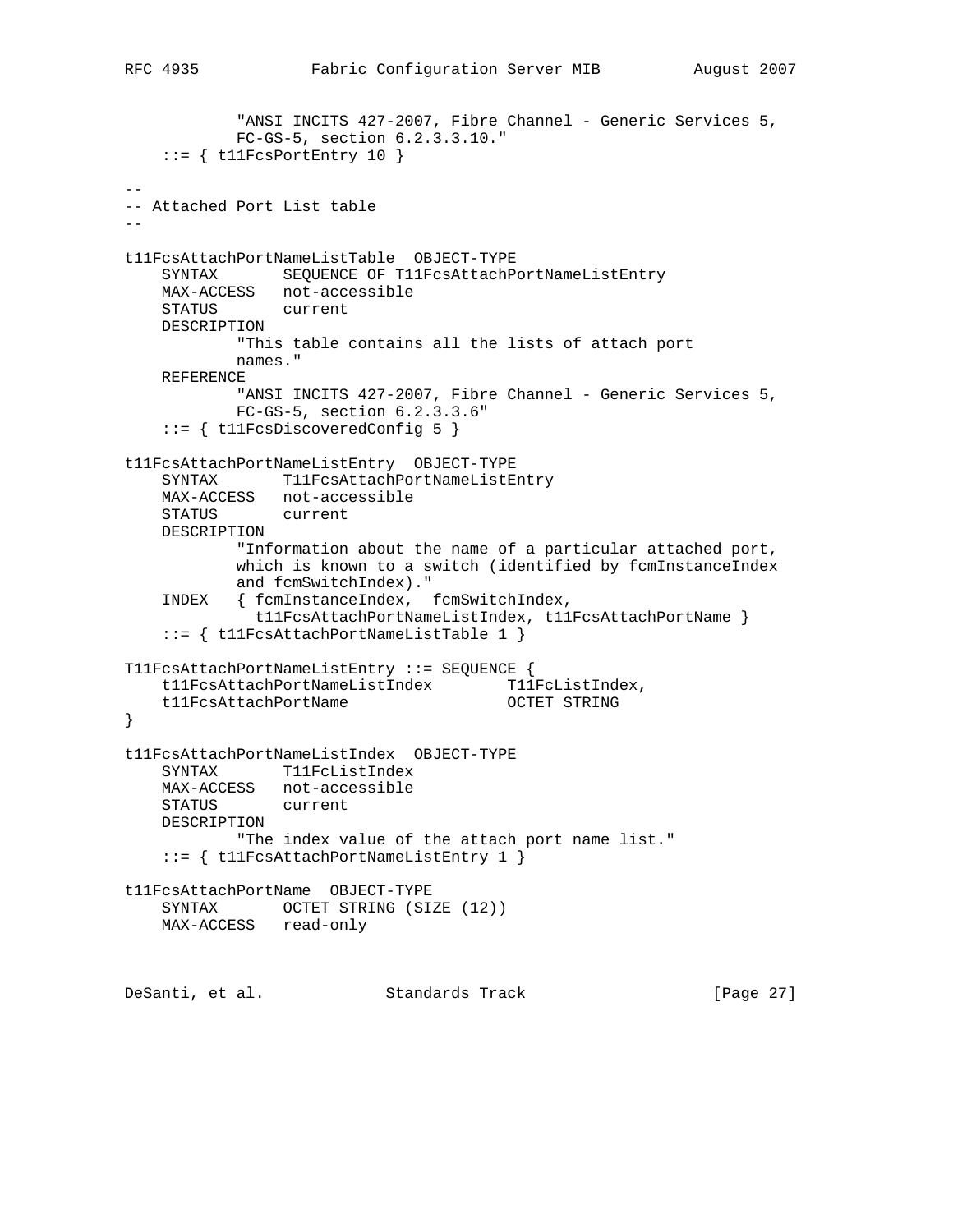STATUS current DESCRIPTION "The attached port name. Zero or more of these names may be associated with a port object. The first 8 bytes of this object contain the WWN of the port followed by 2 reserved bytes. Following this is one byte of Port flags and one byte of Port type, as described in FC-GS-5." REFERENCE "ANSI INCITS 427-2007, Fibre Channel - Generic Services 5, FC-GS-5, section 6.2.3.3.6" ::= { t11FcsAttachPortNameListEntry 2 } -- -- Platforms - t11FcsPlatformTable OBJECT-TYPE SYNTAX SEQUENCE OF T11FcsPlatformEntry MAX-ACCESS not-accessible STATUS current DESCRIPTION "This table contains information on platforms. By default, this table only contains local (e.g., for a local switch) information. If a discovery is triggered, this table will also contain information gathered by the discovery process. The discovered information is retained in this table for at least t11FcsFabricDiscoveryTimeOut seconds after the completion of its discovery or until the discovered cache is invalidated." REFERENCE "ANSI INCITS 427-2007, Fibre Channel - Generic Services 5, FC-GS-5, section 6.2.3.4" ::= { t11FcsDiscoveredConfig 6 } t11FcsPlatformEntry OBJECT-TYPE SYNTAX T11FcsPlatformEntry MAX-ACCESS not-accessible STATUS current DESCRIPTION "Information about a particular platform, which is known to a switch (identified by fcmInstanceIndex and fcmSwitchIndex). A platform can contain multiple nodes. Information on nodes is contained in the t11FcsNodeNameListTable. The t11FcsPlatformNodeNameListIndex object in this table DeSanti, et al. Standards Track [Page 28]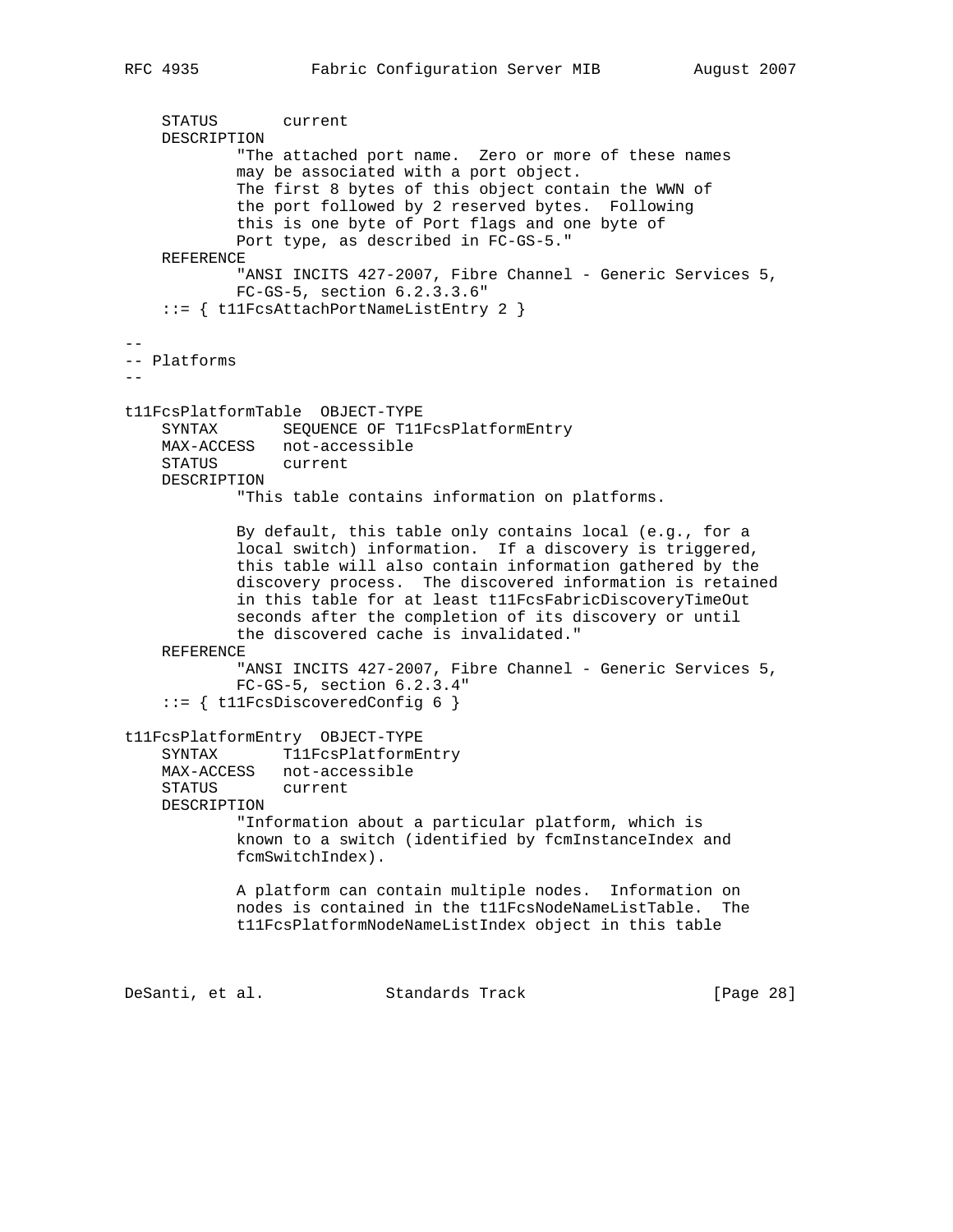```
 points to the list of nodes contained in this platform.
            Similarly, the t11FcsPlatformMgmtAddrListIndex object in
            this table points to the list of management addresses
            associated with this platform."
    INDEX { fcmInstanceIndex, fcmSwitchIndex,
              t11FcsFabricIndex, t11FcsPlatformIndex }
    ::= { t11FcsPlatformTable 1 }
T11FcsPlatformEntry ::= SEQUENCE {
   t11FcsPlatformIndex Unsigned32,
   t11FcsPlatformName OCTET STRING,
   t11FcsPlatformType 0CTET STRING,<br>t11FcsPlatformNodeNameListIndex T11FcListIndexPointerOrZero,
 t11FcsPlatformNodeNameListIndex T11FcListIndexPointerOrZero,
 t11FcsPlatformMgmtAddrListIndex T11FcListIndexPointerOrZero,
 t11FcsPlatformVendorId SnmpAdminString,
t11FcsPlatformProductId SnmpAdminString,
 t11FcsPlatformProductRevLevel SnmpAdminString,
 t11FcsPlatformDescription SnmpAdminString,
t11FcsPlatformLabel SnmpAdminString,
t11FcsPlatformLocation SnmpAdminString,
t11FcsPlatformSystemID SnmpAdminString,
 t11FcsPlatformSysMgmtAddr T11FcListIndexPointerOrZero,
t11FcsPlatformClusterId SnmpAdminString,
 t11FcsPlatformClusterMgmtAddr T11FcListIndexPointerOrZero,
 t11FcsPlatformFC4Types OCTET STRING
}
t11FcsPlatformIndex OBJECT-TYPE
    SYNTAX Unsigned32 (1..4294967295)
    MAX-ACCESS not-accessible
    STATUS current
    DESCRIPTION
            "An integer value to distinguish one platform from
            other platforms in the same Fabric."
   ::= { t11FcsPlatformEntry 1 }
t11FcsPlatformName OBJECT-TYPE
   SYNTAX OCTET STRING (SIZE (1..255))
   MAX-ACCESS read-only<br>STATUS current
              current
    DESCRIPTION
            "The name of this platform. The last byte of the value
            indicates the format of the name (even if the name itself
            is the zero-length string) as specified in FC-GS-5."
    REFERENCE
           "ANSI INCITS 427-2007, Fibre Channel - Generic Services 5,
            FC-GS-5, section 6.2.3.4.2"
    ::= { t11FcsPlatformEntry 2 }
```
DeSanti, et al. Standards Track [Page 29]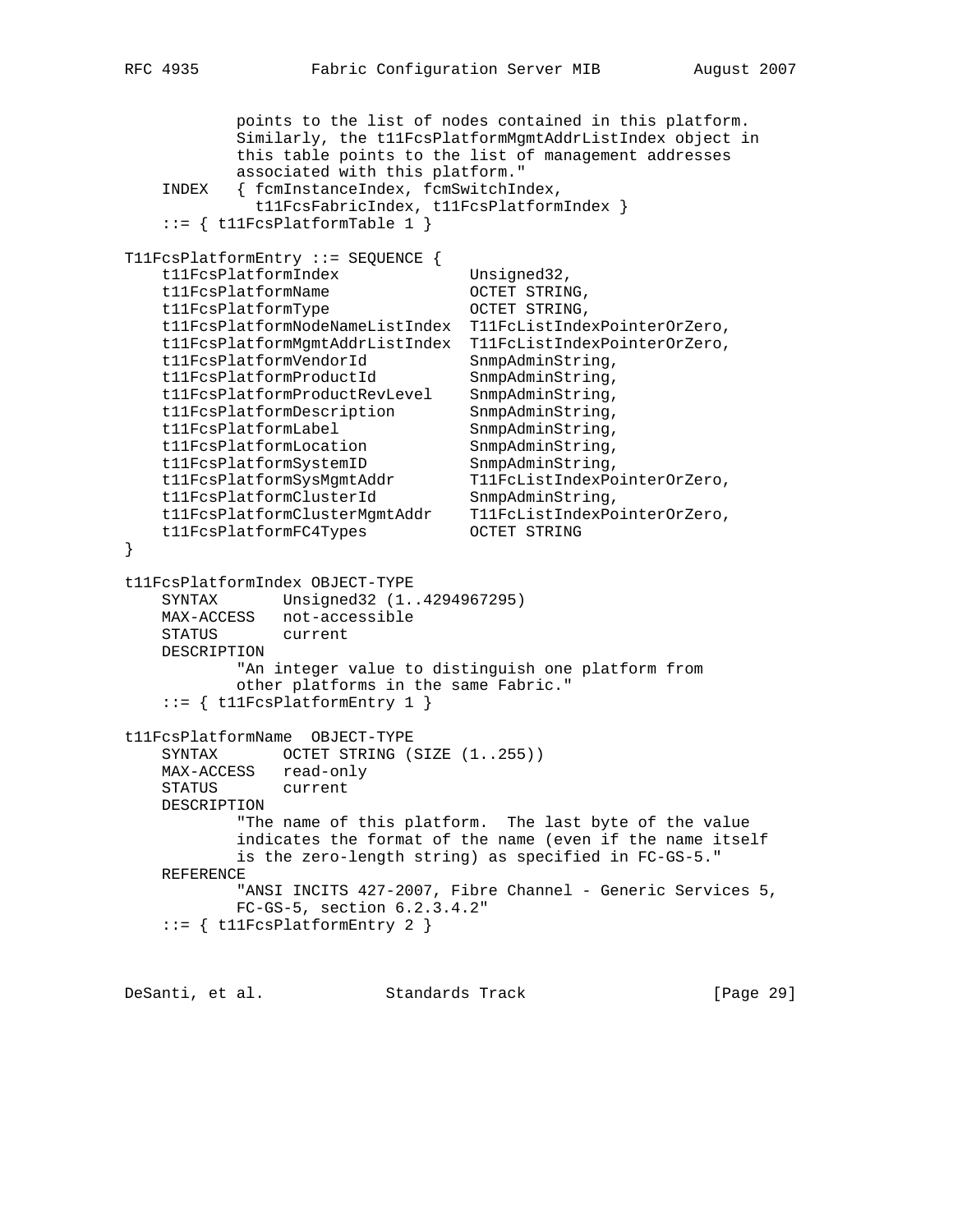```
t11FcsPlatformType OBJECT-TYPE
 SYNTAX OCTET STRING (SIZE (4))
 MAX-ACCESS read-only
 STATUS current
    DESCRIPTION
            "The type(s) of this platform, encoded in 4 bytes as
            specified in FC-GS-5."
    REFERENCE
           "ANSI INCITS 427-2007, Fibre Channel - Generic Services 5,
            FC-GS-5, section 6.2.3.4.3"
    ::= { t11FcsPlatformEntry 3 }
t11FcsPlatformNodeNameListIndex OBJECT-TYPE
    SYNTAX T11FcListIndexPointerOrZero
    MAX-ACCESS read-only
    STATUS current
    DESCRIPTION
            "The list of nodes for this platform. This object points
            to an entry in the t11FcsNodeNameListTable."
    REFERENCE
           "ANSI INCITS 427-2007, Fibre Channel - Generic Services 5,
            FC-GS-5, section 6.2.3.4.6"
    ::= { t11FcsPlatformEntry 4 }
t11FcsPlatformMgmtAddrListIndex OBJECT-TYPE
    SYNTAX T11FcListIndexPointerOrZero
    MAX-ACCESS read-only
    STATUS current
    DESCRIPTION
            "The list of management addresses for this platform. This
            object points to an entry in the t11FcsMgmtAddrListTable."
    REFERENCE
           "ANSI INCITS 427-2007, Fibre Channel - Generic Services 5,
            FC-GS-5, section 6.2.3.4.7"
    ::= { t11FcsPlatformEntry 5 }
t11FcsPlatformVendorId OBJECT-TYPE
   SYNTAX SnmpAdminString (SIZE (0 | 12))
 MAX-ACCESS read-only
 STATUS current
    DESCRIPTION
            "The identifier of the vendor of this platform, in the
            format specified in FC-GS-5."
    REFERENCE
           "ANSI INCITS 427-2007, Fibre Channel - Generic Services 5,
            FC-GS-5, section 6.2.3.4.5"
    ::= { t11FcsPlatformEntry 6 }
```
DeSanti, et al. Standards Track [Page 30]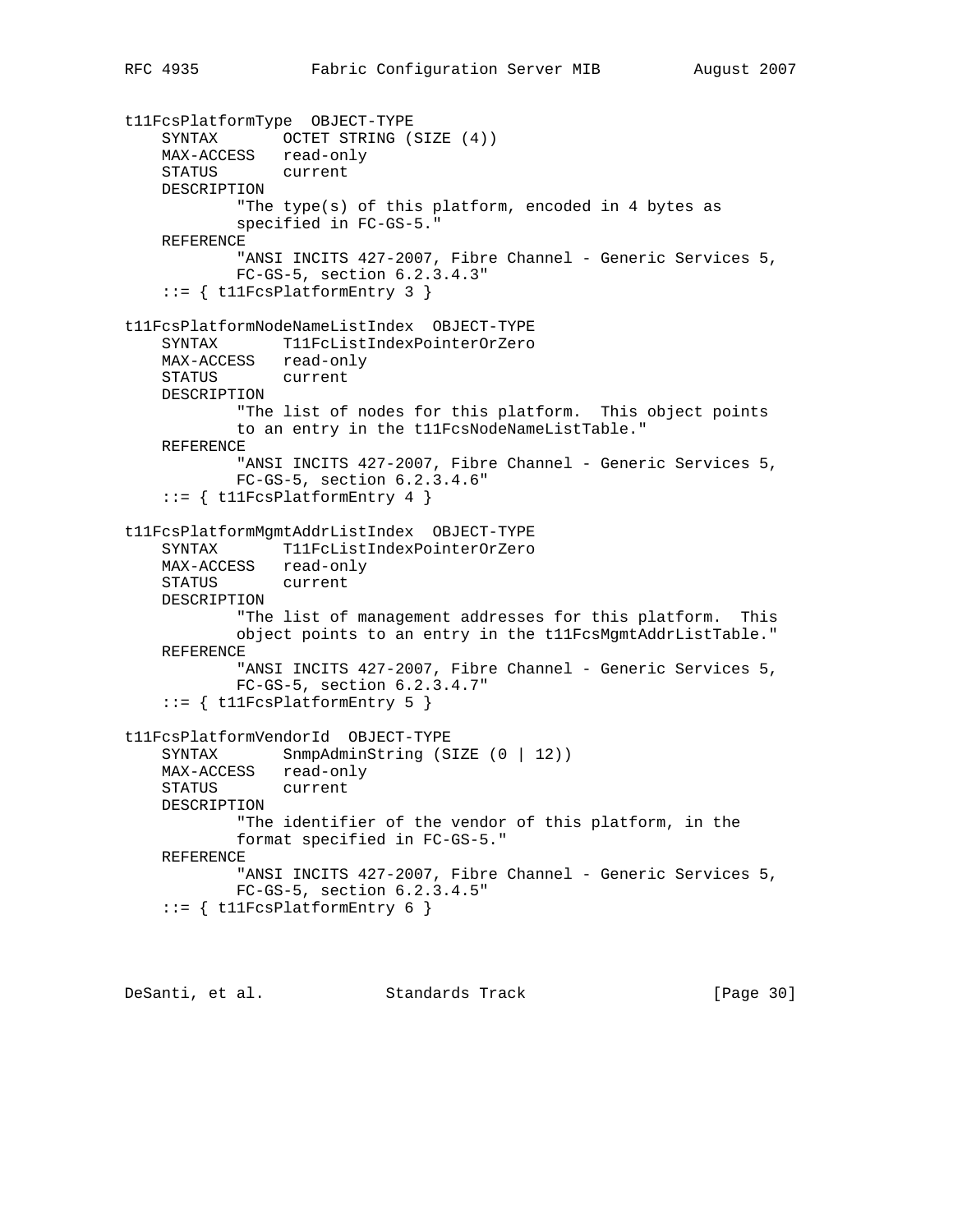```
t11FcsPlatformProductId OBJECT-TYPE
 SYNTAX SnmpAdminString (SIZE (0 | 20))
 MAX-ACCESS read-only
 STATUS current
    DESCRIPTION
            "The vendor's product and/or model identifier for this
            platform, in the format specified in FC-GS-5."
    REFERENCE
           "ANSI INCITS 427-2007, Fibre Channel - Generic Services 5,
            FC-GS-5, section 6.2.3.4.5"
    ::= { t11FcsPlatformEntry 7 }
t11FcsPlatformProductRevLevel OBJECT-TYPE
   SYNTAX SnmpAdminString (SIZE (0 | 4..32))
    MAX-ACCESS read-only
    STATUS current
    DESCRIPTION
            "The product revision level for this platform, in the
            format specified in FC-GS-5."
    REFERENCE
           "ANSI INCITS 427-2007, Fibre Channel - Generic Services 5,
            FC-GS-5, section 6.2.3.4.5"
    ::= { t11FcsPlatformEntry 8 }
t11FcsPlatformDescription OBJECT-TYPE
   SYNTAX SnmpAdminString (SIZE (0 | 4..128))
    MAX-ACCESS read-only
    STATUS current
    DESCRIPTION
            "The description of this platform, in the
            format specified in FC-GS-5. This value should
            include the full name and version identification of the
            platform's hardware type and software operating system."
    REFERENCE
           "ANSI INCITS 427-2007, Fibre Channel - Generic Services 5,
            FC-GS-5, section 6.2.3.4.10"
     ::= { t11FcsPlatformEntry 9 }
t11FcsPlatformLabel OBJECT-TYPE
   SYNTAX SnmpAdminString (SIZE (0 | 4..64))
    MAX-ACCESS read-only
    STATUS current
    DESCRIPTION
            "An administratively assigned symbolic name for the
            platform, in the format specified in FC-GS-5."
    REFERENCE
           "ANSI INCITS 427-2007, Fibre Channel - Generic Services 5,
            FC-GS-5, section 6.2.3.4.11"
```
DeSanti, et al. Standards Track [Page 31]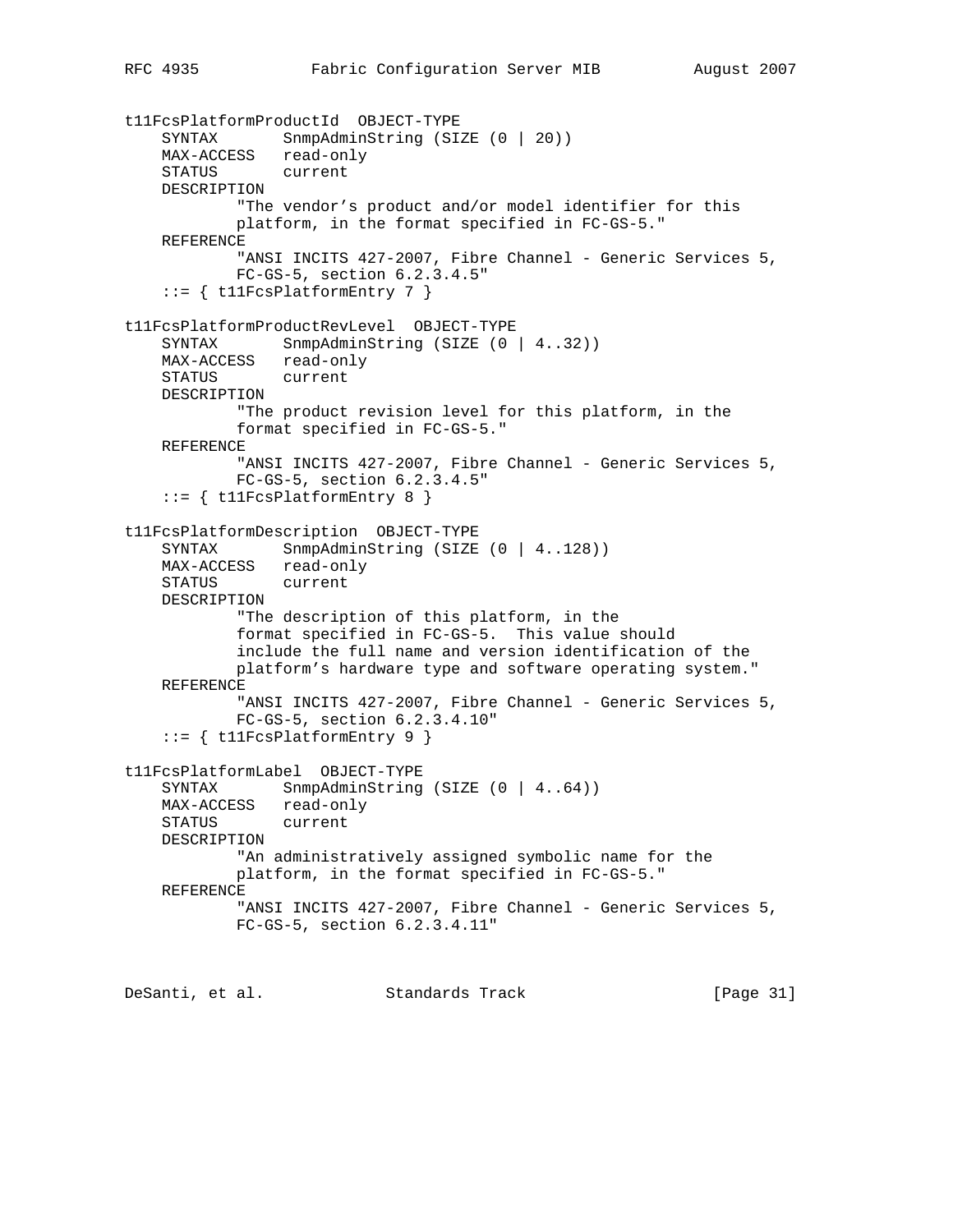```
 ::= { t11FcsPlatformEntry 10 }
t11FcsPlatformLocation OBJECT-TYPE
    SYNTAX SnmpAdminString (SIZE (0 | 4..128))
    MAX-ACCESS read-only
    STATUS current
    DESCRIPTION
            "The physical location of the platform, in the format
            specified in FC-GS-5 (e.g., 'telephone closet, 3rd floor')."
    REFERENCE
           "ANSI INCITS 427-2007, Fibre Channel - Generic Services 5,
            FC-GS-5, section 6.2.3.4.12"
     ::= { t11FcsPlatformEntry 11 }
t11FcsPlatformSystemID OBJECT-TYPE
    SYNTAX SnmpAdminString (SIZE (0 | 4..64))
    MAX-ACCESS read-only
    STATUS current
    DESCRIPTION
            "An identifier for a hosting system that this platform is
            associated with. This identifier is used to associate
            platforms of logical types (e.g., logical partitions) with
            a physical system."
    REFERENCE
           "ANSI INCITS 427-2007, Fibre Channel - Generic Services 5,
            FC-GS-5, section 6.2.3.4.5"
     ::= { t11FcsPlatformEntry 12 }
t11FcsPlatformSysMgmtAddr OBJECT-TYPE
     SYNTAX T11FcListIndexPointerOrZero
    MAX-ACCESS read-only
    STATUS current
    DESCRIPTION
            "A list of management addresses for the platform."
    REFERENCE
           "ANSI INCITS 427-2007, Fibre Channel - Generic Services 5,
            FC-GS-5, sections 6.2.3.4.5 and 6.2.3.2.7."
     ::= { t11FcsPlatformEntry 13 }
t11FcsPlatformClusterId OBJECT-TYPE
    SYNTAX SnmpAdminString (SIZE (0 | 4..64))
    MAX-ACCESS read-only
    STATUS current
    DESCRIPTION
            "An identifier for a cluster that this platform is
             associated with, where a cluster is a set of independent
             platforms that are managed together to provide increased
             performance capabilities, failover, etc."
DeSanti, et al. Standards Track [Page 32]
```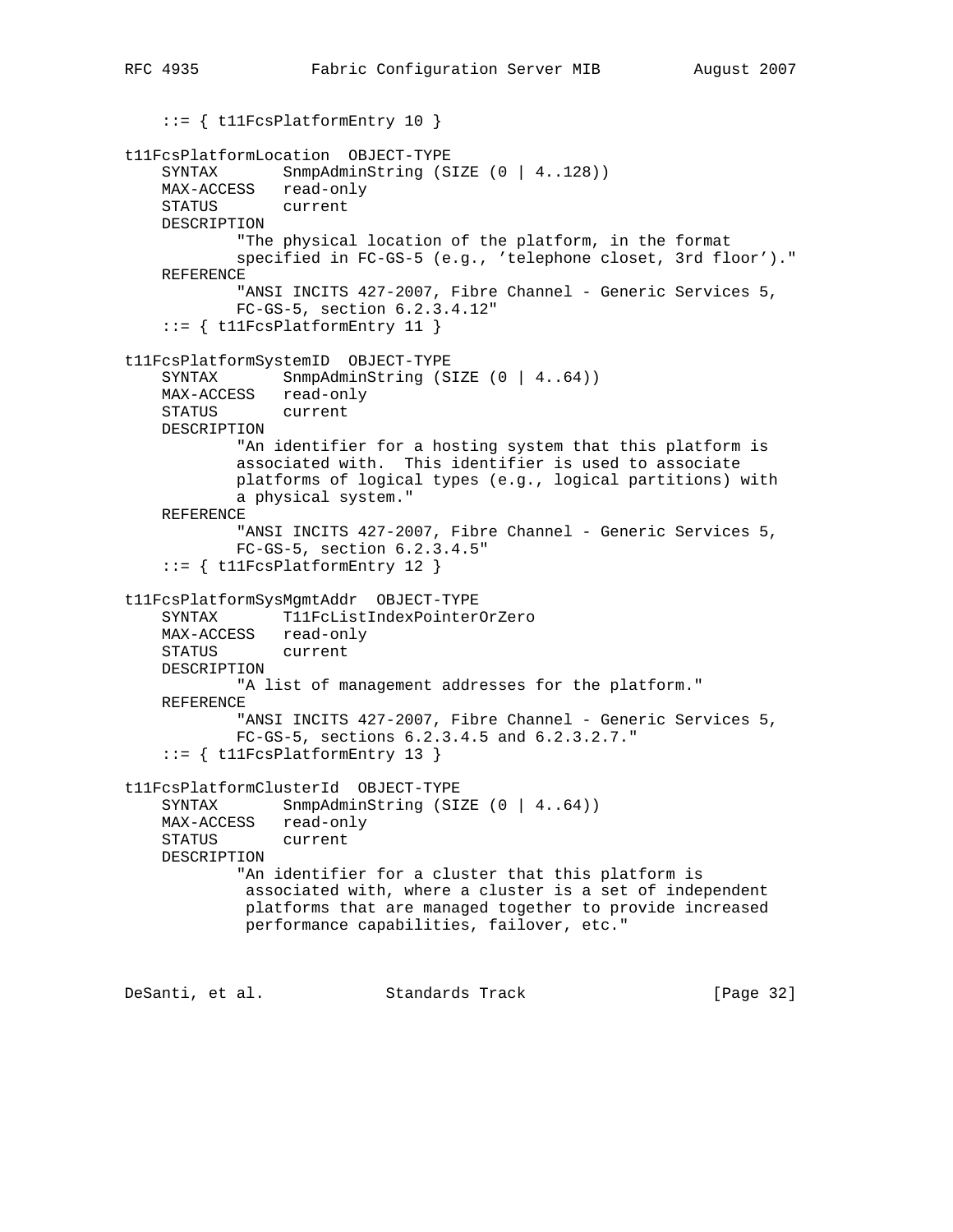```
 REFERENCE
           "ANSI INCITS 427-2007, Fibre Channel - Generic Services 5,
            FC-GS-5, section 6.2.3.4.5"
     ::= { t11FcsPlatformEntry 14 }
t11FcsPlatformClusterMgmtAddr OBJECT-TYPE
    SYNTAX T11FcListIndexPointerOrZero
    MAX-ACCESS read-only
    STATUS current
    DESCRIPTION
            "A list of management addresses for the cluster identified
            in the corresponding instance of t11FcsPlatformClusterId."
    REFERENCE
           "ANSI INCITS 427-2007, Fibre Channel - Generic Services 5,
            FC-GS-5, sections 6.2.3.4.5 and 6.2.3.2.7."
     ::= { t11FcsPlatformEntry 15 }
t11FcsPlatformFC4Types OBJECT-TYPE
   SYNTAX OCTET STRING (SIZE (0 | 32))
    MAX-ACCESS read-only
    STATUS current
    DESCRIPTION
             "The FC-4 types supported by this platform, formatted as
            a bit mask as specified in FC-GS-5. If this object
            contains the zero-length string, the types are unknown."
    REFERENCE
           "ANSI INCITS 427-2007, Fibre Channel - Generic Services 5,
            FC-GS-5, section 6.2.3.4.5"
    ::= { t11FcsPlatformEntry 16 }
--
-- Node Name List table
--
t11FcsNodeNameListTable OBJECT-TYPE
    SYNTAX SEQUENCE OF T11FcsNodeNameListEntry
    MAX-ACCESS not-accessible
    STATUS current
    DESCRIPTION
            "This table contains all the lists of nodes."
     ::= { t11FcsDiscoveredConfig 7 }
t11FcsNodeNameListEntry OBJECT-TYPE
   SYNTAX T11FcsNodeNameListEntry
    MAX-ACCESS not-accessible
    STATUS current
    DESCRIPTION
            "Information about a node, which is known to a
```
DeSanti, et al. Standards Track [Page 33]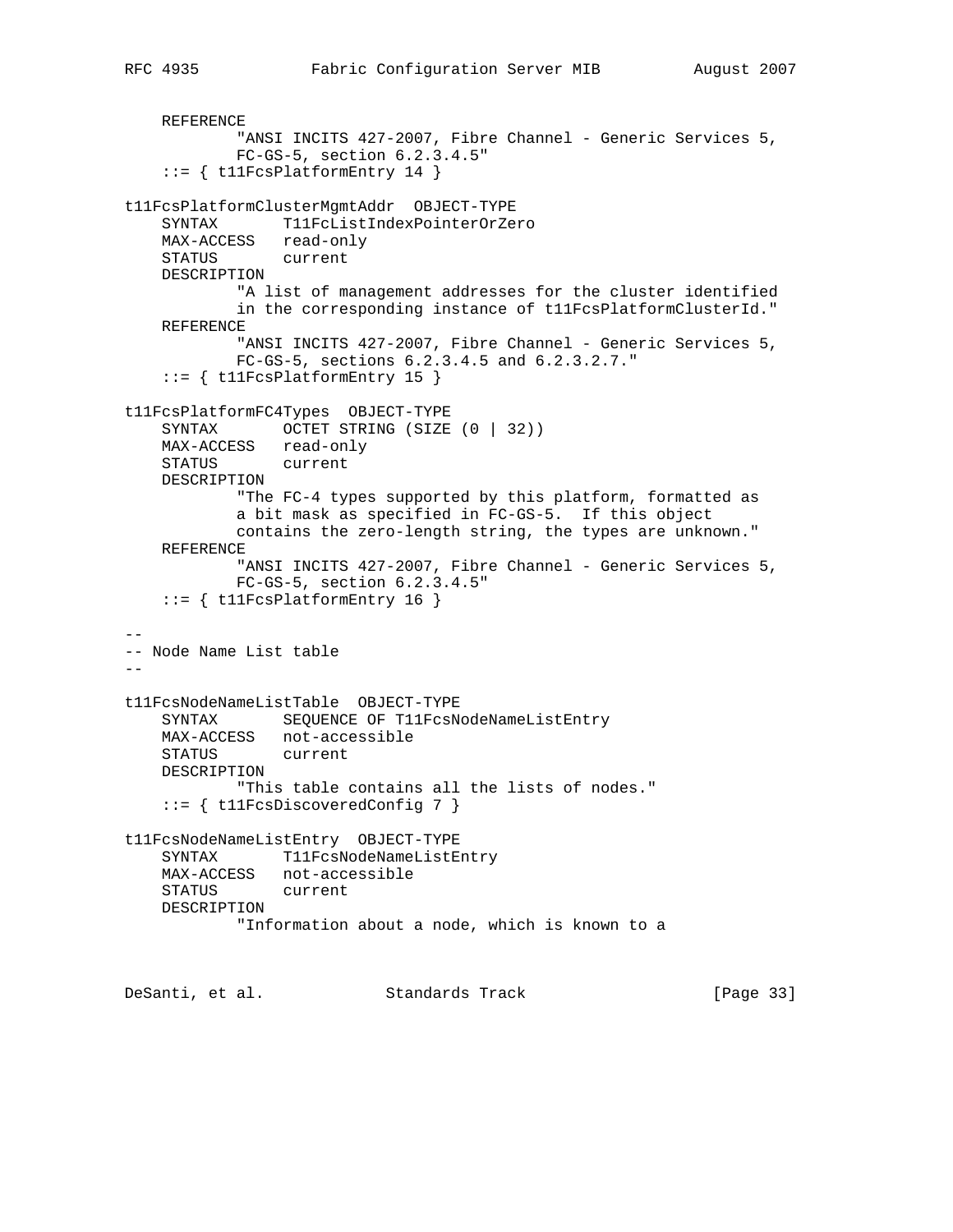switch (identified by fcmInstanceIndex and

```
 fcmSwitchIndex)."
    INDEX { fcmInstanceIndex, fcmSwitchIndex,
              t11FcsNodeNameListIndex, t11FcsNodeName }
    ::= { t11FcsNodeNameListTable 1 }
T11FcsNodeNameListEntry ::= SEQUENCE {
  t11FcsNodeNameListIndex T11FcListIndex,
   t11FcsNodeName FcNameIdOrZero
}
t11FcsNodeNameListIndex OBJECT-TYPE
    SYNTAX T11FcListIndex
    MAX-ACCESS not-accessible
    STATUS current
    DESCRIPTION
           "The index value of the node name list."
    ::= { t11FcsNodeNameListEntry 1 }
t11FcsNodeName OBJECT-TYPE
   SYNTAX FcNameIdOrZero (SIZE(8 | 16))
    MAX-ACCESS read-only
    STATUS current
    DESCRIPTION
           "The name of this node."
    ::= { t11FcsNodeNameListEntry 2 }
--
-- Statistics
--
t11FcsStatsTable OBJECT-TYPE
   SYNTAX SEQUENCE OF T11FcsStatsEntry
    MAX-ACCESS not-accessible
    STATUS current
    DESCRIPTION
           "This table contains all the statistics related
           to the Fabric Configuration Server."
   ::= { t11FcsStats 1 }
t11FcsStatsEntry OBJECT-TYPE
   SYNTAX T11FcsStatsEntry
    MAX-ACCESS not-accessible
    STATUS current
    DESCRIPTION
            "A set of statistics for a particular Fabric (identified
            by t11FcsFabricIndex) on a switch (identified by
            fcmInstanceIndex and fcmSwitchIndex)."
```
DeSanti, et al. Standards Track [Page 34]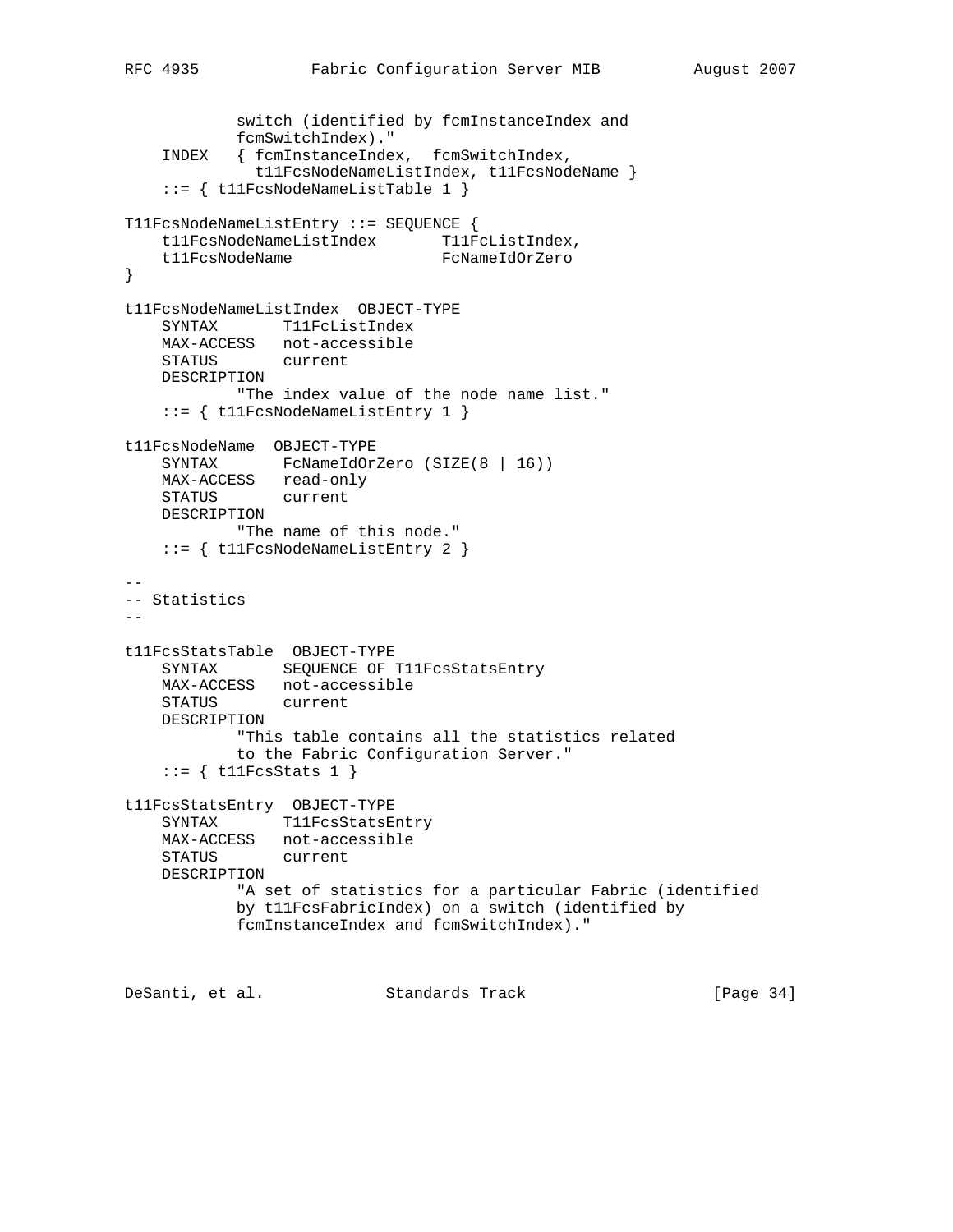```
 INDEX { fcmInstanceIndex, fcmSwitchIndex, t11FcsFabricIndex }
   ::= { t11FcsStatsTable 1 }
T11FcsStatsEntry ::= SEQUENCE {
t11FcsInGetReqs Counter32,
t11FcsOutGetReqs Counter32,
t11FcsInRegReqs Counter32,
t11FcsOutRegReqs Counter32,
t11FcsInDeregReqs Counter32,
t11FcsOutDeregReqs    Counter32,
 t11FcsRejects Counter32
}
t11FcsInGetReqs OBJECT-TYPE
    SYNTAX Counter32
    MAX-ACCESS read-only
    STATUS current
    DESCRIPTION
           "The number of Get Requests received by the Fabric
           Configuration Server on this Fabric.
           This counter has no discontinuities other than
           those that all Counter32s have when sysUpTime=0."
   ::= { t11FcsStatsEntry 1 }
t11FcsOutGetReqs OBJECT-TYPE
    SYNTAX Counter32
    MAX-ACCESS read-only
    STATUS current
    DESCRIPTION
           "The number of Get Requests sent by the Fabric
           Configuration Server on this Fabric to other
           servers in the Fabric.
           This counter has no discontinuities other than
           those that all Counter32s have when sysUpTime=0."
   ::= { t11FcsStatsEntry 2 }
t11FcsInRegReqs OBJECT-TYPE
    SYNTAX Counter32
    MAX-ACCESS read-only
    STATUS current
    DESCRIPTION
           "The number of Registration Requests received by the
           Fabric Configuration Server on this Fabric.
```
DeSanti, et al. Standards Track [Page 35]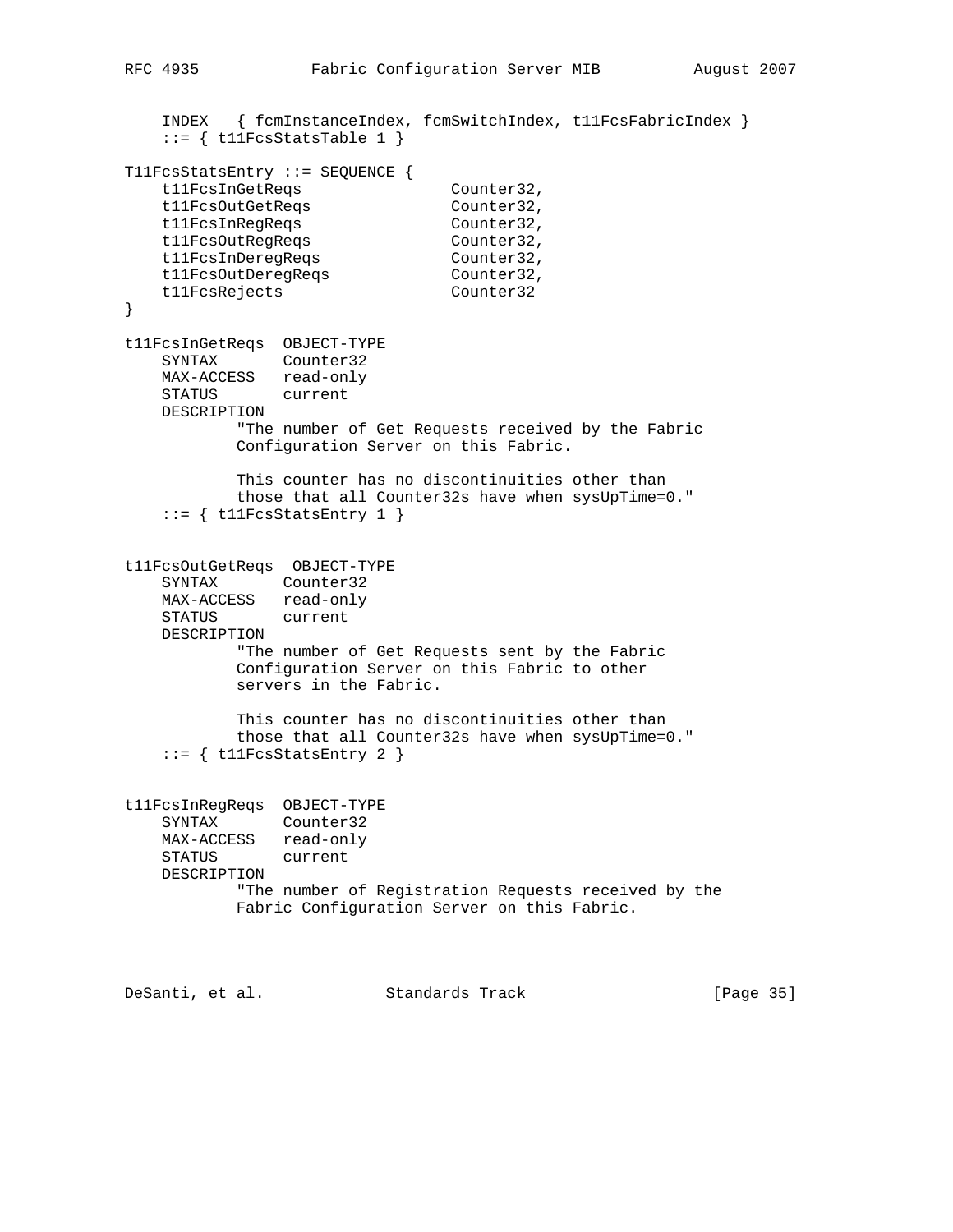This counter has no discontinuities other than those that all Counter32s have when sysUpTime=0."  $::=$  { t11FcsStatsEntry 3 } t11FcsOutRegReqs OBJECT-TYPE SYNTAX Counter32 MAX-ACCESS read-only STATUS current DESCRIPTION "The number of Registration Requests sent by the Fabric Configuration Server on this Fabric. This counter has no discontinuities other than those that all Counter32s have when sysUpTime=0."  $::=$  { t11FcsStatsEntry 4 } t11FcsInDeregReqs OBJECT-TYPE SYNTAX Counter32 MAX-ACCESS read-only STATUS current DESCRIPTION "The number of Deregistration Requests received by the Fabric Configuration Server on this Fabric. This counter has no discontinuities other than those that all Counter32s have when sysUpTime=0."  $::=$  { t11FcsStatsEntry 5 } t11FcsOutDeregReqs OBJECT-TYPE SYNTAX Counter32 MAX-ACCESS read-only STATUS current DESCRIPTION "The number of Deregistration Requests sent by the Fabric Configuration Server on this Fabric. This counter has no discontinuities other than those that all Counter32s have when sysUpTime=0."  $::=$  { t11FcsStatsEntry 6 } t11FcsRejects OBJECT-TYPE SYNTAX Counter32 MAX-ACCESS read-only STATUS current DESCRIPTION "The total number of requests rejected by the Fabric Configuration Server on this Fabric.

DeSanti, et al. Standards Track [Page 36]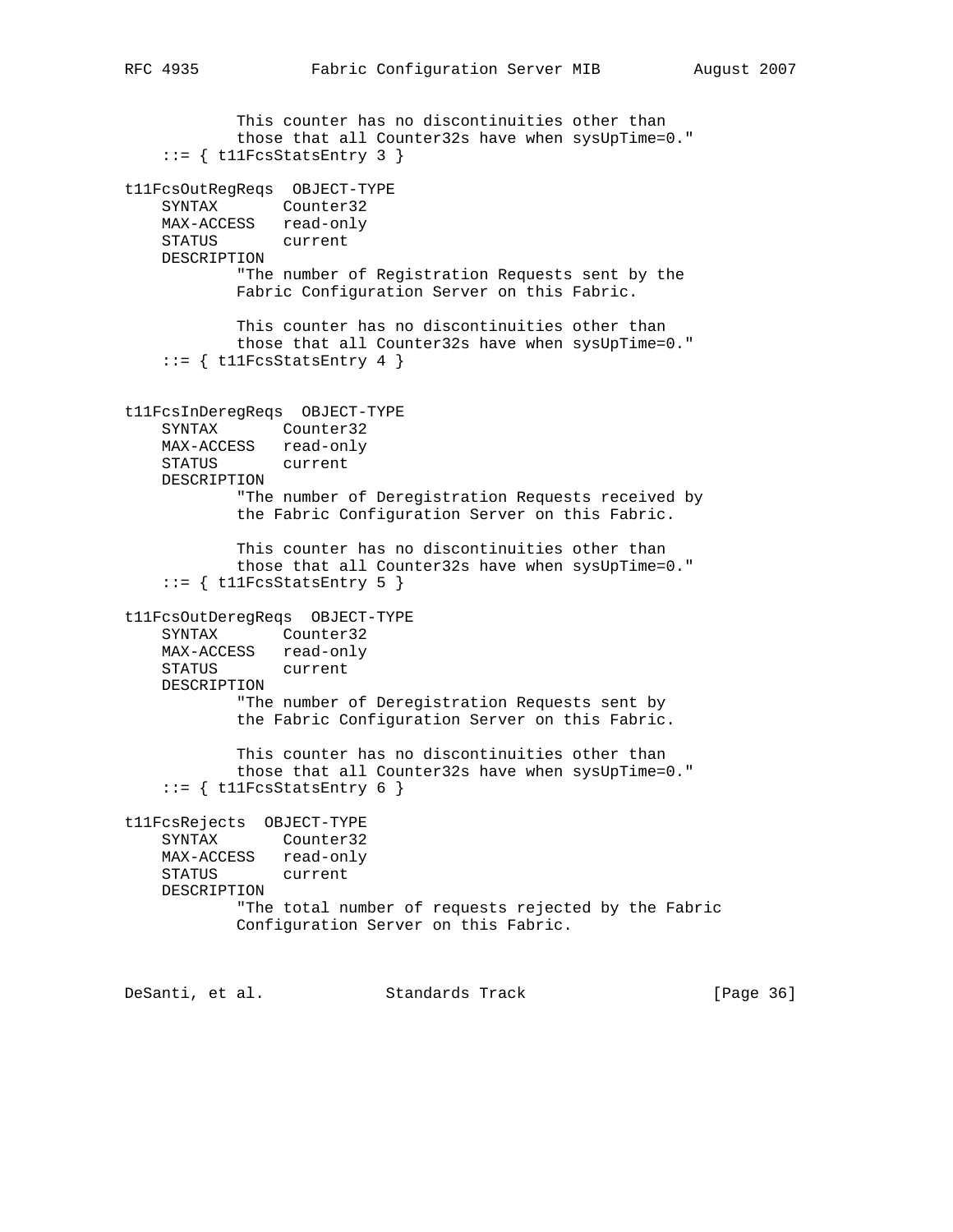```
 This counter has no discontinuities other than
            those that all Counter32s have when sysUpTime=0."
   ::= { t11FcsStatsEntry 7 }
--
-- Notification Control Table
--
t11FcsNotifyControlTable OBJECT-TYPE
    SYNTAX SEQUENCE OF T11FcsNotifyControlEntry
    MAX-ACCESS not-accessible
   STATUS
    DESCRIPTION
           "A table of control information for notifications
           generated due to Fabric Configuration Server events.
           Values written to objects in this table should be
           persistent/retained over agent reboots."
    ::= { t11FcsNotificationInfo 1 }
t11FcsNotifyControlEntry OBJECT-TYPE
   SYNTAX T11FcsNotifyControlEntry
    MAX-ACCESS not-accessible
    STATUS current
    DESCRIPTION
           "Each entry contains notification control information
            for a Fabric Configuration Server on a particular Fabric
            (identified by t11FcsFabricIndex) on a particular
            switch (identified by fcmInstanceIndex and
           fcmSwitchIndex)."
    INDEX { fcmInstanceIndex, fcmSwitchIndex,
             t11FcsFabricIndex }
    ::= { t11FcsNotifyControlTable 1 }
T11FcsNotifyControlEntry ::= SEQUENCE {
 t11FcsReqRejectNotifyEnable TruthValue,
 t11FcsDiscoveryCompNotifyEnable TruthValue,
 t11FcsMgmtAddrChangeNotifyEnable TruthValue,
 t11FcsRejectCtCommandString OCTET STRING,
 t11FcsRejectRequestSource FcNameIdOrZero,
 t11FcsRejectReasonCode T11NsGs4RejectReasonCode,
 t11FcsRejectReasonCodeExp T11FcsRejectReasonExplanation,
 t11FcsRejectReasonVendorCode OCTET STRING
}
t11FcsReqRejectNotifyEnable OBJECT-TYPE
    SYNTAX TruthValue
    MAX-ACCESS read-write
DeSanti, et al. Standards Track [Page 37]
```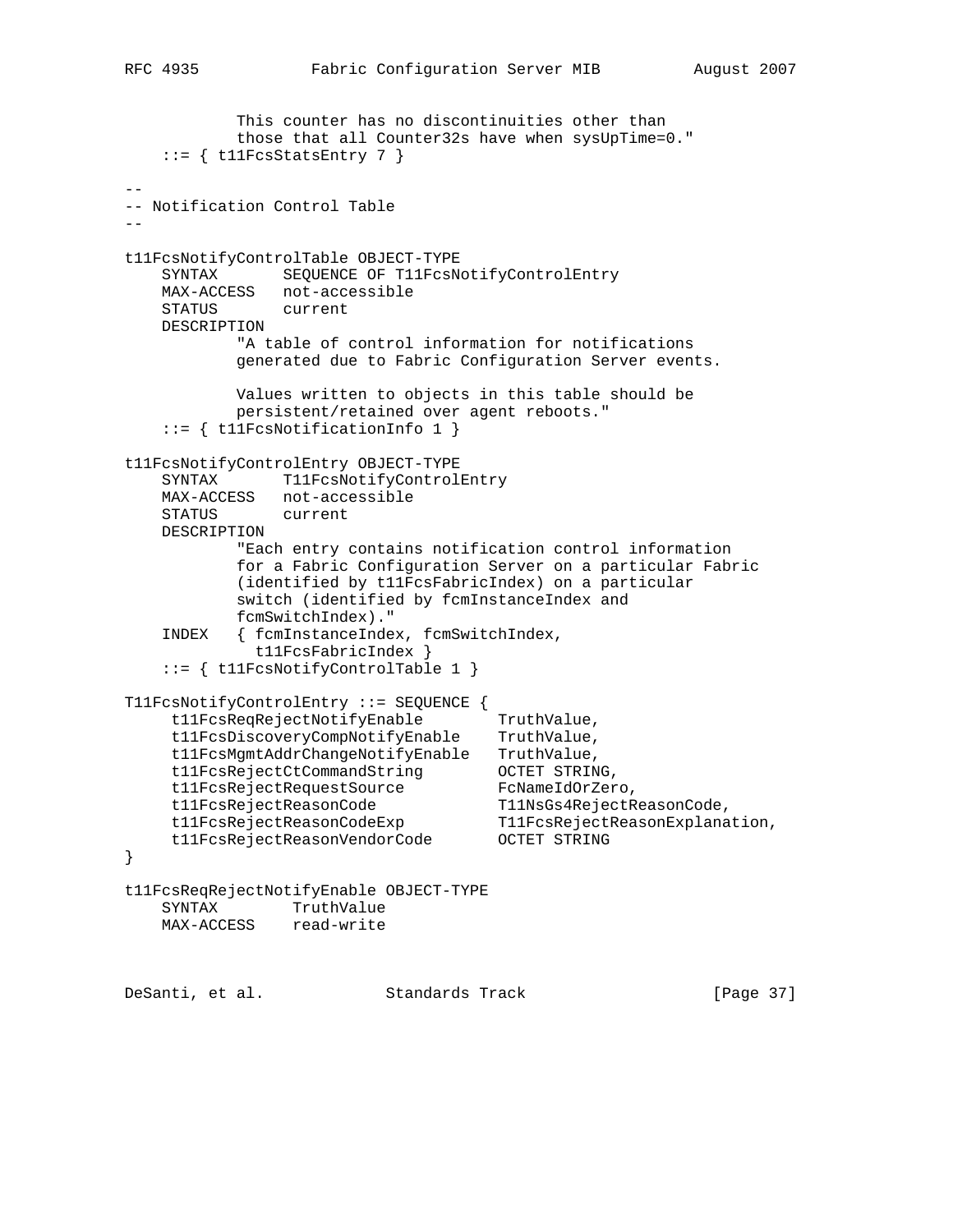```
 STATUS current
    DESCRIPTION
            "This object specifies if the Fabric Configuration
            Server should generate 't11FcsRqRejectNotification'
            notifications.
            If the value of this object is 'true', then the
            notification is issued. If the value of this object
            is 'false', then the notification is not issued."
    DEFVAL { false }
    ::= { t11FcsNotifyControlEntry 1 }
t11FcsDiscoveryCompNotifyEnable OBJECT-TYPE
    SYNTAX TruthValue
   MAX-ACCESS read-write
    STATUS current
    DESCRIPTION
            "This object specifies if the Fabric Configuration
            Server should generate 't11FcsDiscoveryCompleteNotify'
            notifications.
            If the value of this object is 'true', then the
```

```
 notification is issued. If the value of this object
         is 'false', then the notification is not issued."
 DEFVAL { false }
 ::= { t11FcsNotifyControlEntry 2 }
```

```
t11FcsMgmtAddrChangeNotifyEnable OBJECT-TYPE
 SYNTAX TruthValue
```

```
 MAX-ACCESS read-write
    STATUS current
    DESCRIPTION
            "This object specifies if the Fabric Configuration
            Server should generate 't11FcsMgmtAddrChangeNotify'
            notifications.
            If the value of this object is 'true', then the
            notification is issued. If the value of this object
            is 'false', then the notification is not issued."
    DEFVAL { false }
     ::= { t11FcsNotifyControlEntry 3 }
t11FcsRejectCtCommandString OBJECT-TYPE
   SYNTAX OCTET STRING (SIZE (0..255))
 MAX-ACCESS read-only
 STATUS current
    DESCRIPTION
            "The binary content of the Fabric Configuration Server
```
DeSanti, et al. Standards Track [Page 38]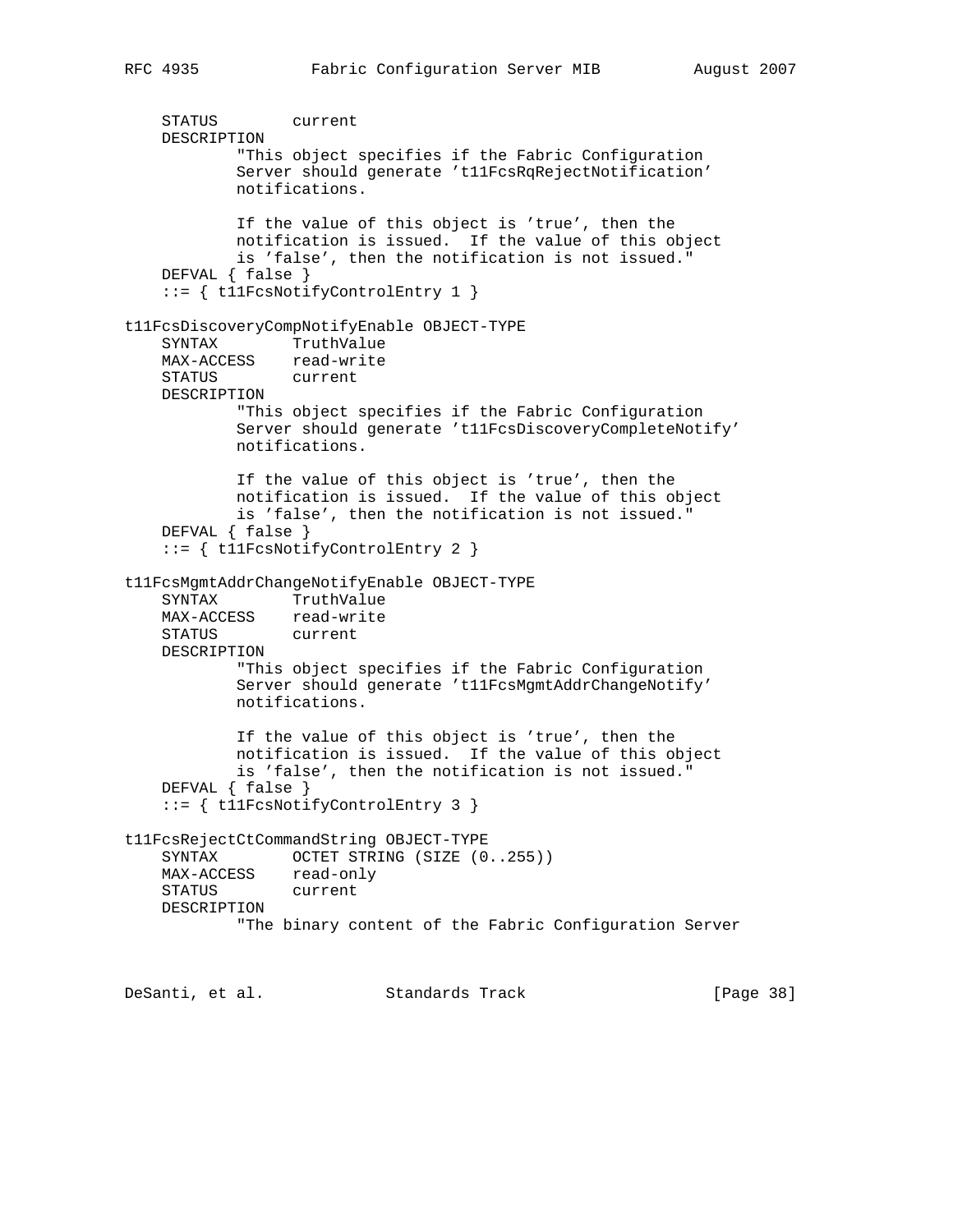request, formatted as an octet string (in network byte order) containing the Common Transport Information Unit (CT\_IU), as described in Table 2 of FC-GS-5 (including the preamble), which was most recently rejected by the Fabric Configuration Server for this Fabric. This object contains the zero-length string if and when the CT-IU's content is unavailable. When the length of this object is 255 octets, it contains the first 255 octets of the CT-IU (in network byte order)." ::= { t11FcsNotifyControlEntry 4 } t11FcsRejectRequestSource OBJECT-TYPE SYNTAX FcNameIdOrZero MAX-ACCESS read-only STATUS current DESCRIPTION "The WWN that was the source of the CT\_IU contained in the corresponding instance of t11FcsRejectCtCommandString." ::= { t11FcsNotifyControlEntry 5 } t11FcsRejectReasonCode OBJECT-TYPE SYNTAX T11NsGs4RejectReasonCode MAX-ACCESS read-only STATUS current DESCRIPTION "This object contains the reason code corresponding to the latest Fabric Configuration Server request rejected by the local system." ::= { t11FcsNotifyControlEntry 6 } t11FcsRejectReasonCodeExp OBJECT-TYPE SYNTAX T11FcsRejectReasonExplanation MAX-ACCESS read-only STATUS current DESCRIPTION "When the corresponding instance of t11FcsRejectReasonCode has the value: 'unable to perform command request', this object contains the corresponding reason code explanation." ::= { t11FcsNotifyControlEntry 7 } t11FcsRejectReasonVendorCode OBJECT-TYPE SYNTAX OCTET STRING (SIZE(1)) MAX-ACCESS read-only STATUS current DESCRIPTION DeSanti, et al. Standards Track [Page 39]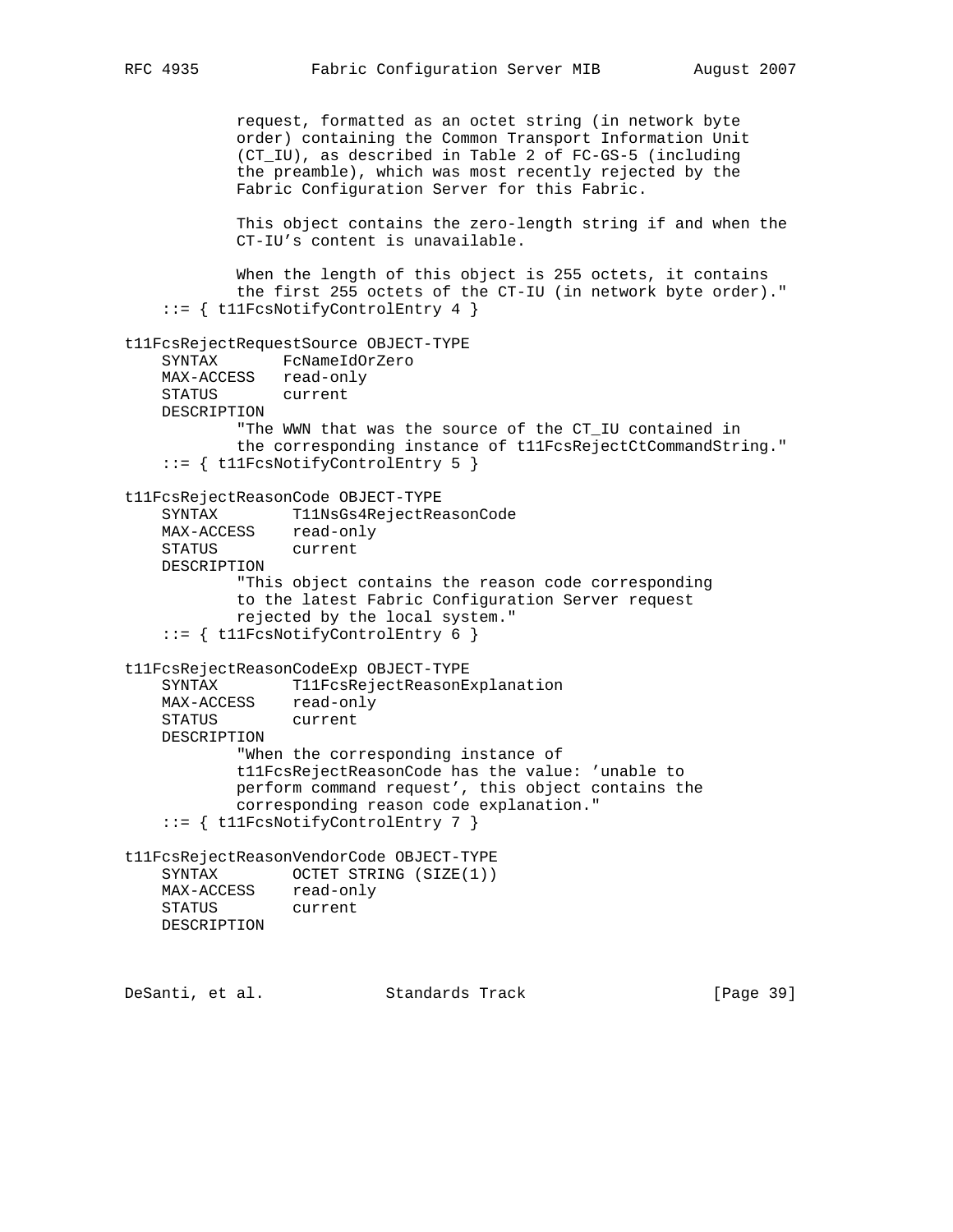```
 "A registration reject vendor-specific code. This
```

```
 object contains the vendor-specific code of the most
             recently rejected Fabric Configuration Server
             Registration request for the particular port on
             the particular Fabric."
     ::= { t11FcsNotifyControlEntry 8 }
--
-- Notifications
--
t11FcsRqRejectNotification NOTIFICATION-TYPE
     OBJECTS { t11FamLocalSwitchWwn,
               t11FcsRejectReasonCode,
               t11FcsRejectReasonCodeExp,
               t11FcsRejectReasonVendorCode }
     STATUS current
     DESCRIPTION
             "This notification is generated whenever the Fabric
             Configuration Server on a switch (indicated by the
             value of t11FamLocalSwitchWwn) rejects a Fabric
             Configuration Server request.
             The Fabric Configuration Server should update the
             t11FcsRejectReasonCode, t11FcsRejectReasonCodeExp
             and t11FcsRejectReasonVendorCode objects with the
             corresponding reason code, explanation and vendor
             specific code before sending the notification."
     ::= { t11FcsNotifications 1 }
t11FcsDiscoveryCompleteNotify NOTIFICATION-TYPE
     OBJECTS {t11FcsFabricDiscoveryRangeLow}
     STATUS current
     DESCRIPTION
             "This notification is generated by the Fabric
             Configuration Server on the completion of the
             discovery of Fabrics in the range that has
             t11FcsFabricDiscoveryRangeLow at its low end."
     ::= { t11FcsNotifications 2 }
t11FcsMgmtAddrChangeNotify NOTIFICATION-TYPE
     OBJECTS { t11FcsMgmtAddrChangeFabricIndex,
               t11FcsMgmtAddrChangeIeName }
     STATUS current
     DESCRIPTION
             "This notification is generated by the Fabric
             Configuration Server whenever the management
             address of an IE changes, i.e., whenever an
             entry in the t11FcsMgmtAddrListTable changes."
```
DeSanti, et al. Standards Track [Page 40]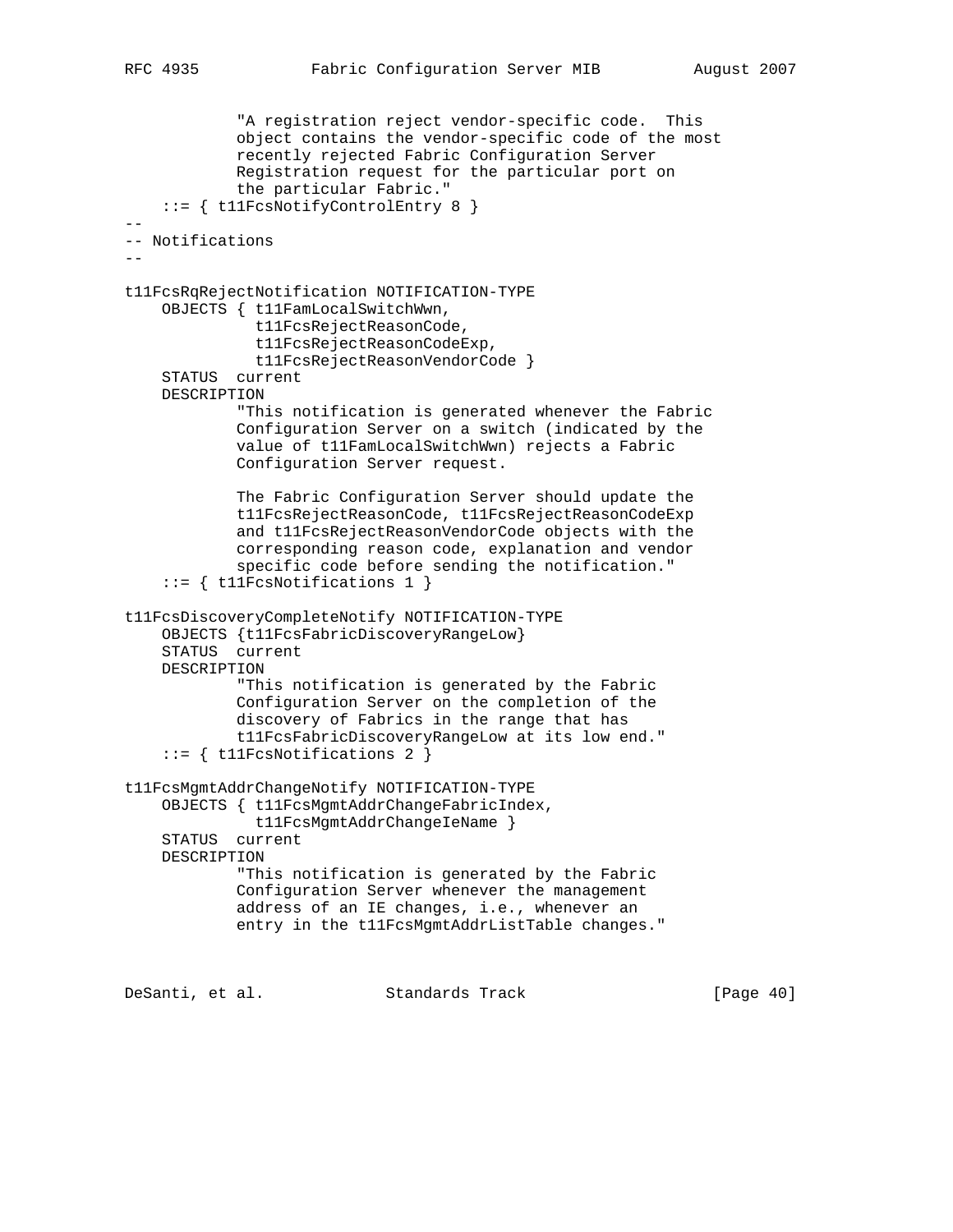```
 ::= { t11FcsNotifications 3 }
t11FcsMgmtAddrChangeFabricIndex OBJECT-TYPE
     SYNTAX T11FabricIndex
     MAX-ACCESS accessible-for-notify
    STATUS
     DESCRIPTION
            "The index value that identifies the Fabric on which
            a management address change has been detected."
     ::= { t11FcsNotificationInfo 2 }
t11FcsMgmtAddrChangeIeName OBJECT-TYPE
     SYNTAX FcNameIdOrZero
 MAX-ACCESS accessible-for-notify
 STATUS current
     DESCRIPTION
            "The IE for which a management address change has been
            detected."
     ::= { t11FcsNotificationInfo 3 }
-- Conformance
t11FcsMIBCompliances OBJECT IDENTIFIER ::= { t11FcsMIBConformance 1 }
t11FcsMIBGroups 0BJECT IDENTIFIER ::= \int t11FcsMIBConformance 2 \intt11FcsMIBCompliance MODULE-COMPLIANCE
     STATUS current
     DESCRIPTION
             "The compliance statement for entities that
             implement the Fabric Configuration Server."
     MODULE MANDATORY-GROUPS { t11FcsDiscoveredConfigGroup,
                               t11FcsDiscoveryStatusGroup,
                               t11FcsNotificationInfoGroup,
                               t11FcsNotificationGroup }
     GROUP t11FcsDiscoveryControlGroup
     DESCRIPTION
            "This group is mandatory only for those systems that
             allow discovery of configuration by Fabric Configuration
            Servers to be controlled via a MIB."
     GROUP t11FcsStatisticsGroup
     DESCRIPTION
            "These counters, containing Fabric Configuration
             Server statistics, are mandatory only for those systems
            that count such events."
```
DeSanti, et al. Standards Track [Page 41]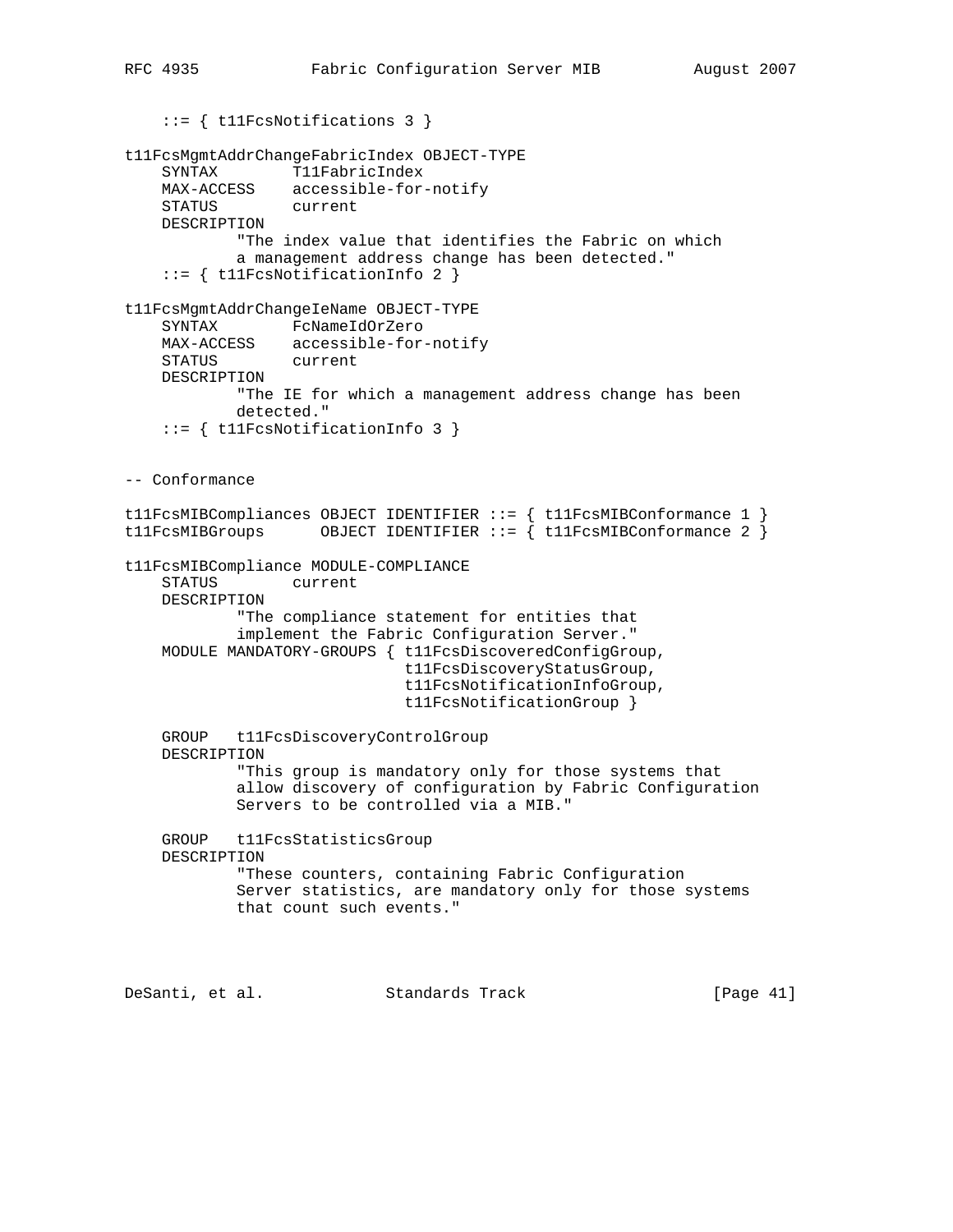```
 OBJECT t11FcsDiscoveryStatus
     WRITE-SYNTAX INTEGER { localOnly(3) }
    MIN-ACCESS read-only
     DESCRIPTION
             "Write access is not required.
              However, if write access is supported, then the only
             writable value is 'localOnly'."
     OBJECT t11FcsReqRejectNotifyEnable
     MIN-ACCESS read-only
     DESCRIPTION
             "Write access is not required."
     OBJECT t11FcsDiscoveryCompNotifyEnable
     MIN-ACCESS read-only
     DESCRIPTION
             "Write access is not required."
     OBJECT t11FcsMgmtAddrChangeNotifyEnable
     MIN-ACCESS read-only
     DESCRIPTION
             "Write access is not required."
     ::= { t11FcsMIBCompliances 1 }
-- Units of Conformance
t11FcsDiscoveryControlGroup OBJECT-GROUP
     OBJECTS { t11FcsFabricDiscoveryRangeLow,
               t11FcsFabricDiscoveryRangeHigh,
               t11FcsFabricDiscoveryStart,
               t11FcsFabricDiscoveryTimeOut }
     STATUS current
     DESCRIPTION
             "A collection of objects for requesting a Fabric
             Configuration Server to discover the configuration
             of one or more Fabrics."
    ::= { t11FcsMIBGroups 1 }
t11FcsDiscoveryStatusGroup OBJECT-GROUP
     OBJECTS { t11FcsDiscoveryStatus,
              t11FcsDiscoveryCompleteTime }
     STATUS current
     DESCRIPTION
             "A collection of objects with which to monitor the
             status of discovery (of Fabric configurations) by
             Fabric Configuration Servers."
```
DeSanti, et al. Standards Track [Page 42]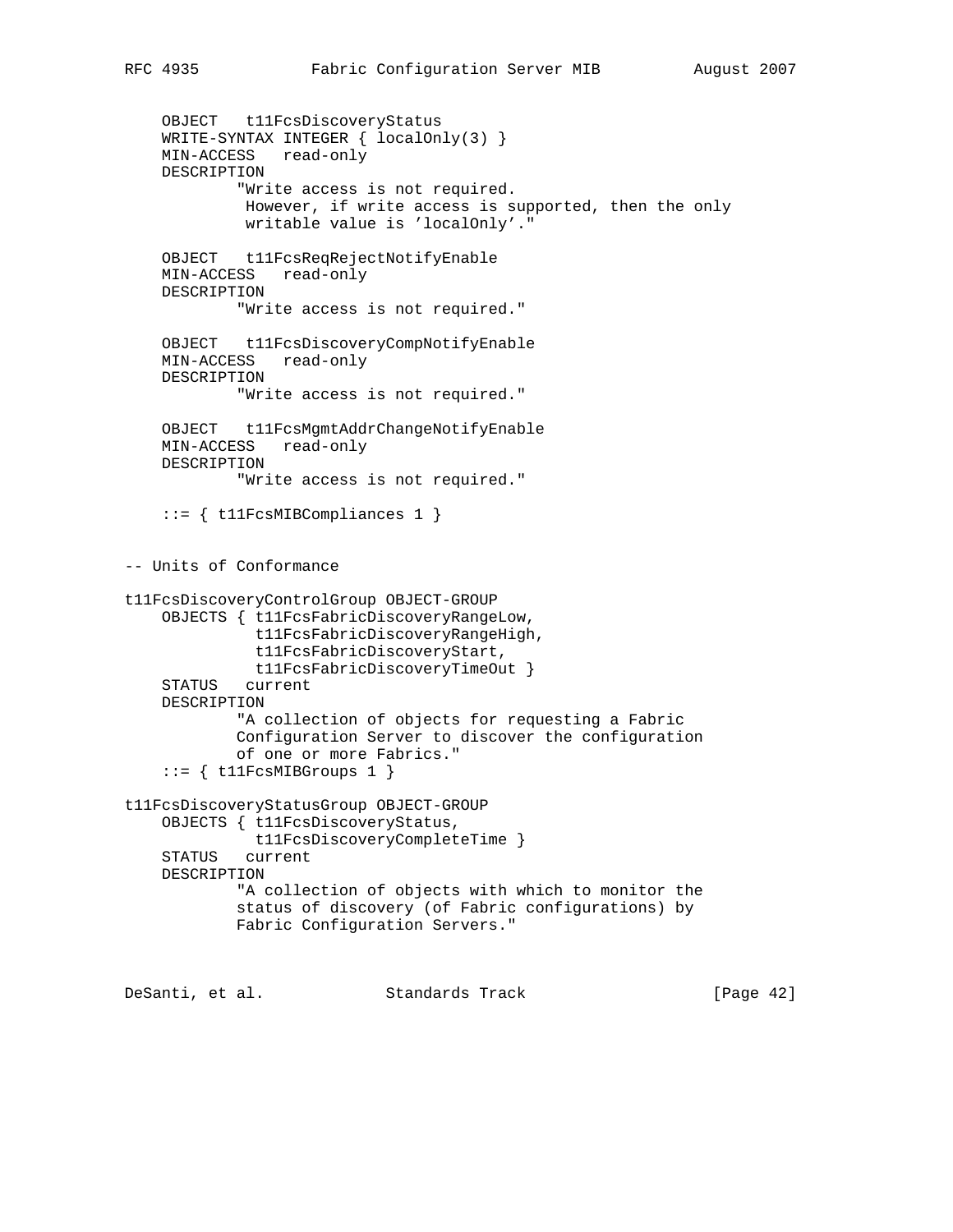```
 ::= { t11FcsMIBGroups 2 }
```

```
t11FcsDiscoveredConfigGroup OBJECT-GROUP
     OBJECTS {
```

```
 t11FcsIeType,
           t11FcsIeDomainId,
           t11FcsIeMgmtId,
           t11FcsIeFabricName,
           t11FcsIeLogicalName,
           t11FcsIeMgmtAddrListIndex,
           t11FcsIeInfoList,
           t11FcsMgmtAddr,
           t11FcsPortType,
           t11FcsPortTxType,
           t11FcsPortModuleType,
           t11FcsPortPhyPortNum,
           t11FcsPortAttachPortNameIndex,
           t11FcsPortState,
           t11FcsPortSpeedCapab,
           t11FcsPortOperSpeed,
           t11FcsPortZoningEnfStatus,
           t11FcsAttachPortName,
           t11FcsPlatformName,
           t11FcsPlatformType,
           t11FcsPlatformNodeNameListIndex,
           t11FcsPlatformMgmtAddrListIndex,
           t11FcsPlatformVendorId,
           t11FcsPlatformProductId,
           t11FcsPlatformProductRevLevel,
           t11FcsPlatformDescription,
           t11FcsPlatformLabel,
           t11FcsPlatformLocation,
           t11FcsPlatformSystemID,
           t11FcsPlatformSysMgmtAddr,
           t11FcsPlatformClusterId,
           t11FcsPlatformClusterMgmtAddr,
           t11FcsPlatformFC4Types,
           t11FcsNodeName }
 STATUS current
 DESCRIPTION
         "A collection of objects to contain the Fabric configuration
         information discovered by Fabric Configuration Servers."
```

```
::= { t11FcsMIBGroups 3 }
```
# t11FcsStatisticsGroup OBJECT-GROUP OBJECTS { t11FcsInGetReqs,

```
 t11FcsOutGetReqs,
 t11FcsInRegReqs,
```
DeSanti, et al. Standards Track [Page 43]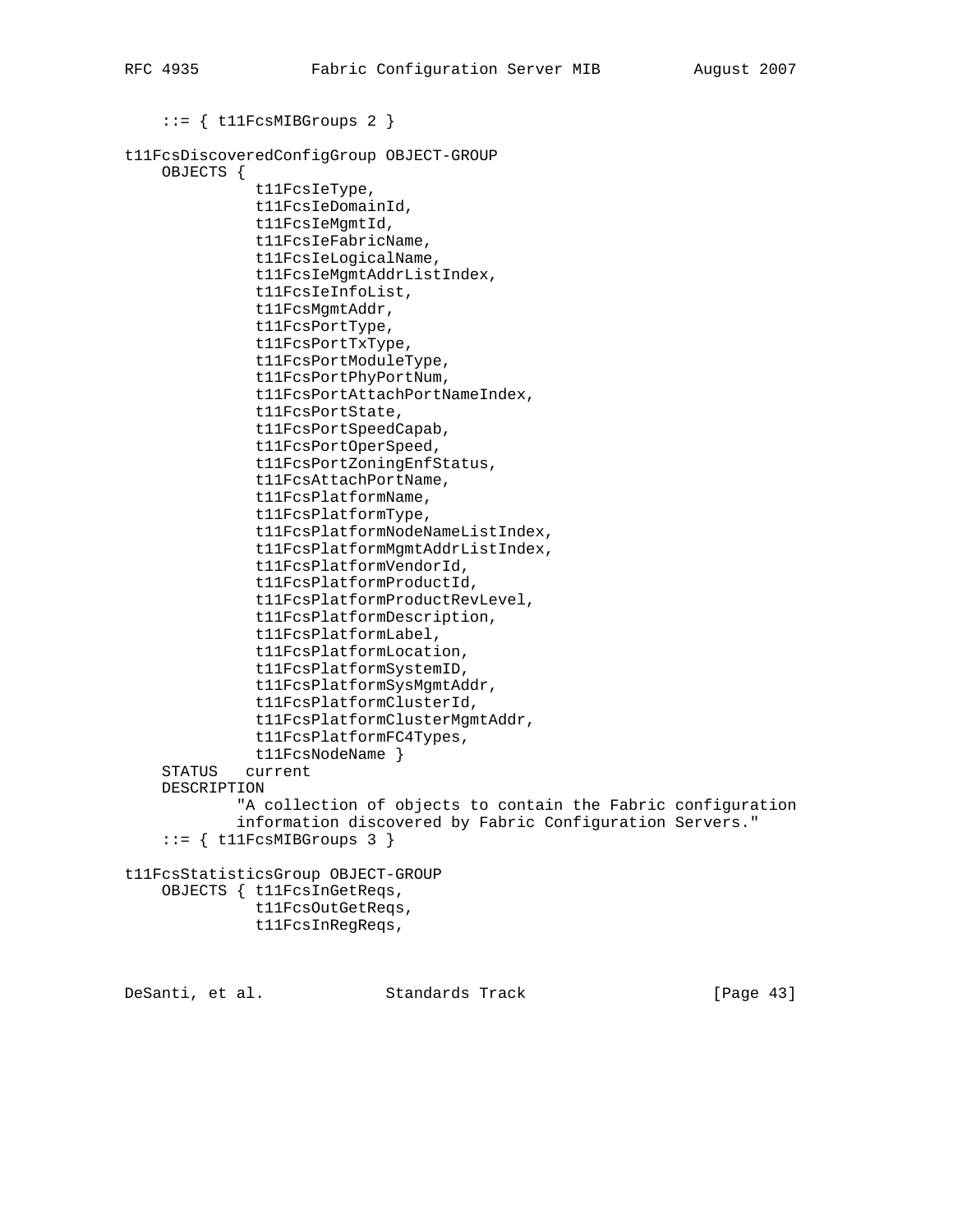```
 t11FcsOutRegReqs,
               t11FcsInDeregReqs,
               t11FcsOutDeregReqs,
               t11FcsRejects }
     STATUS current
     DESCRIPTION
             "A collection of objects for Fabric Configuration Server
             statistics information."
     ::= { t11FcsMIBGroups 4 }
t11FcsNotificationInfoGroup OBJECT-GROUP
     OBJECTS { t11FcsReqRejectNotifyEnable,
               t11FcsDiscoveryCompNotifyEnable,
               t11FcsMgmtAddrChangeNotifyEnable,
               t11FcsRejectCtCommandString,
               t11FcsRejectRequestSource,
               t11FcsRejectReasonCode,
               t11FcsRejectReasonCodeExp,
               t11FcsRejectReasonVendorCode,
               t11FcsMgmtAddrChangeFabricIndex,
               t11FcsMgmtAddrChangeIeName }
     STATUS current
     DESCRIPTION
             "A collection of notification control and notification
             information objects for monitoring Fabric
             Configuration Servers."
    ::= { t11FcsMIBGroups 5 }
t11FcsNotificationGroup NOTIFICATION-GROUP
     NOTIFICATIONS { t11FcsRqRejectNotification,
                     t11FcsDiscoveryCompleteNotify,
                     t11FcsMgmtAddrChangeNotify }
     STATUS current
     DESCRIPTION
             "A collection of notifications for monitoring Fabric
             Configuration Servers."
    ::= { t11FcsMIBGroups 6 }
```
END

DeSanti, et al. Standards Track [Page 44]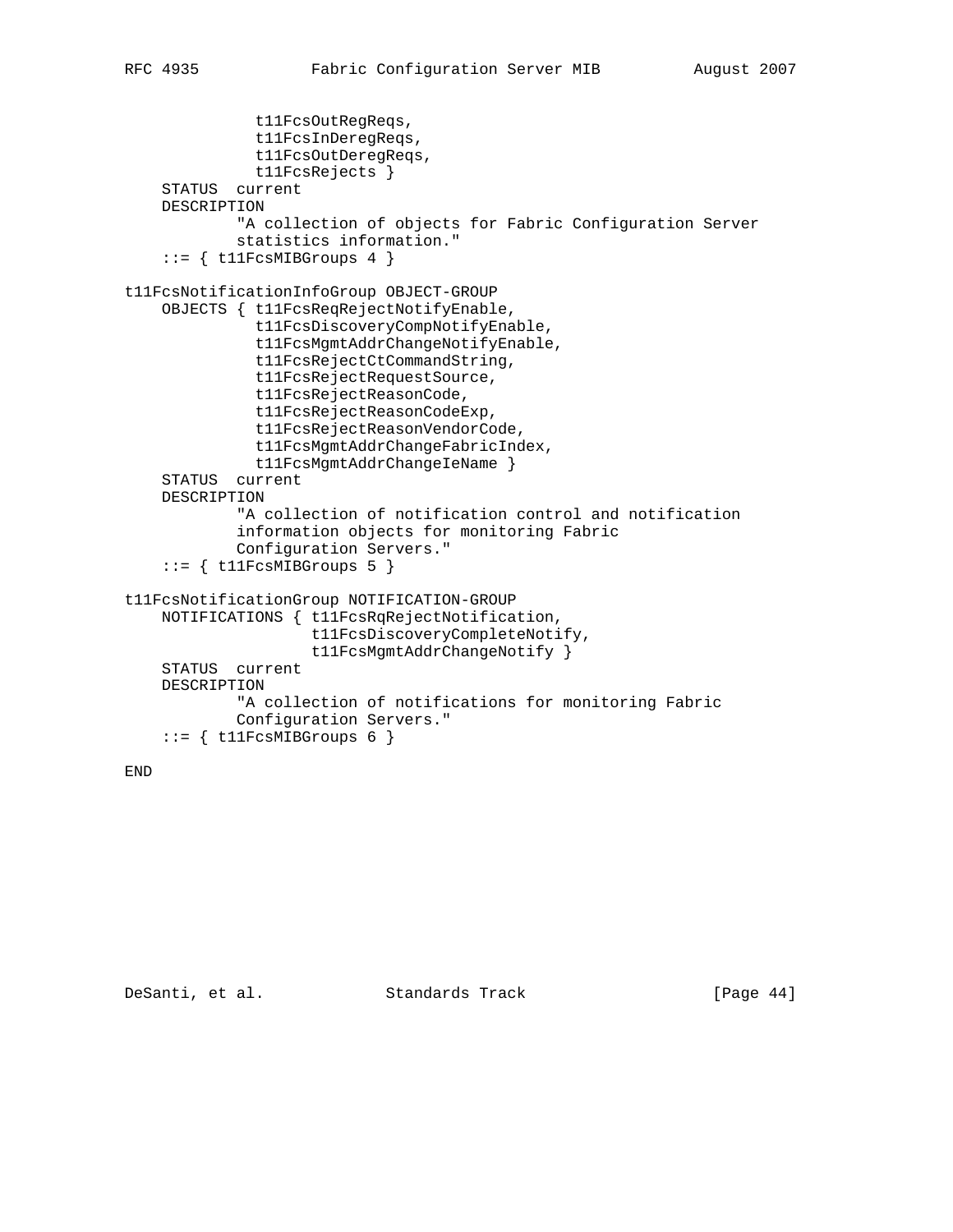# 7. IANA Considerations

IANA has assigned a MIB OID (162) under the mib-2 subtree.

8. Security Considerations

 There are several management objects defined in this MIB module with a MAX-ACCESS clause of read-write and/or read-create. Such objects may be considered sensitive or vulnerable in some network environments. The support for SET operations in a non-secure environment without proper protection can have a negative effect on network operations. These objects and their sensitivity/vulnerability is:

| t11FcsFabricDiscoveryRangeLow   |                                                                   |
|---------------------------------|-------------------------------------------------------------------|
| t11FcsFabricDiscoveryRangeHigh  |                                                                   |
| t11FcsFabricDiscoveryTimeOut    |                                                                   |
|                                 | tllFcsFabricDiscoveryStart -- the ability to specify parameters   |
|                                 | for, and trigger the start of,                                    |
|                                 | a topology discovery.                                             |
| t11FcsDiscoveryStatus           | -- the ability to abort a discovery, or                           |
|                                 | invalidate discovered information.                                |
| t11FcsReqRejectNotifyEnable     |                                                                   |
| t11FcsDiscoveryCompNotifyEnable |                                                                   |
|                                 | tllFcsMgmtAddrChangeNotifyEnable -- the ability to enable/disable |
|                                 | notifications.                                                    |

 Such objects may be considered sensitive or vulnerable in some network environments. For example, the ability to invalidate discovered topology may afford an attacker the ability to hide the presence of unauthorized equipment on the network. The support for SET operations in a non-secure environment without proper protection can have a negative effect on network operations.

 Some of the readable objects in this MIB module (i.e., objects with a MAX-ACCESS other than not-accessible) may be considered sensitive or vulnerable in some network environments. It is thus important to control even GET and/or NOTIFY access to these objects and possibly to even encrypt the values of these objects when sending them over the network via SNMP. These are the tables and objects and their sensitivity/vulnerability:

 t11FcsIeTable t11FcsMgmtAddrListTable t11FcsPortTable t11FcsAttachPortNameListTable t11FcsPlatformTable

DeSanti, et al. Standards Track [Page 45]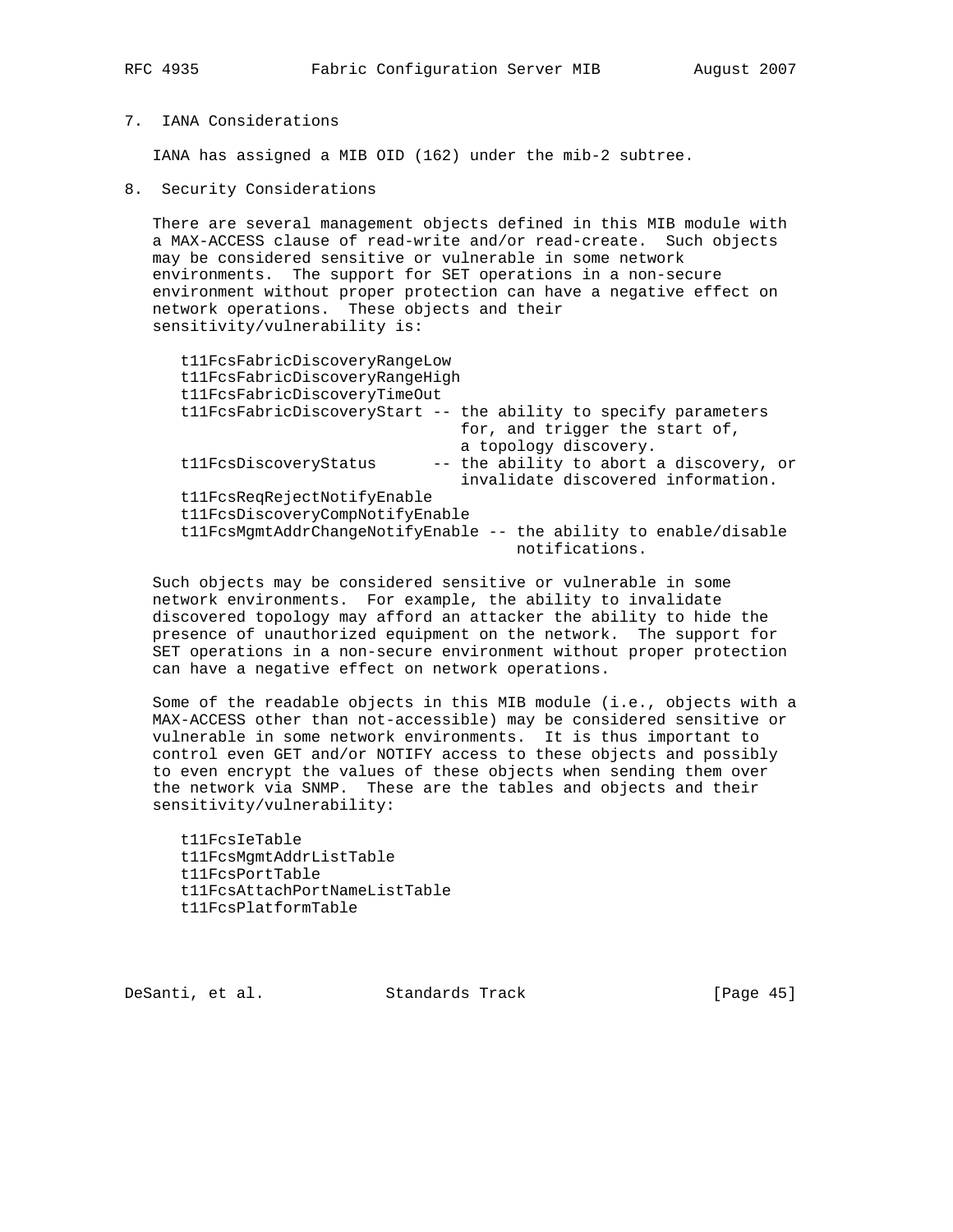t11FcsNodeNameListTable -- contains information about the topology of the Fibre Channel network.

 t11FcsStatsTable -- contains statistics information about the operation of the Fabric Configuration Server.

 SNMP versions prior to SNMPv3 did not include adequate security. Even if the network itself is secure (for example by using IPsec), even then, there is no control as to who on the secure network is allowed to access and GET/SET (read/change/create/delete) the objects in this MIB module.

 It is RECOMMENDED that implementors consider the security features as provided by the SNMPv3 framework (see [RFC3410], section 8), including full support for the SNMPv3 cryptographic mechanisms (for authentication and privacy).

 Further, deployment of SNMP versions prior to SNMPv3 is NOT RECOMMENDED. Instead, it is RECOMMENDED to deploy SNMPv3 and to enable cryptographic security. It is then a customer/operator responsibility to ensure that the SNMP entity giving access to an instance of this MIB module is properly configured to give access to the objects only to those principals (users) that have legitimate rights to indeed GET or SET (change/create/delete) them.

9. Acknowledgements

 This document was originally developed and approved by the INCITS Task Group T11.5 (http://www.t11.org) as the SM-FCFGM project. We wish to acknowledge the many contributions and comments from the INCITS Technical Committee T11, especially from the following:

 T11 Chair: Robert Snively, Brocade T11 Vice Chair: Claudio DeSanti, Cisco Systems T11.5 Chair: Roger Cummings, Symantec T11.5 Vice Chair: Scott Kipp, McData and T11.5 members.

 The document was subsequently a work item of the IETF's IMSS Working Group, chaired by David Black (EMC Corporation). We thank Bert Wijnen (Lucent Technologies) for his thorough review of the document. We also wish to acknowledge Dan Romascanu (Avaya), the IETF Area Director, for his comments and assistance.

DeSanti, et al. Standards Track [Page 46]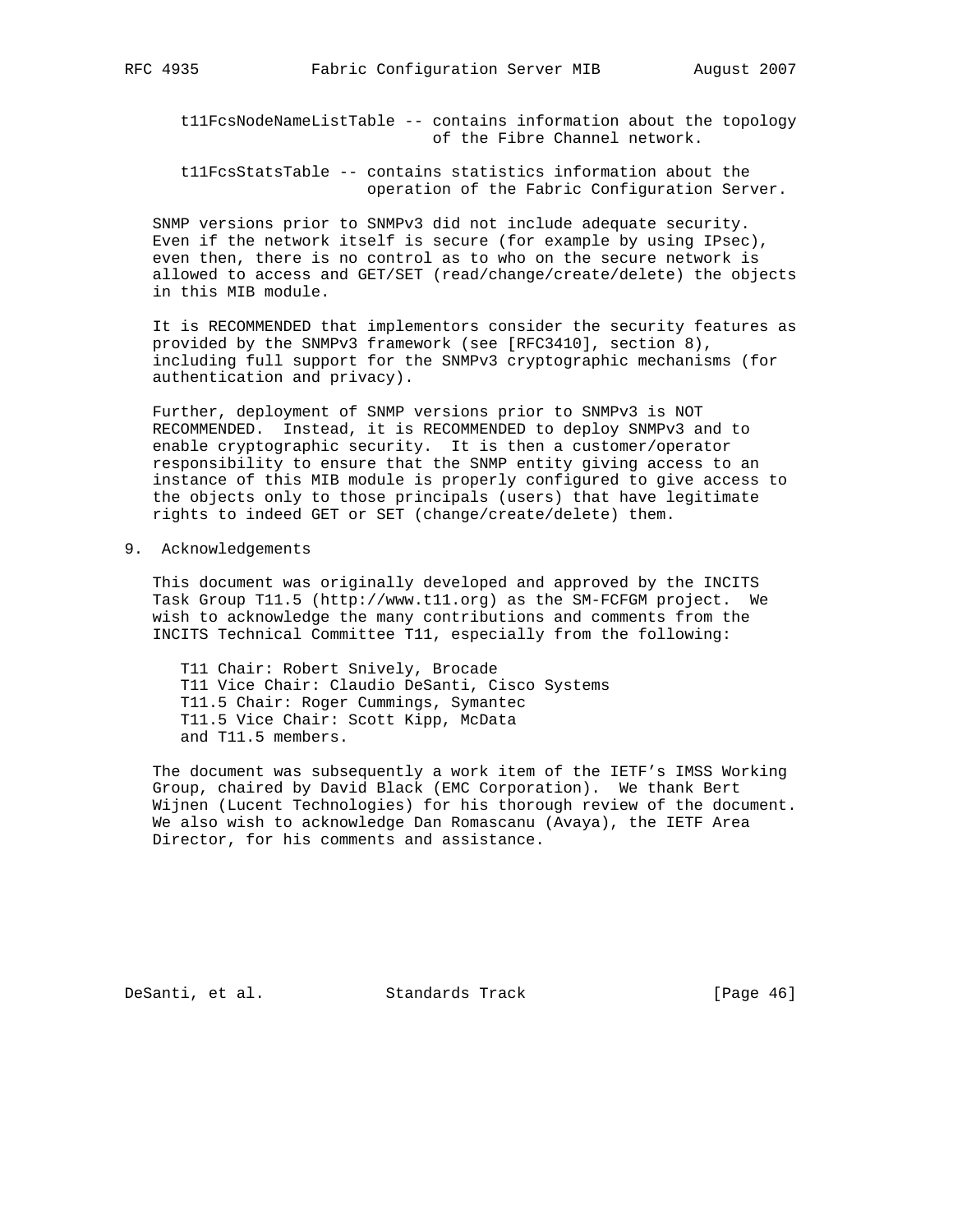# 10. Normative References

- [RFC2578] McCloghrie, K., Perkins, D., Schoenwaelder, J., Case, J., Rose, M. and S. Waldbusser, "Structure of Management Information Version 2 (SMIv2)", STD 58, RFC 2578, April 1999.
- [RFC2579] McCloghrie, K., Perkins, D., Schoenwaelder, J., Case, J., Rose, M. and S. Waldbusser, "Textual Conventions for SMIv2", STD 58, RFC 2579, April 1999.
- [RFC2580] McCloghrie, K., Perkins, D., Schoenwaelder, J., Case, J., Rose, M. and S. Waldbusser, "Conformance Statements for SMIv2", STD 58, RFC 2580, April 1999.
- [RFC2788] Freed, N. and S. Kille, "Network Services Monitoring MIB", RFC 2788, March 2000.
- [RFC3411] Harrington, D., Presuhn, R., and B. Wijnen, "An Architecture for Describing Simple Network Management Protocol (SNMP) Management Frameworks", STD 58, RFC 3411, December 2002.
- [FC-FS] "Fibre Channel Framing and Signaling (FC-FS)" ANSI INCITS 373-2003, http://www.t11.org/t11/stat.nsf/upnum/1331-d, April 2003.
- [FC-GS-5] "Fibre Channel Generic Services 5 (FC-GS-5)", ANSI INCITS 427-2007, http://www.t11.org/t11/stat.nsf/upnum/1677-d, 2007.
- [FC-SW-4] "Fibre Channel Switch Fabric 4 (FC-SW-4)", ANSI INCITS 418-2006, http://www.t11.org/t11/stat.nsf/upnum/1674-d, December 2006.
- [RFC4044] McCloghrie, K., "Fibre Channel Management MIB", RFC 4044, May 2005.
- [RFC4438] DeSanti, C., Gaonkar, V., Vivek, H.K., McCloghrie, K., and S. Gai, "Fibre Channel Name Server MIB", RFC 4438, March 2006.
- [RFC4439] DeSanti, C., Gaonkar, V., McCloghrie, K., and S. Gai, "Fibre Channel Fabric Address Manager MIB", RFC 4439, March 2006.
- [RFC2119] Bradner, S., "Key words for use in RFCs to Indicate Requirement Levels", BCP 14, RFC 2119, March 1997.

DeSanti, et al. Standards Track [Page 47]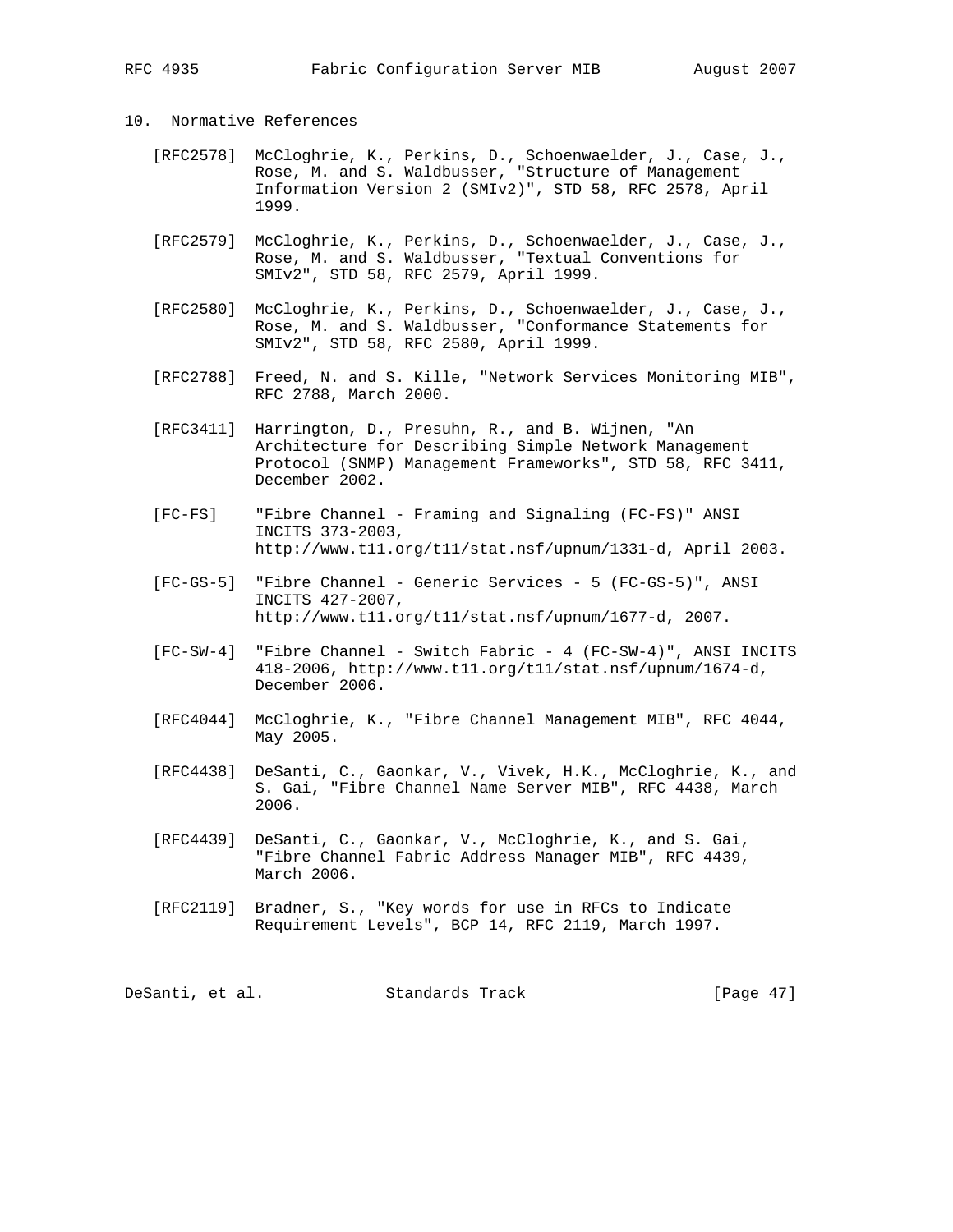- 11. Informative References
	- [RFC2741] Daniele, M., Wijnen, B., Ellison, M., and D. Francisco, "Agent Extensibility (AgentX) Protocol Version 1", RFC 2741, January 2000.
	- [RFC2837] Teow, K., "Definitions of Managed Objects for the Fabric Element in Fibre Channel Standard", RFC 2837, May 2000.
	- [RFC3410] Case, J., Mundy, R., Partain, D., and B. Stewart, "Introduction and Applicability Statements for Internet- Standard Management Framework", RFC 3410, December 2002.
- [RFC4455] Hallak-Stamler, M., Bakke, M., Lederman, Y., Krueger, M., and K. McCloghrie, "Definition of Managed Objects for Small Computer System Interface (SCSI) Entities", RFC 4455, April 2006.

DeSanti, et al. Standards Track [Page 48]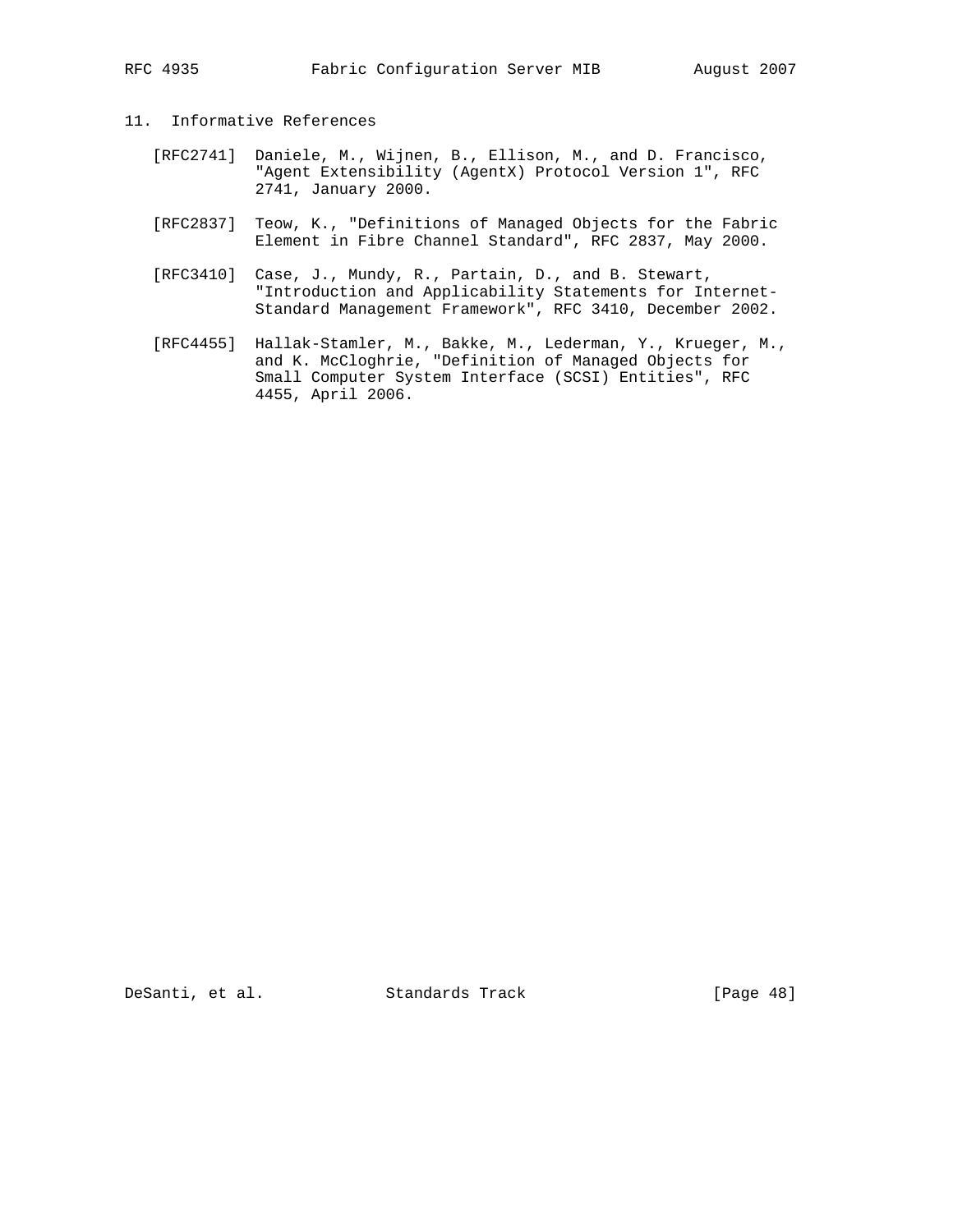Authors' Addresses

 Claudio DeSanti Cisco Systems, Inc. 170 West Tasman Drive San Jose, CA 95134 USA Phone: +1 408 853-9172 EMail: cds@cisco.com

 H.K. Vivek Cisco Systems, Inc. 71 Millers Rd Bangalore, India Phone: +91 80 2289933x5117 EMail: hvivek@cisco.com

 Keith McCloghrie Cisco Systems, Inc. 170 West Tasman Drive San Jose, CA 95134 USA Phone: +1 408 526-5260 EMail: kzm@cisco.com

 Silvano Gai Nuova Systems 3 West Plumeria Drive San Jose, CA 95134 Phone: +1 408 387-6123 EMail: sgai@nuovasystems.com

DeSanti, et al. Standards Track [Page 49]